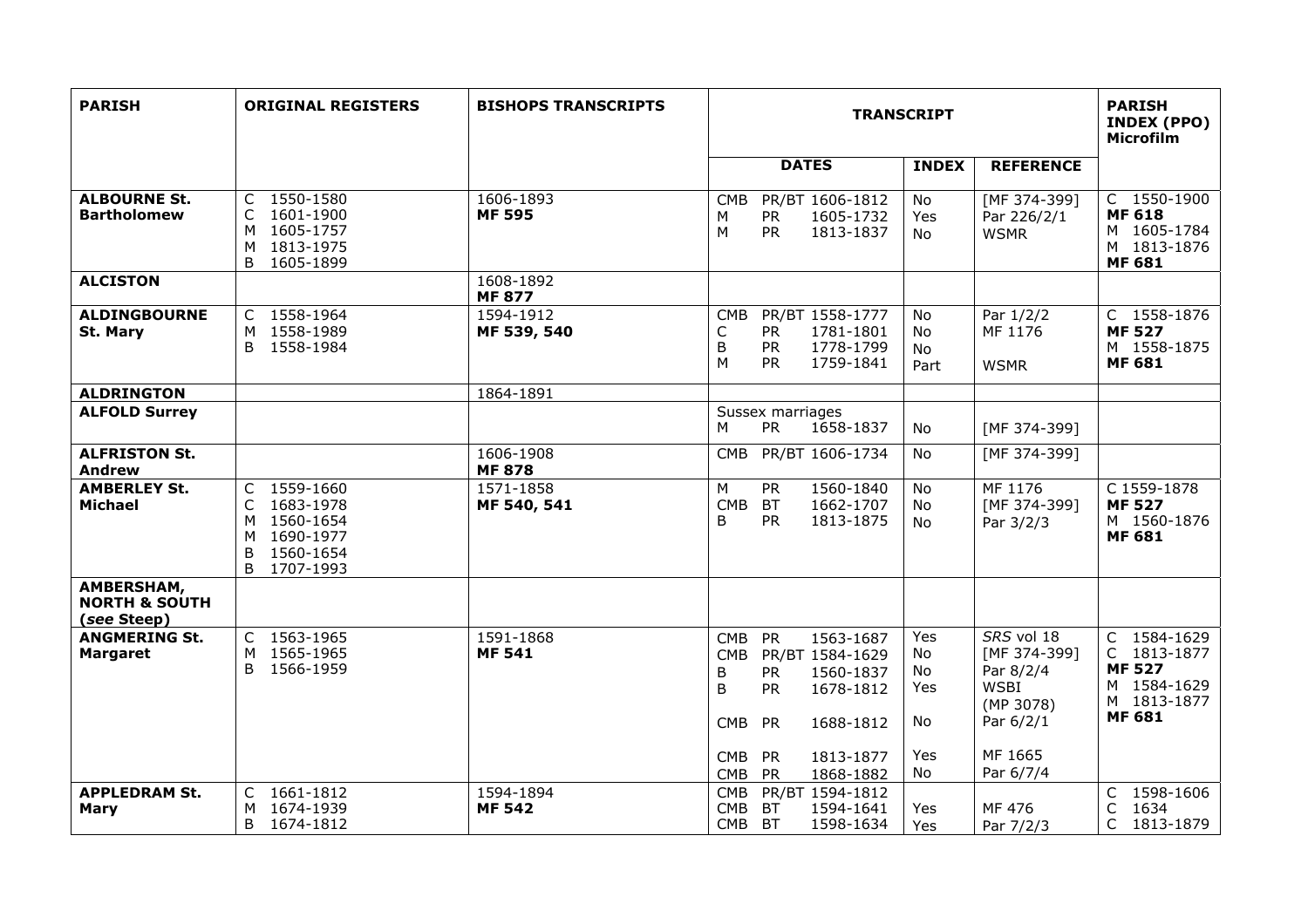| <b>PARISH</b>                                                | <b>ORIGINAL REGISTERS</b>                        | <b>BISHOPS TRANSCRIPTS</b> | <b>TRANSCRIPT</b>     |                                                        |                                                               |                                  | <b>PARISH</b><br><b>INDEX (PPO)</b><br>Microfilm                                   |                                                                        |
|--------------------------------------------------------------|--------------------------------------------------|----------------------------|-----------------------|--------------------------------------------------------|---------------------------------------------------------------|----------------------------------|------------------------------------------------------------------------------------|------------------------------------------------------------------------|
|                                                              |                                                  |                            |                       |                                                        | <b>DATES</b>                                                  | <b>INDEX</b>                     | <b>REFERENCE</b>                                                                   |                                                                        |
|                                                              |                                                  |                            | C<br>M<br>M<br>B      | <b>PR</b><br><b>PR</b><br><b>PR</b><br><b>PR</b>       | 1594-1879<br>1599-1876<br>1813-1842<br>1595-1877              | No<br>Yes<br>Yes<br>No<br>Yes    | [MF 374-399]<br>Lib No 14660<br>Lib No 14660<br><b>WSMR</b><br>Lib No<br>???***??? | <b>MF 527</b><br>M 1598-1606<br>M 1634<br>M 1813-1879<br><b>MF 681</b> |
| <b>ARDINGLY St.</b><br><b>Peter</b>                          | C 1558-1910<br>M 1558-1953<br>B 1558-1885        | 1606-1893<br>MF 595, 596   | <b>CMB</b><br>М       | <b>PR</b><br><b>BT</b>                                 | 1558-1812<br>1813-1839                                        | Yes<br>No                        | SRS vol 17<br><b>WSMR</b>                                                          | C 1813-1876<br><b>MF 527</b><br>M 1558-1876<br><b>MF 681</b>           |
| <b>ARLINGTON St.</b><br><b>Pancras</b>                       |                                                  | 1606-1908                  | <b>CMB</b>            | <b>BT</b>                                              | 1606-1754                                                     | No                               | [MF 374-399]                                                                       |                                                                        |
| <b>ARUNDEL St.</b><br><b>Nicholas</b>                        | C 1560-1959<br>1560-1964<br>M<br>1560-1951<br>B. | 1572-1867<br>MF 542, 543   | M<br><b>CMB</b><br>B  | <b>PR</b><br><b>BT</b><br><b>PR</b>                    | 1560-1840<br>1739-1763<br>1560-1837                           | Yes<br>No.<br><b>No</b>          | Par 8/2/3<br>[MF 374-399]<br>Par 8/2/4                                             | C 1560-1876<br><b>MF 527</b><br>M 1560-1876<br><b>MF 681</b>           |
| <b>ASHBURNHAM St.</b><br><b>Peter</b>                        |                                                  | 1606-1893                  | <b>CMB</b><br>B       | <b>BT</b>                                              | PR/BT 1606-1755<br>1708-1785                                  | No<br>No                         | [MF 374-399]<br>MP 2736                                                            |                                                                        |
| <b>ASHINGTON St.</b><br>Peter and St. Paul                   | C 1736-1983<br>M 1737-1989<br>B 1736-1946        | 1571-1878                  | CB<br>M               |                                                        | PR/BT 1571-1840<br>PR/BT 1583-1840                            | $\}$ Yes<br>Y                    | Par 9/2/2,3                                                                        |                                                                        |
| <b>ASHURST St.</b><br><b>James</b>                           | C 1560-1914<br>1560-1998<br>м<br>B<br>1560-1986  | 1571-1911<br><b>MF 978</b> | C<br>C<br>M<br>B<br>B | <b>PR</b><br><b>PR</b><br>PR<br><b>PR</b><br><b>PR</b> | 1560-1812<br>1813-1993<br>1560-1753<br>1560-1812<br>1813-1986 | No<br>Yes<br>$\{A_{NQ}\}$<br>Yes | MP 82, 83<br>Par 11/2/1<br>MP 82, 83<br>Par 11/2/1                                 |                                                                        |
| <b>BALCOMBE St.</b><br><b>Mary</b>                           | C 1540-1943<br>M 1540-1969<br>1539-1928<br>B     | 1606-1893<br><b>MF 596</b> | <b>CMB</b><br>М       | <b>BT</b><br><b>PR</b>                                 | 1606-1748<br>1813-1837                                        | No<br>No                         | [MF 374-399]<br>Par 234/2/14                                                       | C 1540-1877<br><b>MF 527</b><br>M 1539-1875<br><b>MF 681</b>           |
| <b>BARCOMBE St.</b><br><b>Francis of</b><br>Assissi/St. Mary |                                                  | 1606-1888<br>MF 878, 879   | CMB                   |                                                        | PR/BT 1606-1708                                               | No                               | [MF 374-399]                                                                       |                                                                        |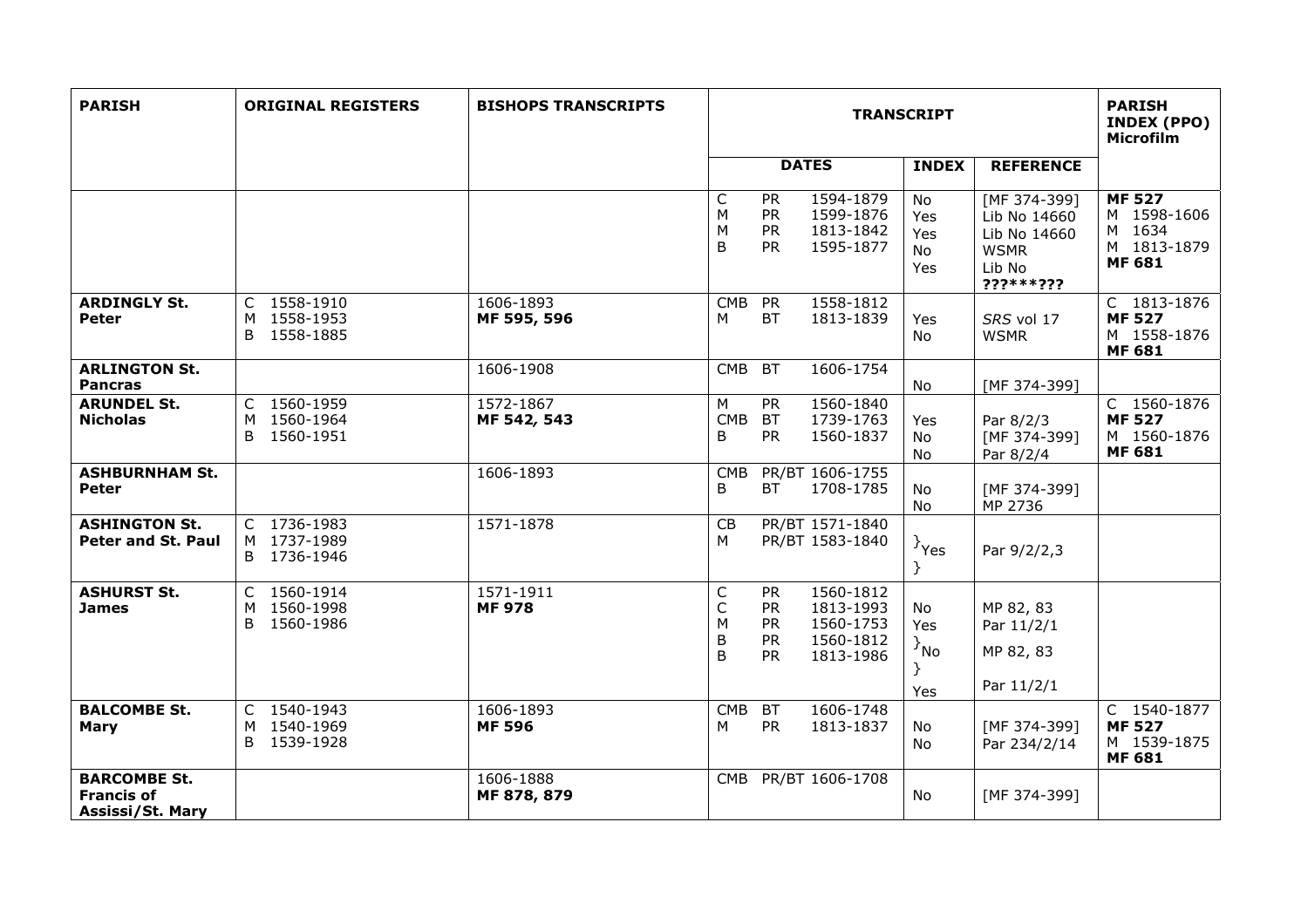| <b>PARISH</b>                                                                    | <b>ORIGINAL REGISTERS</b>                               | <b>BISHOPS TRANSCRIPTS</b> | <b>TRANSCRIPT</b>                                                                                                                                                 |                                                                     |                                                      | <b>PARISH</b><br>INDEX (PPO)<br><b>Microfilm</b>             |
|----------------------------------------------------------------------------------|---------------------------------------------------------|----------------------------|-------------------------------------------------------------------------------------------------------------------------------------------------------------------|---------------------------------------------------------------------|------------------------------------------------------|--------------------------------------------------------------|
|                                                                                  |                                                         |                            | <b>DATES</b>                                                                                                                                                      | <b>INDEX</b>                                                        | <b>REFERENCE</b>                                     |                                                              |
| <b>BARLAVINGTON</b><br><b>St. Mary</b>                                           | C 1664-1994<br>1656-1992<br>M<br>B 1656-1994            | 1572-1869<br><b>MF 543</b> | 1572-1732<br><b>BT</b><br><b>CMB</b>                                                                                                                              | <b>No</b>                                                           | [MF 374-399]                                         | C 1572-1811<br><b>MF 618</b><br>M 1572-1753<br><b>MF 681</b> |
| <b>BARNHAM St.</b><br>Mary                                                       | C 1676-1960<br>1677-1976<br>M<br>B 1675-1986            | 1590-1896<br><b>MF 544</b> | <b>BT</b><br>1584-1680<br><b>CMB</b><br>CB<br>PR/BT 1590-1812<br>М<br>PR/BT 1590-1774                                                                             | No<br>$\}$ Yes<br>$\}$                                              | [MF 374-399]<br>MF 476                               | C 1584-1876<br><b>MF527</b><br>M 1584-1877<br><b>MF 681</b>  |
| <b>BATTLE St. Mary</b><br>the Virgin                                             |                                                         | 1730-1890                  |                                                                                                                                                                   |                                                                     |                                                      |                                                              |
| <b>BECKLEY AII</b><br><b>Saints</b>                                              |                                                         | 1606-1908                  | <b>CMB</b><br><b>BT</b><br>1672-1679                                                                                                                              | No.                                                                 | [MF 374-399]                                         |                                                              |
| <b>BEDDINGHAM St.</b><br><b>Andrew</b>                                           |                                                         | 1593-1894                  | CMB BT<br>1593-1699                                                                                                                                               | No                                                                  | [MF 374-399]                                         |                                                              |
| <b>BEEDING, LOWER</b><br><b>Holy Trinity</b>                                     | C 1840-1924<br>M 1841-1990<br>B<br>1840-1925            | 1839-1892<br><b>MF 596</b> |                                                                                                                                                                   |                                                                     |                                                      | C 1840-1876<br><b>MF527</b><br>M 1841-1875<br><b>MF 681</b>  |
| <b>BEEDING, UPPER</b><br><b>St. Peter</b>                                        | C 1544-1952<br>M 1548-1952<br>B 1547-1952               | 1606-1894                  | $\mathsf{C}$<br>1544-1886<br><b>PR</b><br>M<br><b>PR</b><br>1548-1885<br>B<br><b>PR</b><br>1547-1891                                                              | }Yes                                                                | MP 2755-2757                                         |                                                              |
| <b>BEPTON St. Mary</b>                                                           | C 1723-1943<br>M 1723-1999<br>B<br>1723-2000            | 1592-1908<br><b>MF 544</b> | PR/BT 1584-1845<br>CMB                                                                                                                                            | No                                                                  | MF 1179                                              | C 1584-1877<br><b>MF 527</b><br>M 1584-1876<br><b>MF 681</b> |
| <b>BERSTED, NORTH</b><br>St. Peter                                               | C 1945-1988<br>M 1946-1984                              |                            |                                                                                                                                                                   |                                                                     |                                                      |                                                              |
| <b>BERSTED, SOUTH</b><br><b>St Mary</b><br><b>Magdelene</b><br>(see also Bognor) | 1564-1976<br>$\mathsf{C}$<br>M 1564-1989<br>B 1564-1956 | 1610-1912<br>MF 613, 614   | <b>CMB</b><br>PR/BT 1564-1812<br><b>PR</b><br>м<br>1564-1759<br>Index only<br>M<br><b>PR</b><br>1760-1837<br><b>PR</b><br><sub>B</sub><br>1697-1904<br>Index only | No.<br>$\{Y_{\text{res}}\}$<br><sup>}</sup><br>Yes<br>$\}$ Yes<br>} | MF 1184<br>Par 19/2/3<br>Par 19/2/2<br>Par 19/2/4, 5 | C 1564-1876<br><b>MF527</b><br>M 1564-1876<br><b>MF 681</b>  |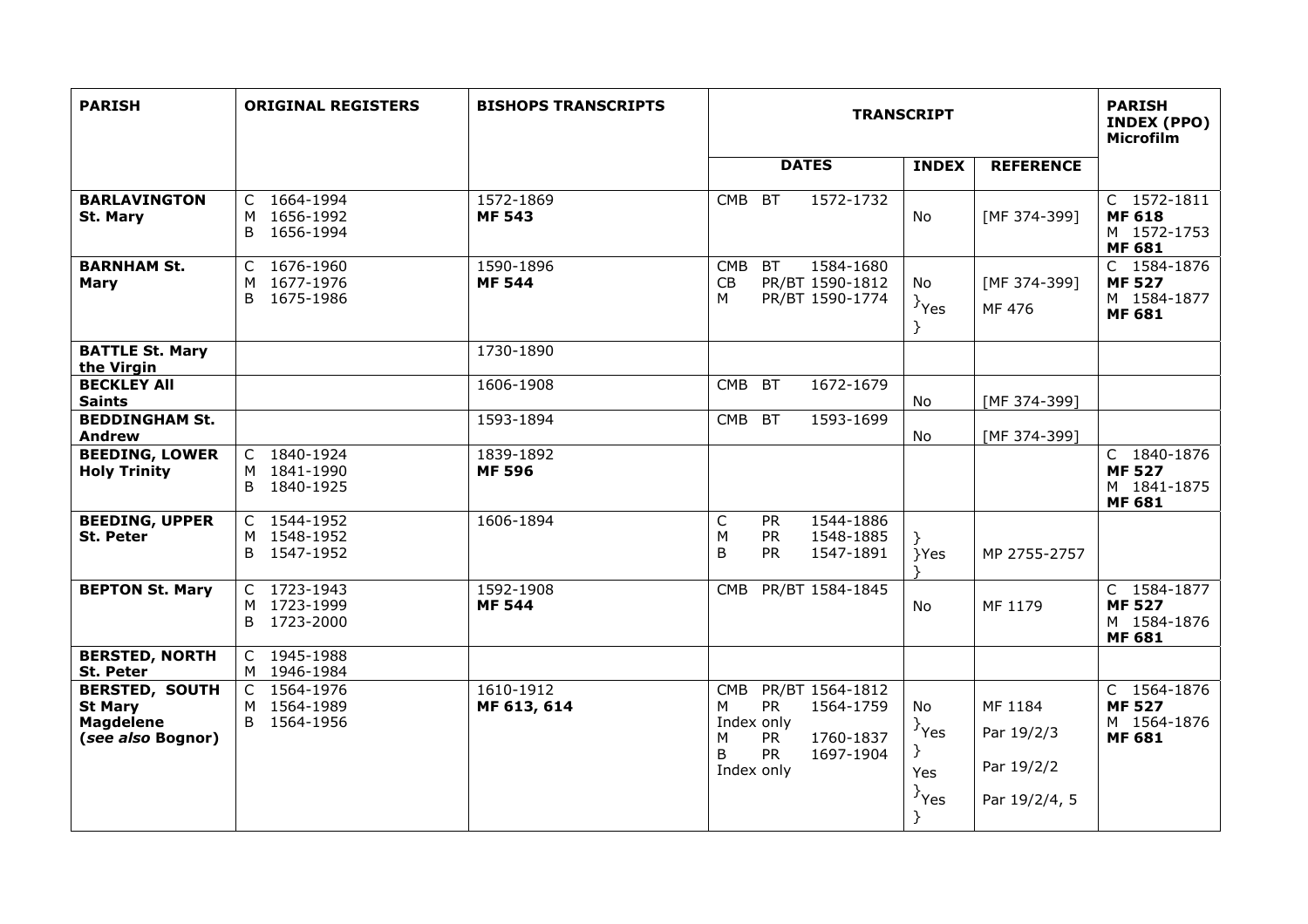| <b>PARISH</b>                                                 | <b>ORIGINAL REGISTERS</b>                                                      | <b>BISHOPS TRANSCRIPTS</b> | <b>TRANSCRIPT</b>                                                                                                                                          |                               |                                       | <b>PARISH</b><br><b>INDEX (PPO)</b><br><b>Microfilm</b>      |
|---------------------------------------------------------------|--------------------------------------------------------------------------------|----------------------------|------------------------------------------------------------------------------------------------------------------------------------------------------------|-------------------------------|---------------------------------------|--------------------------------------------------------------|
|                                                               |                                                                                |                            | <b>DATES</b>                                                                                                                                               | <b>INDEX</b>                  | <b>REFERENCE</b>                      |                                                              |
| <b>BERWICK St.</b><br><b>Michael and All</b><br><b>Angels</b> |                                                                                | 1606-1897<br><b>MF 879</b> | <b>BT</b><br>1606-1694<br><b>CMB</b>                                                                                                                       | No.                           | [MF 374-399]                          |                                                              |
| <b>BEXHILL</b>                                                |                                                                                | 1606-1894                  | PR/BT 1558-1706<br>CMB                                                                                                                                     | No                            | [MF 374-399]                          |                                                              |
| <b>BEXHILL</b><br><b>St. Barnabas</b>                         |                                                                                | 1891-1894                  |                                                                                                                                                            |                               |                                       |                                                              |
| <b>BEXHILL St. Mark</b>                                       |                                                                                | 1857-1894                  |                                                                                                                                                            |                               |                                       |                                                              |
| <b>BIGNOR Holy</b><br><b>Cross</b>                            | C 1565-1992<br>M 1563-1721<br>M 1757-1998<br>B<br>1563-1990                    | 1591-1869<br><b>MF 544</b> | <b>BT</b><br>1584-1836<br><b>CMB</b>                                                                                                                       | <b>No</b>                     | [MF 374-399]                          | C 1556-1812<br><b>MF 618</b><br>M 1565-1836<br><b>MF 681</b> |
| <b>BILLINGSHURST</b><br>St. Mary                              | C 1591-1596<br>C 1617-1889<br>M 1575-1889<br>1558-1631<br>B<br>1653-1884<br>B. | 1591-1912<br><b>MF 865</b> | C<br>PR/BT 1563-1899<br>M<br>PR/BT 1575-1899<br>B<br>PR/BT 1558-1958<br>1583-1663<br><b>CMB</b><br><b>BT</b><br>1813-1841<br>M<br>PR.                      | } Yes<br>No<br>No             | MF 763<br>[MF 374-399]<br><b>WSMR</b> |                                                              |
| <b>BINDERTON</b><br>(see also Dean,<br>West)                  |                                                                                |                            | <b>CMB</b><br><b>BT</b><br>1584-1641                                                                                                                       | Yes                           | Par 66/2/1                            | C 1592-1641<br><b>MF 624</b><br>M 1592-1641<br><b>MF 688</b> |
| <b>BINSTED St. Mary</b>                                       | C 1639-1998<br>M 1638-1994<br>1638-1999<br>B.                                  | 1572-1901<br><b>MF 545</b> | <b>CMB</b><br>1572-1662<br><b>BT</b><br><b>PR</b><br>С<br>1638-1838<br>M<br><b>PR</b><br>1639-1764<br>M<br><b>PR</b><br>1813-1837<br>B<br>1639-1851<br>PR. | No<br>$\}$<br><sup>}</sup> No | [MF 374-399]<br>MF 476                | C 1572-1876<br><b>MF 527</b><br>M 1572-1878<br><b>MF 681</b> |
| <b>BIRDHAM St.</b><br><b>James</b>                            | C 1538-1988<br>1538-1982<br>M<br>B<br>1538-1988                                | 1591-1900<br><b>MF 545</b> | PR/BT 1538-1776<br><b>CMB</b><br><b>PR</b><br>1539-1840<br>М<br>Index only                                                                                 | No<br>$\}$ Yes<br>ł           | [MF 374-399]<br><b>WSMR</b>           | C 1538-1877<br><b>MF528</b><br>M 1538-1875<br><b>MF 681</b>  |
| <b>BISHOPSTONE St.</b><br><b>Andrew</b>                       |                                                                                | 1592-1892                  | PR/BT 1563-1835<br><b>CMB</b>                                                                                                                              | No                            | [MF 374-399]                          |                                                              |
| <b>BLATCHINGTON,E</b><br><b>AST St. Peter or</b>              |                                                                                | 1592-1894<br><b>MF 880</b> | CB<br><b>PR</b><br>1563-1804<br>M<br><b>PR</b><br>1563-1754                                                                                                |                               |                                       |                                                              |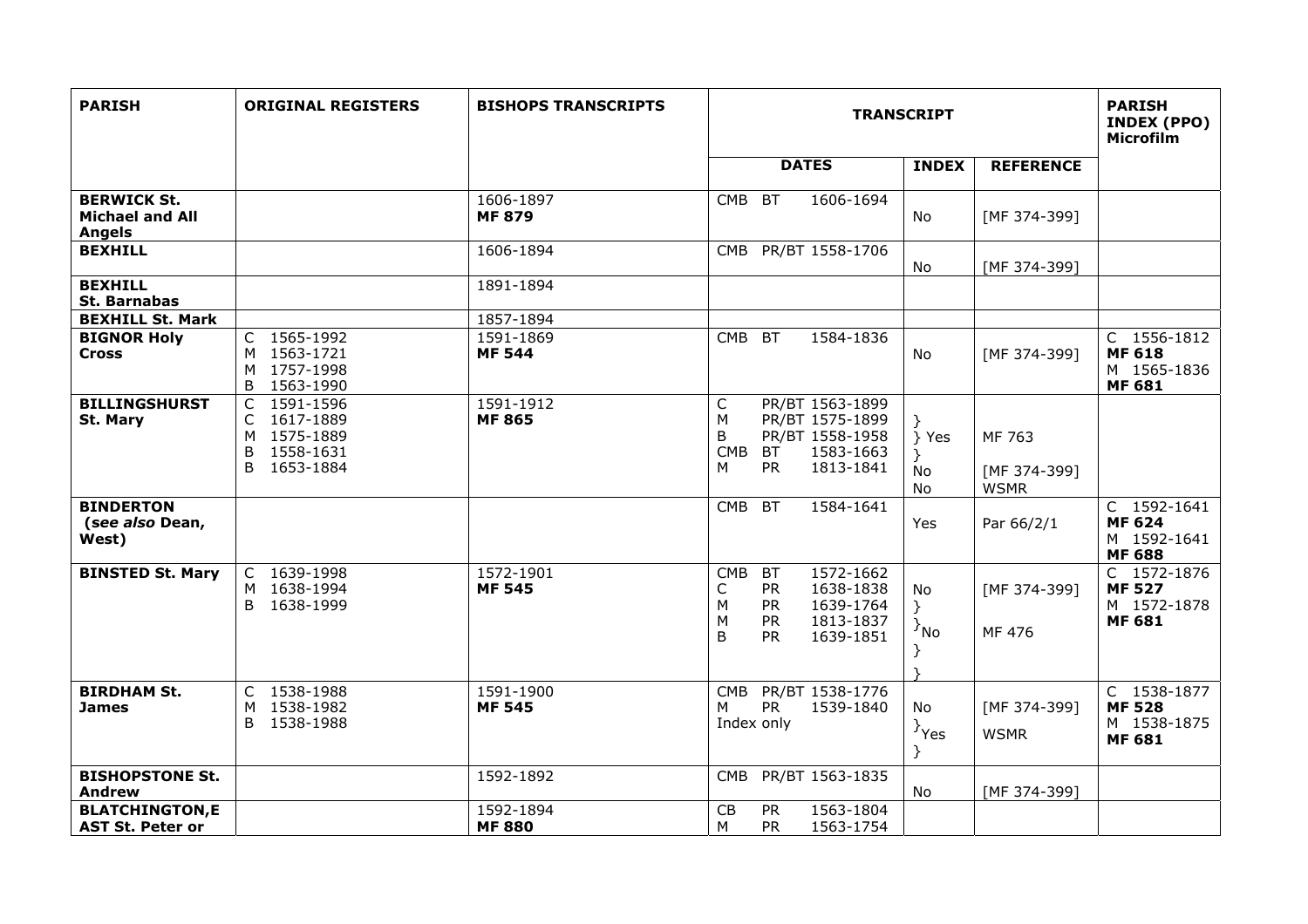| <b>PARISH</b>                                                       | <b>ORIGINAL REGISTERS</b>                                                                     | <b>BISHOPS TRANSCRIPTS</b> | <b>TRANSCRIPT</b>                                                                                                                           |                                   |                                                                      | <b>PARISH</b><br><b>INDEX (PPO)</b><br><b>Microfilm</b>      |
|---------------------------------------------------------------------|-----------------------------------------------------------------------------------------------|----------------------------|---------------------------------------------------------------------------------------------------------------------------------------------|-----------------------------------|----------------------------------------------------------------------|--------------------------------------------------------------|
|                                                                     |                                                                                               |                            | <b>DATES</b>                                                                                                                                | <b>INDEX</b>                      | <b>REFERENCE</b>                                                     |                                                              |
| St. John                                                            |                                                                                               |                            | PR/BT 1592-1804<br>CMB                                                                                                                      | $\}$ Yes<br>}<br>No               | <b>WSRO Library</b><br>[MF 374-399]                                  |                                                              |
| <b>BLATCHINGTON, W</b><br><b>EST</b>                                |                                                                                               | 1635-1811                  | <b>BT</b><br>1635-1812<br><b>CMB</b>                                                                                                        | No                                | [MF 374-399]                                                         |                                                              |
| <b>BODIAM St. Giles</b>                                             |                                                                                               | 1606-1893<br><b>MF 880</b> | CMB PR/BT 1606-1738                                                                                                                         | No                                | [MF 374-399]                                                         |                                                              |
| <b>BODLE STREET St.</b><br><b>John</b>                              |                                                                                               | 1854-1893<br><b>MF 881</b> |                                                                                                                                             |                                   |                                                                      |                                                              |
| <b>BOGNOR St. John</b><br>(see also Bersted,<br>South)              | C 1873-1971<br>M 1873-1970<br>B 1899-1971                                                     | 1873-1909                  |                                                                                                                                             |                                   |                                                                      |                                                              |
| <b>BOGNOR St.</b><br>Wilfrid                                        | 1953-1976<br>C<br>M 1953-1990<br>B 1953-1979                                                  |                            |                                                                                                                                             |                                   |                                                                      |                                                              |
| <b>BOLNEY St. Mary</b><br><b>Magdelene</b>                          | C 1542-1906<br>M 1541-1986<br>B 1541-1945                                                     | 1606-1893<br><b>MF 881</b> | 1541-1812<br><b>CMB</b><br><b>PR</b><br><b>CMB</b><br>PR/BT 1632-1715<br><b>PR</b><br>1813-1886<br><b>CM</b><br><b>PR</b><br>B<br>1813-1892 | <b>Yes</b><br>No<br>$\}$ Yes<br>Y | SRS vol 15<br>[MF 374-399]<br>MF 1666                                |                                                              |
| <b>BOSHAM Holy</b><br><b>Trinity</b>                                | C 1557-1954<br>1557-1969<br>M<br>B.<br>1557-1965                                              | 1590-1896<br>MF 545, 546   | PR/BT 1557-1954<br>C<br>С<br><b>PR</b><br>1954-1968<br>M<br>PR/BT 1557-1842<br>M<br>1843-1969<br><b>PR</b><br>B<br>PR/BT 1557-1965          | Yes<br>Yes<br>Yes<br>Yes<br>Yes   | Par 25/2/2,3<br>Par 25/2/6<br>Par 25/2/1<br>Par 25/2/5<br>Par 25/2/4 | C 1557-1875<br><b>MF 528</b><br>M 1557-1875<br><b>MF 681</b> |
| <b>BOTOLPHS St.</b><br><b>Botolph (see also</b><br><b>Bramber</b> ) | C 1601-1712<br>C 1782-1801<br>M 1607-1712<br>M 1755-1834<br>1601-1712<br>B.<br>1776-1801<br>B | 1591-1868                  | PR/BT 1583-1839<br>CB<br>M<br>PR/BT 1583-1843<br>М<br>ВT<br>1813-1841                                                                       | $\}$ Yes<br>Y<br>No               | Par 26/2/1<br><b>WSMR</b>                                            |                                                              |
| <b>BOXGROVE St.</b><br>Mary and St.<br><b>Blaise</b>                | 1561-1948<br>C<br>1561-1973<br>м<br>1561-1936<br>B.                                           | 1584-1911<br>MF 546, 547   | PR<br>1561-1812<br><b>CMB</b><br>PR/BT 1584-1618<br><b>CMB</b><br><b>PR</b><br>м<br>1561-1840                                               | Yes<br>No.                        | MF 476,477<br>[MF 374-399]                                           | C 1813-1875<br><b>MF528</b><br>M 1561-1875<br><b>MF 681</b>  |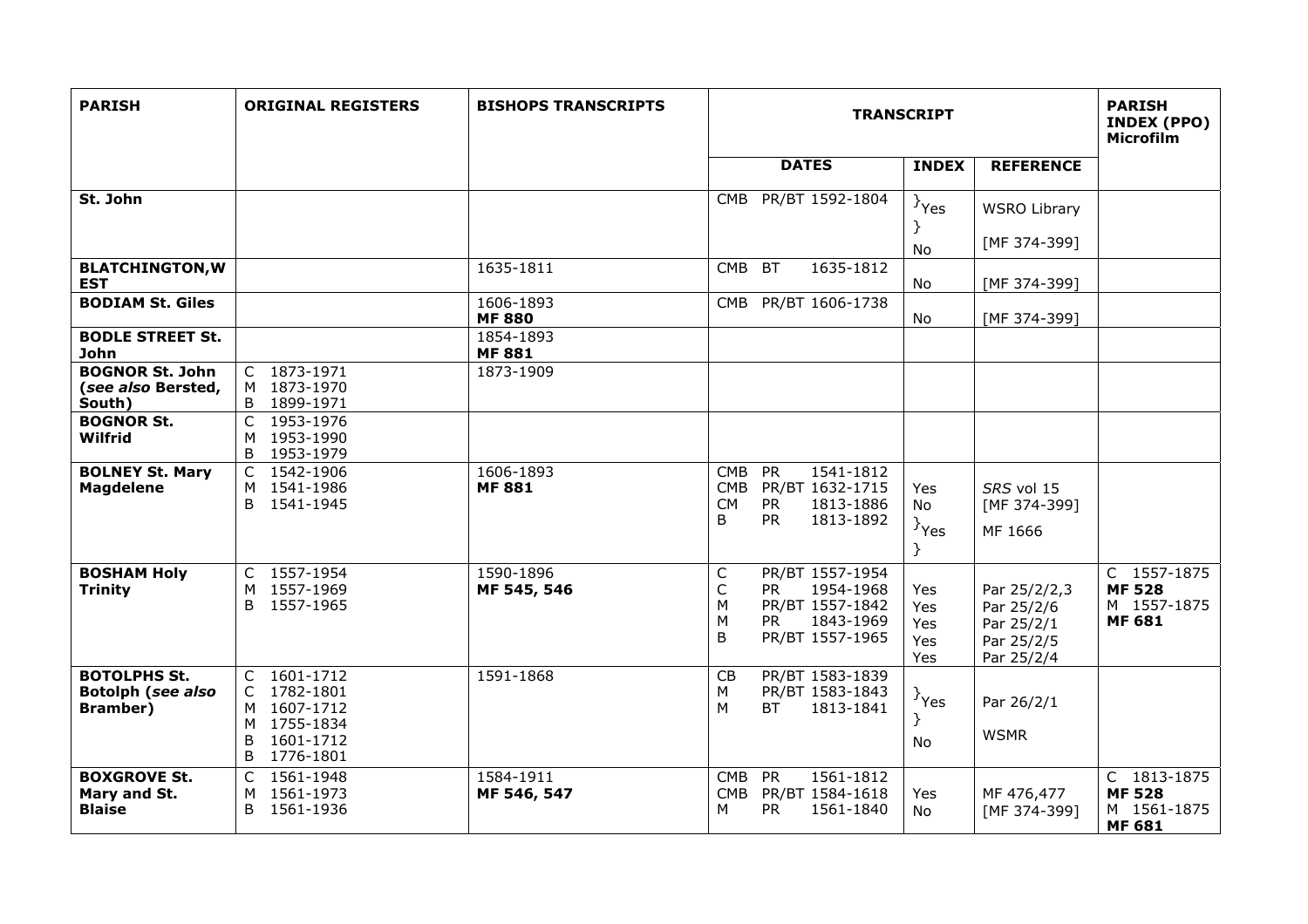| <b>PARISH</b>                                                              | <b>ORIGINAL REGISTERS</b>                                                                        | <b>BISHOPS TRANSCRIPTS</b> | <b>TRANSCRIPT</b>                                                                                                                           |                                   |                                                   | <b>PARISH</b><br><b>INDEX (PPO)</b><br>Microfilm |
|----------------------------------------------------------------------------|--------------------------------------------------------------------------------------------------|----------------------------|---------------------------------------------------------------------------------------------------------------------------------------------|-----------------------------------|---------------------------------------------------|--------------------------------------------------|
|                                                                            |                                                                                                  |                            | <b>DATES</b>                                                                                                                                | <b>INDEX</b>                      | <b>REFERENCE</b>                                  |                                                  |
|                                                                            |                                                                                                  |                            |                                                                                                                                             | Yes                               | MP 3225                                           |                                                  |
| <b>BRAMBER St.</b><br>Nicholas (see also<br><b>Botolphs)</b>               | C 1601-1657<br>1710-1812<br>C.<br>M 1601-1657<br>M 1710-1966<br>B<br>1601-1657<br>B<br>1710-1812 | 1591-1868                  | CMB PR/BT 1584-1840                                                                                                                         | Yes                               | Par 28/2/2                                        |                                                  |
| <b>BREDE St. George</b>                                                    |                                                                                                  | 1607-1893                  | <b>CMB</b><br><b>BT</b><br>1678-1717                                                                                                        | No                                | [MF 374-399]                                      |                                                  |
| <b>BRIGHTLING St.</b><br><b>Thomas a Becket</b>                            |                                                                                                  | 1596-1894<br><b>MF 882</b> | 1560-1607<br><b>PR</b><br><b>CMB</b><br><b>CMB</b><br><b>BT</b><br>1610-1753                                                                | Yes<br>No                         | MP 3807<br>[MF 374-399]                           |                                                  |
| <b>BRIGHTON Parish</b><br><b>Church</b><br>(St. Nicholas and<br>St. Peter) |                                                                                                  | 1606-1849<br>MF 883-891    | 1558-1701<br><b>CMB</b><br><b>PR</b><br>1689-1754<br><b>CMB</b><br><b>BT</b><br>CB<br><b>PR</b><br>1701-1762<br><b>PR</b><br>М<br>1701-1754 | Yes<br><b>No</b><br>$\}$ Yes<br>} | <b>WSRO Library</b><br>[MF 374-399]<br>MP 786,787 |                                                  |
| <b>BRIGHTON All</b><br><b>Souls</b>                                        |                                                                                                  | 1883-1888                  |                                                                                                                                             |                                   |                                                   |                                                  |
| <b>BRIGHTON Extra-</b><br>mural cemetery                                   |                                                                                                  | 1851-1863                  |                                                                                                                                             |                                   |                                                   |                                                  |
| <b>BRIGHTON Chapel</b><br>Royal                                            |                                                                                                  | 1823-1890<br><b>MF882</b>  |                                                                                                                                             |                                   |                                                   |                                                  |
| <b>BRIGHTON St.</b><br><b>John</b>                                         |                                                                                                  | 1880<br><b>MF 883</b>      |                                                                                                                                             |                                   |                                                   |                                                  |
| <b>BRIGHTON St.</b><br><b>Margaret</b>                                     |                                                                                                  |                            |                                                                                                                                             |                                   |                                                   |                                                  |
| <b>BRIGHTON St.</b><br><b>Matthew</b>                                      |                                                                                                  | 1884-1893                  |                                                                                                                                             |                                   |                                                   |                                                  |
| <b>BRIGHTON St.</b><br>Paul                                                |                                                                                                  | 1873                       |                                                                                                                                             |                                   |                                                   |                                                  |
| <b>BRIGHTON St.</b><br><b>Stephen</b>                                      |                                                                                                  |                            |                                                                                                                                             |                                   |                                                   |                                                  |
| <b>BROADWATER</b>                                                          | C 1558-1974<br>M 1558-1974                                                                       | 1571-1936<br>MF 866-868    | C<br>1558-1730<br><b>PR</b><br>M<br><b>PR</b><br>1601-1746                                                                                  |                                   |                                                   |                                                  |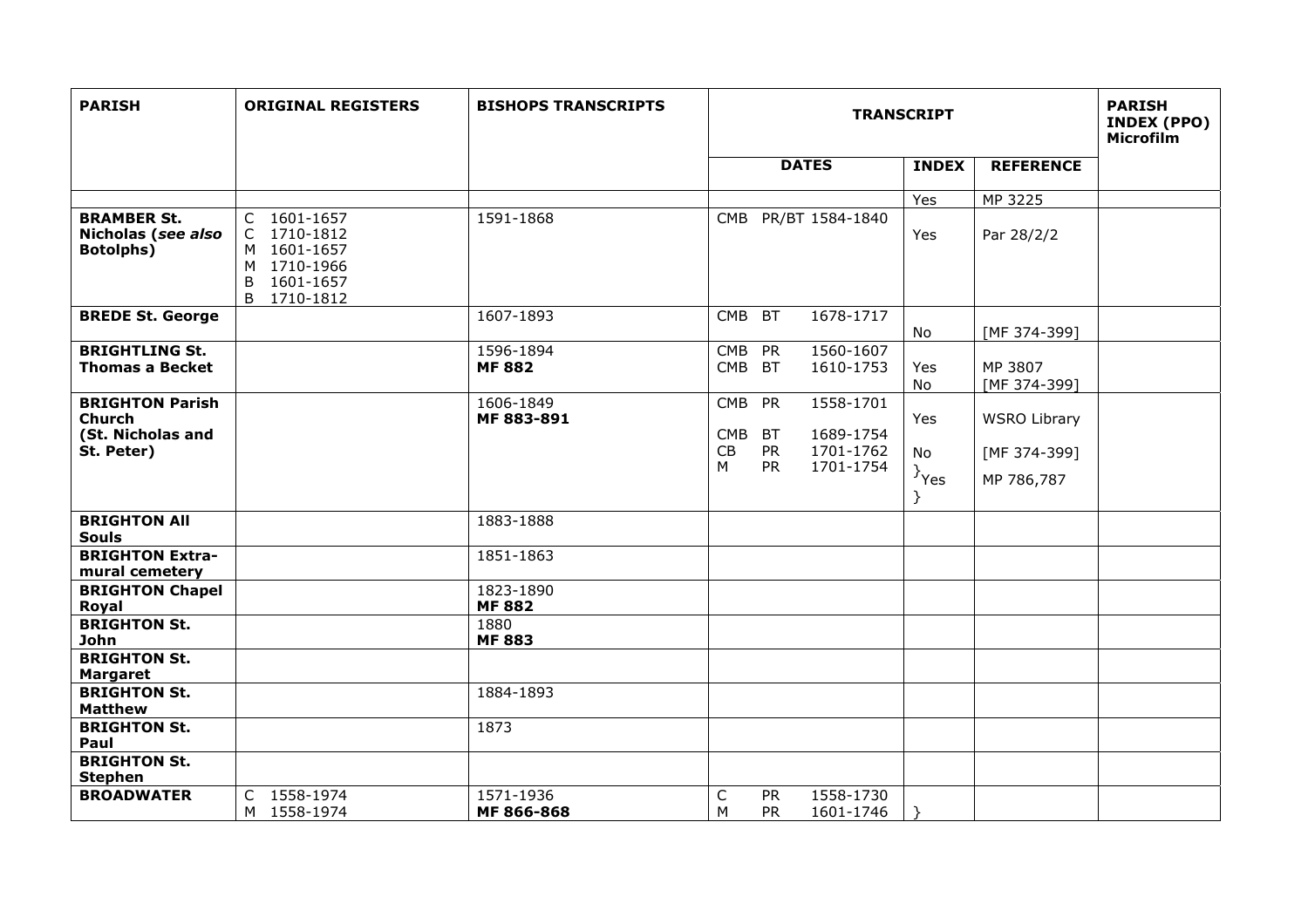| <b>PARISH</b>                                            | <b>ORIGINAL REGISTERS</b>                                                  | <b>BISHOPS TRANSCRIPTS</b> | <b>TRANSCRIPT</b>                                                                                                                                                                                                           |                              |                          | <b>PARISH</b><br>INDEX (PPO)<br><b>Microfilm</b>             |
|----------------------------------------------------------|----------------------------------------------------------------------------|----------------------------|-----------------------------------------------------------------------------------------------------------------------------------------------------------------------------------------------------------------------------|------------------------------|--------------------------|--------------------------------------------------------------|
|                                                          |                                                                            |                            | <b>DATES</b>                                                                                                                                                                                                                | <b>INDEX</b>                 | <b>REFERENCE</b>         |                                                              |
|                                                          | 1558-1562<br>B<br>B<br>1601-1895                                           |                            | B<br><b>PR</b><br>1558-1562<br>B<br><b>PR</b><br>1601-1731<br>C<br>1558-1746<br><b>PR</b><br>M<br><b>PR</b><br>1601-1753<br><b>PR</b><br>1558-1562<br>B<br><b>PR</b><br>B<br>1601-1746<br>Index only<br>CMB PR/BT 1571-1640 | $\{N_{\rm O}\}$<br>Y<br>}Yes | MF 1189<br>MF 1189       |                                                              |
| <b>BROADWATER</b>                                        |                                                                            | 1867-1894                  |                                                                                                                                                                                                                             | <b>No</b>                    | MF 1189                  |                                                              |
| <b>DOWN</b>                                              |                                                                            |                            |                                                                                                                                                                                                                             |                              |                          |                                                              |
| <b>BURGESS HILL</b><br>St. Edward                        | M 1970-1988<br>B 1885-1987                                                 |                            |                                                                                                                                                                                                                             |                              |                          |                                                              |
| <b>BURGESS HILL</b><br>St. John                          | C 1863-1968<br>M 1864-1987<br>B 1864-1947                                  | 1863-1894                  |                                                                                                                                                                                                                             |                              |                          |                                                              |
| <b>BURPHAM St.</b><br><b>Mary the Virgin</b>             | C 1653-1922<br>M 1653-1962<br>B 1653-1999                                  | 1571-1912                  | 1571-1754<br>CMB BT<br>PR/BT 1750-1840<br>C<br>PR/BT 1754-1840<br>M<br>B<br>PR/BT 1755-1840                                                                                                                                 | Yes<br>ን⊹<br>}Yes            | Par 31/2/1<br>Par 31/2/2 |                                                              |
| <b>BURTON St.</b><br><b>Richard</b><br>(see also Coates) | M 1863-1972                                                                | 1592-1878<br><b>MF 547</b> |                                                                                                                                                                                                                             |                              |                          | C 1863-1886<br><b>MF 528</b><br>M 1863-1886<br><b>MF 681</b> |
| <b>BURWASH St.</b><br><b>Bartholomew</b>                 |                                                                            | 1607-1890<br>MF 891, 892   | CMB BT<br>1612-1796                                                                                                                                                                                                         | No                           | [MF 374-399]             |                                                              |
| <b>BURWASH WEALD</b><br><b>St. Philip</b>                |                                                                            | 1877-1893                  |                                                                                                                                                                                                                             |                              |                          |                                                              |
| <b>BURY St. John the</b><br><b>Evangelist</b>            | C 1558-1951<br>M 1558-1676<br>M 1698-1996<br>1558-1676<br>B<br>B 1698-1918 | 1590-1862                  | CMB PR/BT 1558-1837                                                                                                                                                                                                         | Yes                          | Par 33/2/2,3             |                                                              |
| <b>BUXTED St.</b><br><b>Margaret the</b>                 |                                                                            | 1662-1876<br>MF 941, 942   |                                                                                                                                                                                                                             |                              |                          |                                                              |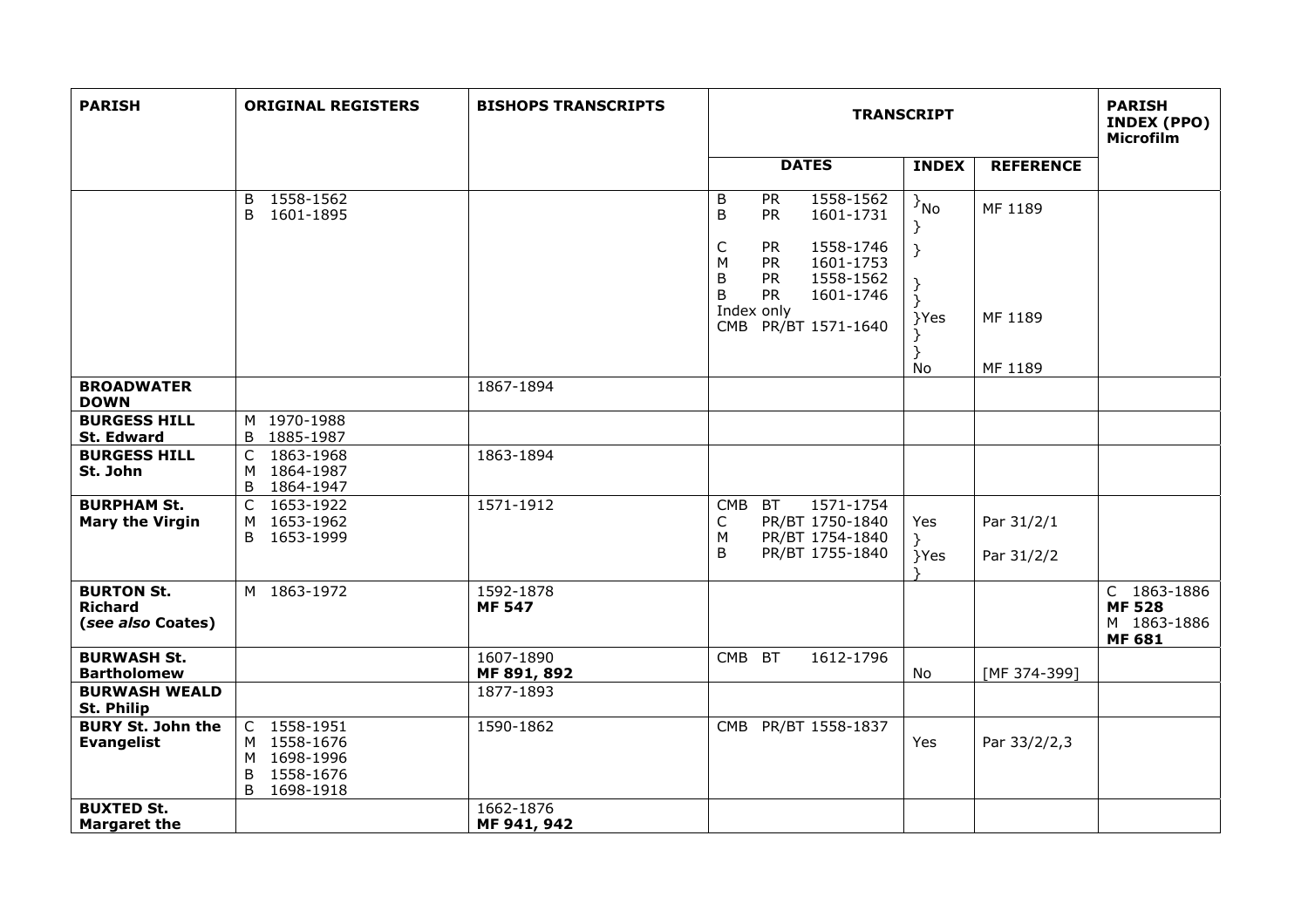| <b>PARISH</b>                                | <b>ORIGINAL REGISTERS</b>                                                                                                              | <b>BISHOPS TRANSCRIPTS</b> | <b>TRANSCRIPT</b>                                                                                                                                     |                                                       |                                         | <b>PARISH</b><br><b>INDEX (PPO)</b><br>Microfilm             |
|----------------------------------------------|----------------------------------------------------------------------------------------------------------------------------------------|----------------------------|-------------------------------------------------------------------------------------------------------------------------------------------------------|-------------------------------------------------------|-----------------------------------------|--------------------------------------------------------------|
|                                              |                                                                                                                                        |                            | <b>DATES</b>                                                                                                                                          | <b>INDEX</b>                                          | <b>REFERENCE</b>                        |                                                              |
| Queen OR St. Mary                            |                                                                                                                                        |                            |                                                                                                                                                       |                                                       |                                         |                                                              |
| <b>CAPEL Surrey</b>                          |                                                                                                                                        |                            | CMB PR<br>1653-1828<br><b>Sussex Entries</b>                                                                                                          | No                                                    | [MF 374-399]                            |                                                              |
| <b>CATSFIELD St.</b><br><b>Lawrence</b>      |                                                                                                                                        | 1606-1893<br><b>MF 892</b> | CMB BT<br>1606-1711                                                                                                                                   | No                                                    | [MF 374-399]                            |                                                              |
| <b>CHAILEY St. Mary</b><br>the Virgin        |                                                                                                                                        | $1606 - 1893$              | <b>CMB</b><br><b>BT</b><br>1606-1754                                                                                                                  | No                                                    | [MF 374-399]                            |                                                              |
| <b>CHALVINGTON St.</b><br><b>Bartholomew</b> |                                                                                                                                        | 1606-1893<br><b>MF 893</b> |                                                                                                                                                       |                                                       |                                         |                                                              |
| <b>CHICHESTER AII</b><br><b>Saints</b>       | C 1563-1948<br>M 1564-1951<br>1563-1918<br>B                                                                                           | 1610-1875<br><b>MF 940</b> | 1563-1812<br><b>PR</b><br><b>CMB</b><br>CMB PR/BT 1609-1611<br>C PR 1813-1875<br>Index only<br><b>PR</b><br>1813-1840<br>М                            | Yes<br><b>No</b><br>$\}$ Yes                          | MF 1189<br>MF 1189<br>Card Index        |                                                              |
|                                              |                                                                                                                                        |                            |                                                                                                                                                       | Yes                                                   | <b>WSMR</b>                             |                                                              |
| <b>CHICHESTER The</b><br><b>Close</b>        | C 1664-1751<br>C<br>1772-1790<br>C<br>1813-1862<br>M 1664-1746<br>1863-1904<br>M<br>1664-1751<br>B<br>1772-1790<br>B<br>B<br>1813-1863 | 1813-1832<br><b>MF 611</b> | 1664-1790<br>CB<br><b>PR</b><br>M<br><b>PR</b><br>1665-1739<br><b>PR</b><br>1665-1746<br>М<br>Index only<br><b>PR</b><br>1772-1790<br>B<br>Index only | $\overline{P}$ Part<br>$\}$ Yes<br>}<br>$\}$ Yes<br>} | <b>MF 477</b><br><b>WSMR</b><br>MP 3077 | C 1664-1878<br><b>MF 624</b><br>M 1664-1878<br><b>MF 687</b> |
| <b>CHICHESTER</b><br><b>Palace Chapel</b>    | C 1700-1722<br>M 1699-1754                                                                                                             |                            | $\mathsf C$<br>1700-1722<br><b>PR</b><br>M<br><b>PR</b><br>1699-1754<br><b>PR</b><br>1615-1754<br>М<br>Index only                                     | $\}$ Yes<br>}<br>$\rightarrow$ Yes<br>Y               | MF 477<br><b>WSMR</b>                   | C 1700-1722<br><b>MF 624</b><br>M 1699-1754<br><b>MF 687</b> |
| <b>CHICHESTER</b><br><b>St. Andrew</b>       | C 1568-1945<br>M 1568-1687<br>1712-1942<br>M<br>B<br>1563-1687                                                                         | 1610-1871<br><b>MF938</b>  | 1563-1812<br>PR<br><b>CMB</b><br>PR/BT 1610-1754<br><b>CMB</b><br><b>CM</b><br><b>PR</b><br>1568-1887<br><b>PR</b><br>С<br>1813-1875                  | Yes<br>No<br>Yes                                      | MF 1189<br>MF 1189<br>Lib No 14661      |                                                              |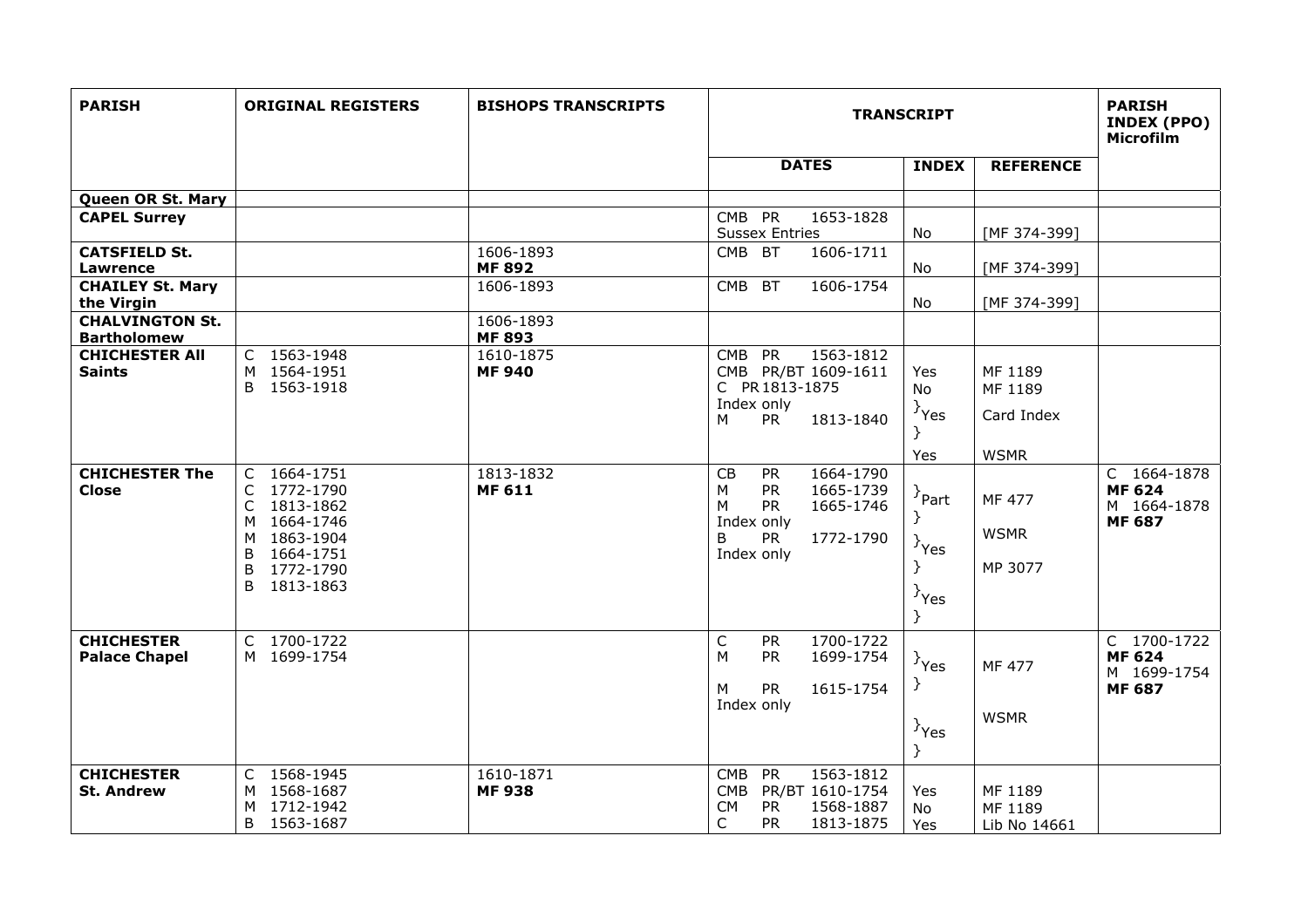| <b>PARISH</b>                               | <b>ORIGINAL REGISTERS</b>                                                     | <b>BISHOPS TRANSCRIPTS</b> | <b>TRANSCRIPT</b>                                                                                                                                                                                                                                                                                                                                                                            | <b>PARISH</b><br><b>INDEX (PPO)</b><br>Microfilm                                   |                                                                                            |
|---------------------------------------------|-------------------------------------------------------------------------------|----------------------------|----------------------------------------------------------------------------------------------------------------------------------------------------------------------------------------------------------------------------------------------------------------------------------------------------------------------------------------------------------------------------------------------|------------------------------------------------------------------------------------|--------------------------------------------------------------------------------------------|
|                                             |                                                                               |                            | <b>DATES</b><br><b>INDEX</b>                                                                                                                                                                                                                                                                                                                                                                 | <b>REFERENCE</b>                                                                   |                                                                                            |
|                                             | B 1711-1930                                                                   |                            | Index only<br>$\}$ Yes<br><b>PR</b><br>1813-1840<br>M<br>}<br><b>PR</b><br>B<br>1563-1887<br>Yes                                                                                                                                                                                                                                                                                             | Card Index<br><b>WSMR</b>                                                          |                                                                                            |
| <b>CHICHESTER</b><br><b>St. Bartholomew</b> | C 1571-1994<br>M 1573-1641<br>M 1832-1959<br>1572-1643<br>B<br>B<br>1673-1914 | 1610-1892<br><b>MF 611</b> | Yes<br>PR/BT 1571-1812<br>CB<br>M<br>PR/BT 1573-1642<br>$\{P_{NQ}\}$<br>$\mathcal{F}$<br>B<br>PR/BT 1571-1812<br>Index only<br>$\}$ Yes<br>$\mathsf C$<br>PR/BT 1572-1876<br>$\}$<br>M<br>PR/BT 1573-1641,<br>1743-1757,<br>1832-1875<br>B<br>PR/BT 1569-1887<br>$\mathcal{F}$<br><b>CMB</b><br>PR/BT 1609,1610<br>}Yes<br><b>PR</b><br>1832-1840<br>м<br>ł<br>$\}$<br>Yes<br>Yes            | Lib No 14661<br><b>MF 477</b><br>MP 3077<br>MF 1667<br>[MF 374-399]<br><b>WSMR</b> | C 1609,1610<br>C 1813-1876<br><b>MF 528</b><br>M 1609,1610<br>M 1813-1876<br><b>MF 682</b> |
| <b>CHICHESTER</b><br><b>St. Martin</b>      | C 1560-1903<br>1569-1899<br>м<br>1568-1891<br>B                               | 1613-1878<br><b>MF938</b>  | <b>PR</b><br>1560-1813<br><b>CMB</b><br>CMB PR/BT 1583-1754<br>No<br>PR/BT 1561-1886<br>C<br><b>No</b><br>PR/BT 1569-1886<br>М<br>$\mathcal{F}$<br>B<br>PR/BT 1569-1887<br>}Yes<br>Y<br>C<br>1813-1875<br><b>PR</b><br>Index only<br>$\{Y_{\text{res}}\}$<br><b>PR</b><br>1813-1840<br>M<br><b>PR</b><br><sub>B</sub><br>1569-1812<br>$\}$<br>Index only<br>Yes<br>$\rightarrow$ Yes<br>$\}$ | MF 1193<br>MF 1193<br>MF 1668<br>Card Index<br><b>WSMR</b><br>MP 3077              |                                                                                            |
| <b>CHICHESTER</b><br>St. Olave              | C 1642-1949<br>1569-1942<br>м<br>1569-1890<br>B                               | 1621-1911<br><b>MF938</b>  | С<br>PR/BT 1589-1891<br>M<br>PR/BT 1569-1888<br>B<br>PR/BT 1569-1890<br>}Yes                                                                                                                                                                                                                                                                                                                 | MF 1669                                                                            |                                                                                            |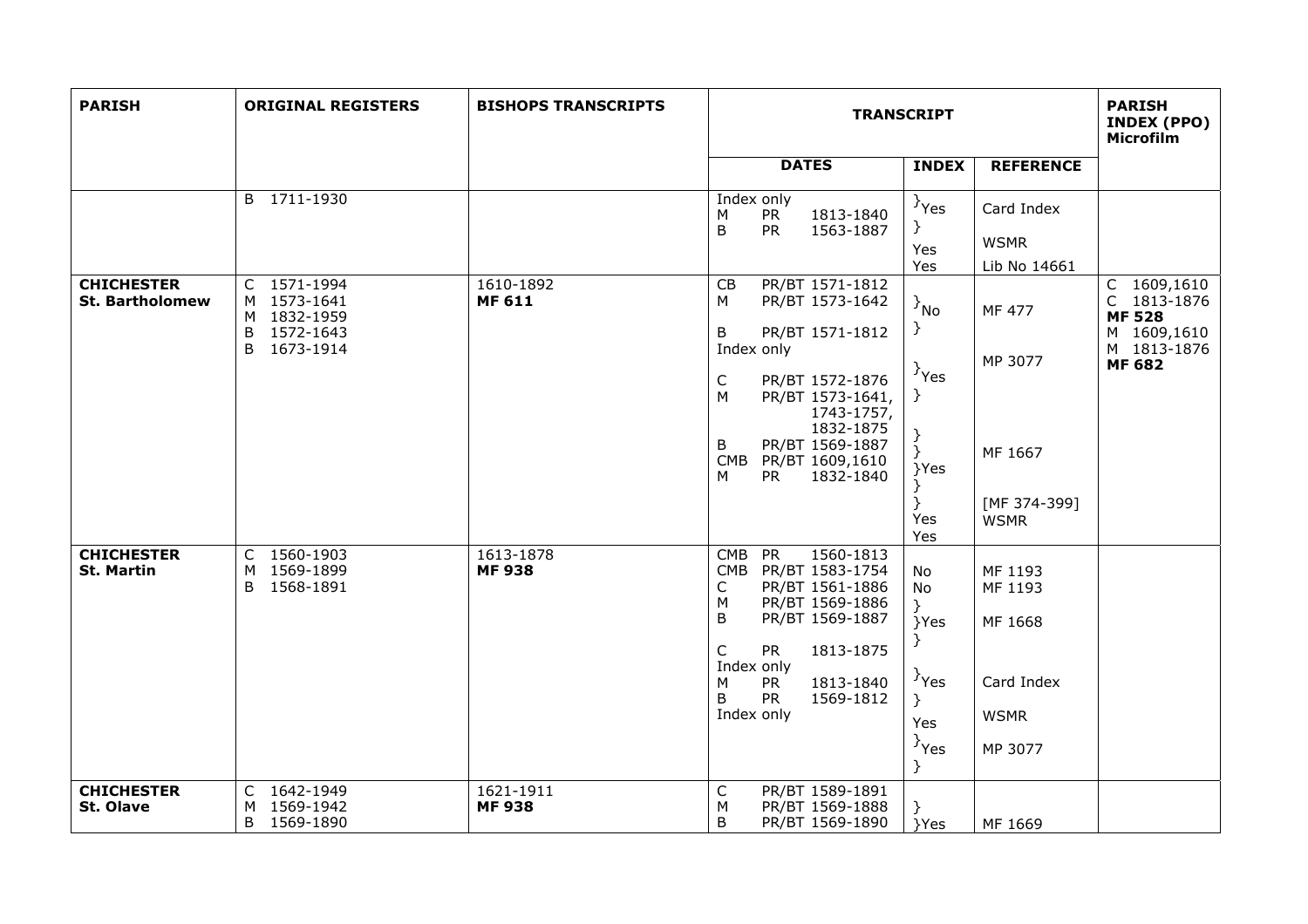| <b>PARISH</b>                                                           | <b>ORIGINAL REGISTERS</b>                    | <b>BISHOPS TRANSCRIPTS</b> | <b>TRANSCRIPT</b>                                                                                                                                                                                            |                                                                             |                                                                                     | <b>PARISH</b><br>INDEX (PPO)<br><b>Microfilm</b>             |
|-------------------------------------------------------------------------|----------------------------------------------|----------------------------|--------------------------------------------------------------------------------------------------------------------------------------------------------------------------------------------------------------|-----------------------------------------------------------------------------|-------------------------------------------------------------------------------------|--------------------------------------------------------------|
|                                                                         |                                              |                            | <b>DATES</b>                                                                                                                                                                                                 | <b>INDEX</b>                                                                | <b>REFERENCE</b>                                                                    |                                                              |
|                                                                         |                                              |                            | $\mathsf C$<br>PR/BT 1609-1812<br>PR/BT 1569-1812<br>МB<br>CMB PR/BT 1609-1754<br>B<br>PR/BT 1569-1812<br>Index only<br><b>PR</b><br>1813-1875<br>C<br>Index only<br>M<br><b>PR</b><br>1813-1840             | $\}$<br>$\{N_0\}$<br>$\}$<br>No<br><sup>}</sup> Yes<br>$\}$ Yes<br>Y<br>Yes | MF 1193<br>MF 1193<br>MP 3077<br>Card Index<br><b>WSMR</b>                          |                                                              |
| <b>CHICHESTER</b><br><b>St. Pancras</b>                                 | C 1559-1950<br>M 1558-1942<br>B 1558-1904    | 1610-1892                  | PR/BT 1558-1812<br><b>CMB</b><br>CMB PR/BT 1583-1629<br><b>PR</b><br>1813-1875<br>C<br>Index only<br>1559-1889<br><b>CM</b><br>PR <sup>1</sup><br><b>PR</b><br>1813-1840<br>M<br>1558-1881<br><b>PR</b><br>B | Yes<br>No<br>$\}$ Yes<br>₹.<br>Yes<br>Yes<br>Yes                            | MF 503<br>[MF 374-399]<br>Card Index<br>Lib No 14662<br><b>WSMR</b><br>Lib No 14662 |                                                              |
| <b>CHICHESTER</b><br>St. Paul                                           | C 1845-1970<br>M 1845-1981<br>1845-1909<br>B |                            |                                                                                                                                                                                                              |                                                                             |                                                                                     | C 1845-1876<br><b>MF 528</b><br>M 1845-1876<br><b>MF 682</b> |
| <b>CHICHESTER</b><br><b>Garrison Barracks</b>                           | C 1856-1862                                  |                            | $\mathsf{C}$<br><b>PR</b><br>1869-1974                                                                                                                                                                       | Yes                                                                         | <b>RSR</b><br>Supplement                                                            |                                                              |
| <b>CHICHESTER</b><br>St. Peter the<br>Great, alias<br><b>SubDeanery</b> | C 1558-1978<br>M 1558-1980<br>1568-1921<br>B | 1610-1894<br>MF 939, 940   | 1558-1812<br><b>CMB</b><br>PR<br>CMB PR/BT 1568-1751<br><b>PR</b><br>1813-1875<br>C<br>Index only<br><b>PR</b><br>1754-1812<br>М<br>Index only<br>1813-1840<br>M<br><b>PR</b>                                | Part<br>No<br>$\{Y_{\text{S}}\}$<br>₹.                                      | MF 1194<br>MF 1194<br>Card Index<br>Par 44/2/5                                      |                                                              |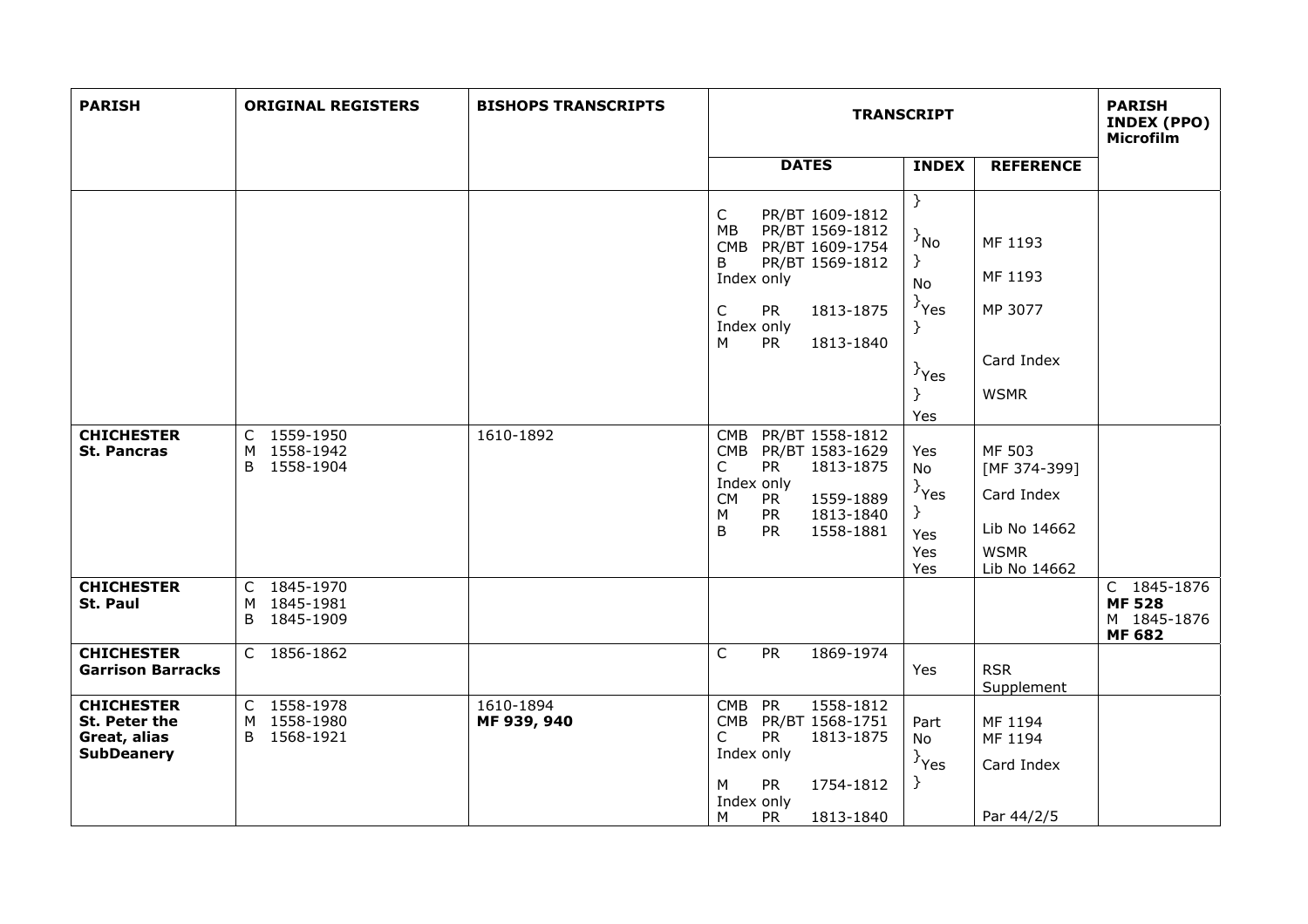| <b>PARISH</b>                                               | <b>ORIGINAL REGISTERS</b>                                | <b>BISHOPS TRANSCRIPTS</b> | <b>TRANSCRIPT</b>                                                                                                                                                                                                                              |                                                                                                             |                                                                       | <b>PARISH</b><br>INDEX (PPO)<br><b>Microfilm</b>             |
|-------------------------------------------------------------|----------------------------------------------------------|----------------------------|------------------------------------------------------------------------------------------------------------------------------------------------------------------------------------------------------------------------------------------------|-------------------------------------------------------------------------------------------------------------|-----------------------------------------------------------------------|--------------------------------------------------------------|
|                                                             |                                                          |                            | <b>DATES</b>                                                                                                                                                                                                                                   | <b>INDEX</b>                                                                                                | <b>REFERENCE</b>                                                      |                                                              |
|                                                             |                                                          |                            | $\overline{PR}$<br>1767-1812<br><sub>B</sub><br>Index only                                                                                                                                                                                     | $\}$ Yes<br>}                                                                                               | <b>WSMR</b>                                                           |                                                              |
|                                                             |                                                          |                            |                                                                                                                                                                                                                                                | Yes<br>$\}$ Yes<br>}                                                                                        | MP 3077                                                               |                                                              |
| <b>CHICHESTER</b><br><b>St. Peter the Less</b>              | C 1680-1949<br>M 1680-1949<br>B.<br>1680-1932            | 1591-1899<br><b>MF 940</b> | PR/BT 1591-1812<br><b>CMB</b><br>CMB PR/BT 1587-1754<br>PR/BT 1587-1887<br>C<br>M<br>PR/BT 1634-1888<br>B<br>PR/BT 1591-1892<br>C<br><b>PR</b><br>1813-1875<br>Index only<br><b>PR</b><br>1813-1838<br>м<br>PR/BT 1591-1812<br>B<br>Index only | No<br><b>No</b><br>$\}$<br>}Yes<br>$\{Y_{\text{res}}\}$<br>$\mathcal{F}$<br>Yes<br>$\}$ Yes<br><sup>}</sup> | MF 1197<br>MF 1197<br>MF 1670<br>Card Index<br><b>WSMR</b><br>MP 3077 |                                                              |
| <b>CHIDDINGLY</b>                                           |                                                          | 1605-1893                  | <b>BT</b><br><b>CMB</b><br>1605-1640                                                                                                                                                                                                           | No                                                                                                          | [MF 374-399]                                                          |                                                              |
| <b>CHIDHAM St. Mary</b>                                     | 1652-1948<br>C<br>M 1654-1975<br>B 1661-1948             | 1572-1885                  | PR/BT 1583-1812<br><b>CMB</b><br>CMB BT<br>1583-1616<br><b>PR</b><br>1813-1838<br>М                                                                                                                                                            | Yes<br>No<br>No                                                                                             | MF 504<br>[MF 374-399]<br><b>WSMR</b>                                 |                                                              |
| <b>CHILTINGTON,</b><br><b>EAST</b>                          |                                                          | 1607-1894                  | 1607-1754<br><b>CMB</b><br><b>BT</b>                                                                                                                                                                                                           | No                                                                                                          | [MF 374-399]                                                          |                                                              |
| <b>CHILTINGTON,</b><br><b>WEST St. Mary</b>                 | C 1711-1944<br>M 1711-1957<br>B 1711-1953                | 1571-1903<br>MF 547, 548   | 1571-1712<br>CMB<br><b>BT</b><br>B<br><b>PR</b><br>1553-1994                                                                                                                                                                                   | No<br>Yes                                                                                                   | [MF 374-399]<br>Par 48/2/2                                            | C 1571-1879<br><b>MF528</b><br>M 1571-1879<br><b>MF 682</b>  |
| <b>CHITHURST St.</b><br>Mary (see also<br>Iping after 1819) | C 1628-1819<br>M 1628-1819<br>M 1839-1988<br>B 1628-1818 | 1618-1817<br>MF 548, 565   | CMB PR/BT 1615-1812                                                                                                                                                                                                                            | No                                                                                                          | [MF 374-399]                                                          | C 1615-1819<br><b>MF 528</b><br>M 1615-1819<br><b>MF 682</b> |
| <b>CLAPHAM St. Mary</b>                                     | $\mathsf{C}$<br>1687-1909                                | 1571-1899                  | CMB PR/BT 1571-1837                                                                                                                                                                                                                            |                                                                                                             |                                                                       |                                                              |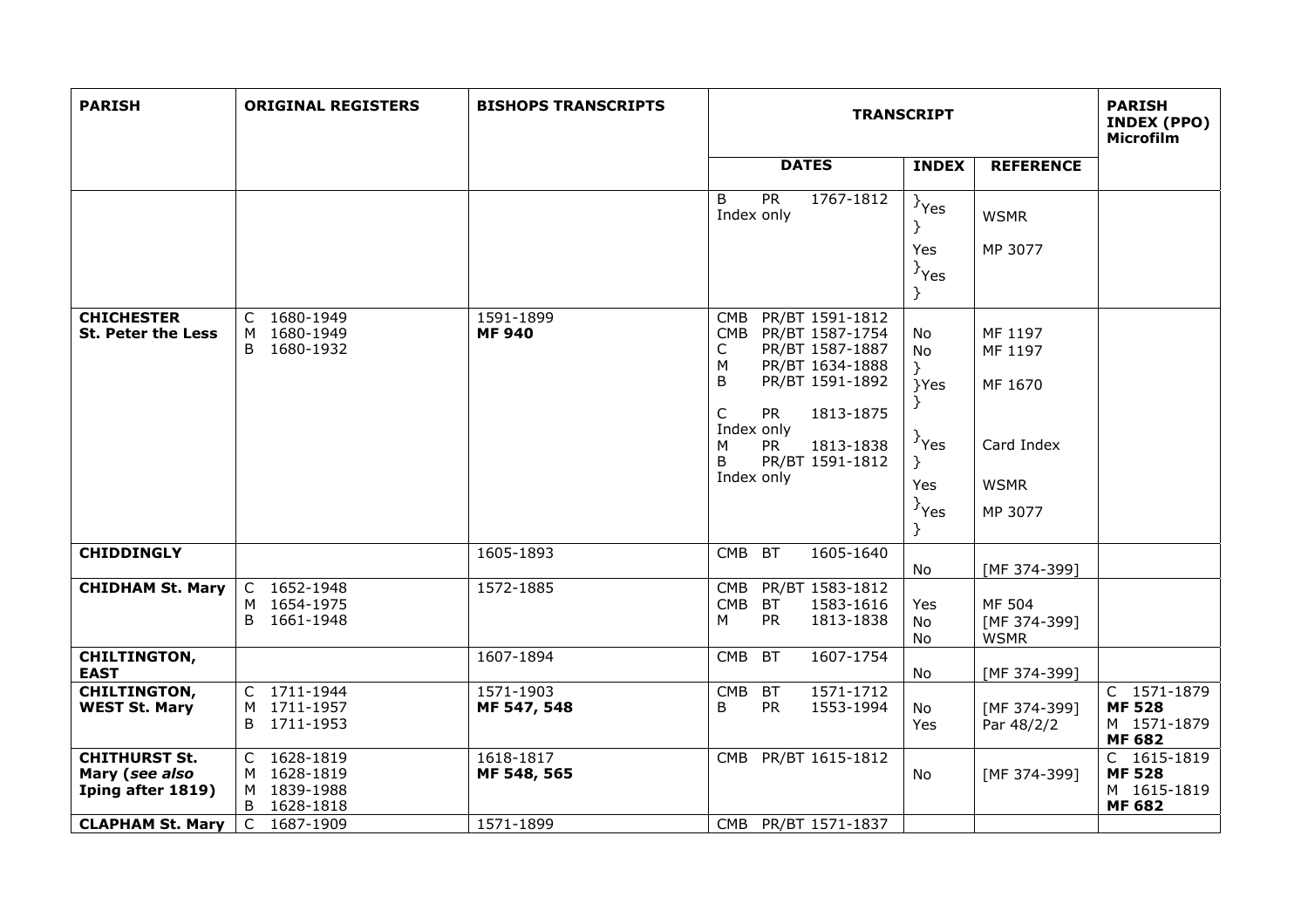| <b>PARISH</b>                                     | <b>ORIGINAL REGISTERS</b>                                                                                            | <b>BISHOPS TRANSCRIPTS</b> | <b>TRANSCRIPT</b>                                                            |              |                                     | <b>PARISH</b><br><b>INDEX (PPO)</b><br><b>Microfilm</b>      |
|---------------------------------------------------|----------------------------------------------------------------------------------------------------------------------|----------------------------|------------------------------------------------------------------------------|--------------|-------------------------------------|--------------------------------------------------------------|
|                                                   |                                                                                                                      |                            | <b>DATES</b>                                                                 | <b>INDEX</b> | <b>REFERENCE</b>                    |                                                              |
|                                                   | M 1692-1969<br>1685-1998<br>B                                                                                        | <b>MF 869</b>              |                                                                              | Yes          | Par 50/2/2                          |                                                              |
| <b>CLAYTON St. John</b><br>the Baptist            | 1601-1878<br>C<br>1601-1958<br>M<br>1602-1939<br>B                                                                   | 1606-1894<br><b>MF 893</b> | <b>CMB</b><br><b>PR</b><br>1601-1840<br><b>BT</b><br><b>CMB</b><br>1606-1752 | Yes<br>No    | Par 294/2/1<br>[MF 374-399]         |                                                              |
| <b>CLIMPING St.</b><br><b>Mary</b>                | 1710-1981<br>C<br>1719-1979<br>м<br>B 1678-1974                                                                      | 1572-1894<br><b>MF 548</b> | PR/BT 1572-1837<br><b>CMB</b>                                                | No           | [MF 374-399]                        | C 1572-1876<br><b>MF 528</b><br>M 1572-1878<br><b>MF 682</b> |
| <b>COATES St.</b><br>Agatha with<br><b>BURTON</b> | C 1559-1999<br>M 1561-1754<br>1820-1987<br>M<br>B<br>1562-1991                                                       | 1592-1878<br><b>MF 547</b> | PR/BT 1559-1812<br><b>CMB</b>                                                | No.          | Par 52/2/2                          | C 1559-1881<br><b>MF528</b><br>M 1561-1880<br><b>MF 682</b>  |
| <b>COCKING</b>                                    | C<br>1558-1661<br>1706-1950<br>C<br>1558-1661<br>М<br>M 1706-1723<br>M 1752-1999<br>1558-1661<br>B<br>1706-1913<br>B | 1590-1868<br>MF 548, 549   | <b>PR</b><br>1558-1837<br><b>CMB</b><br>PR/BT 1558-1837<br><b>CMB</b>        | Yes<br>No.   | <b>WSRO Library</b><br>[MF 374-399] | C 1838-1875<br><b>MF528</b><br>M 1838-1875<br><b>MF 682</b>  |
| <b>COLDWALTHAM</b><br><b>St. Giles</b>            | 1593-1959<br>C<br>1561-1989<br>м<br>B<br>1572-1581<br>B<br>1623-1992                                                 | 1587-1858<br><b>MF 549</b> | <b>BT</b><br><b>CMB</b><br>1584-1675                                         | <b>No</b>    | [MF 374-399]                        | C 1584-1877<br><b>MF 618</b><br>M 1584-1836<br><b>MF 682</b> |
| <b>COLGATE St.</b><br><b>Saviour</b>              |                                                                                                                      | 1872-1892<br><b>MF 549</b> |                                                                              |              |                                     | C 1870-1876<br><b>MF 528</b><br>M 1872-1876<br><b>MF 682</b> |
| <b>COMPTON St.</b><br><b>Mary</b>                 | C 1558-1900<br>1559-1992<br>М<br>1558-1992<br>B.                                                                     | 1570-1912<br>MF 549, 550   | B<br><b>BT</b><br>1813-1839                                                  | No.          | Par 56/2/1                          | C 1558-1875<br><b>MF528</b><br>M 1558-1876<br><b>MF 682</b>  |
| <b>COOMBES</b>                                    | C 1538-1994<br>1542-1987<br>М<br>B<br>1538-1998                                                                      | 1591-1890<br><b>MF 550</b> | M<br><b>PR</b><br>1542-1812                                                  | No           | Par 57/2/2                          | C 1538-1877<br><b>MF 618</b><br>M 1542-1810<br><b>MF 682</b> |
| <b>COPTHORNE St.</b><br>John the                  | C 1877-1982<br>M 1882-1978                                                                                           | 1881-1893                  |                                                                              |              |                                     |                                                              |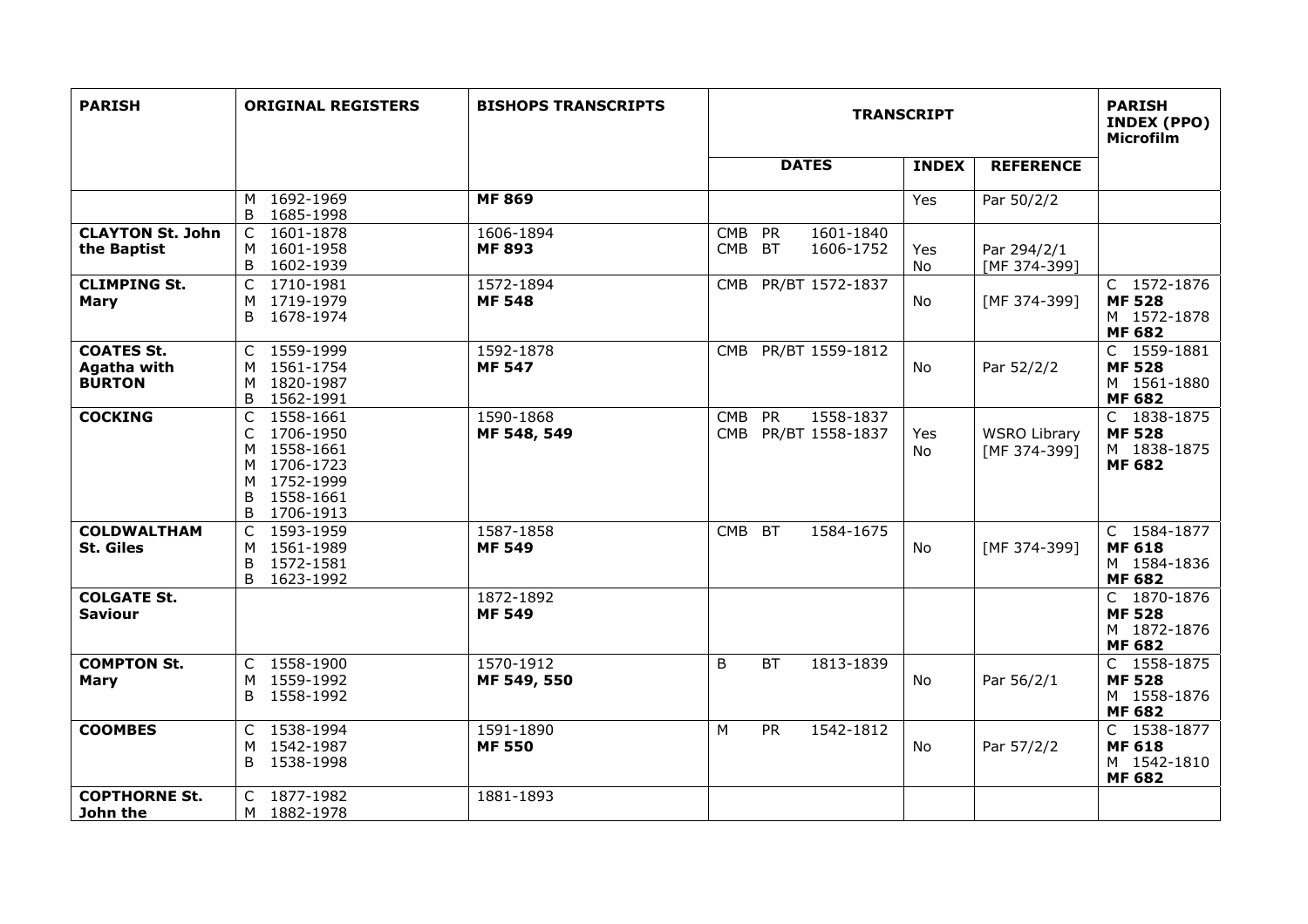| <b>PARISH</b>                                                 | <b>ORIGINAL REGISTERS</b>                               | <b>BISHOPS TRANSCRIPTS</b> | <b>TRANSCRIPT</b>                                                                                                                          |                               | <b>PARISH</b><br><b>INDEX (PPO)</b><br><b>Microfilm</b>                   |                                                              |
|---------------------------------------------------------------|---------------------------------------------------------|----------------------------|--------------------------------------------------------------------------------------------------------------------------------------------|-------------------------------|---------------------------------------------------------------------------|--------------------------------------------------------------|
|                                                               |                                                         |                            | <b>DATES</b>                                                                                                                               | <b>INDEX</b>                  | <b>REFERENCE</b>                                                          |                                                              |
| <b>Evangelist</b>                                             | B 1881-1976                                             |                            |                                                                                                                                            |                               |                                                                           |                                                              |
| <b>COWFOLD St.</b><br><b>Peter</b>                            | 1558-1934<br>$\mathsf{C}$<br>M 1558-1942<br>B 1558-1964 | 1606-1891<br><b>MF 597</b> | 1558-1812<br><b>CMB</b><br><b>PR</b><br><b>PR</b><br>1812-1840<br>м                                                                        | Yes<br>No                     | SRS vol 22<br><b>WSMR</b>                                                 | C 1813-1880<br><b>MF 528</b><br>M 1558-1875<br><b>MF701</b>  |
| <b>CRAWLEY St. John</b>                                       | C 1653-1964<br>M 1688-1977<br>B 1676-1918               | 1611-1894<br>MF 597, 598   | CMB PR/BT 1611-1839                                                                                                                        | Part                          | Par 60/2/4-7                                                              | C 1611-1877<br><b>MF 529</b><br>M 1611-1876<br><b>MF 682</b> |
| <b>CRAWLEY</b><br><b>LOWFIELD HEATH</b><br><b>St. Michael</b> | C 1869-1953<br>M 1917-1957                              |                            |                                                                                                                                            |                               |                                                                           |                                                              |
| <b>CRAWLEY THREE</b><br><b>BRIDGES St.</b><br><b>Richard</b>  | C 1935-1976<br>M 1937-1970                              |                            |                                                                                                                                            |                               |                                                                           |                                                              |
| <b>CRAWLEY, WEST</b>                                          | C 1902-1963<br>M 1900-1966                              |                            |                                                                                                                                            |                               |                                                                           |                                                              |
| <b>CRAWLEY DOWN</b><br><b>All Saints</b>                      |                                                         | 1845-1908<br><b>MF 598</b> | 1844-1884<br>C<br><b>PR</b><br>PR<br>M<br>1863-1939<br>B<br><b>PR</b><br>1844-1953                                                         | Yes<br>No<br>No               | Par 298/2/2<br>Par 298/2/3<br>Par 298/2/1                                 | C 1844-1876<br><b>MF 624</b><br>M 1863-1875<br><b>MF 687</b> |
| <b>CROWBOROUGH</b><br>All Saints/St. John                     |                                                         | 1883-1889                  |                                                                                                                                            |                               |                                                                           |                                                              |
| <b>CROWHURST St.</b><br>George                                |                                                         | 1604-1894<br><b>MF 894</b> | PR/BT 1604-1751<br><b>CMB</b>                                                                                                              | <b>No</b>                     | [MF 374-399]                                                              |                                                              |
| <b>CROYDON Surrey</b>                                         |                                                         |                            | CMB PR<br>1538-1837<br>Sussex entries                                                                                                      | No                            | [MF 374-399]                                                              |                                                              |
| <b>CUCKFIELD Holy</b><br><b>Trinity</b>                       | C 1598-1964<br>M 1598-1956<br>B 1598-1934               | 1606-1908<br><b>MF488</b>  | <b>PR</b><br>1598-1699<br><b>CMB</b><br>CMB BT<br>1700-1800<br>1700-1812<br>С<br><b>PR</b><br>M<br>PR/BT 1700-1812<br>B<br>PR/BT 1787-1850 | Yes<br>No<br>Yes<br>No<br>Yes | SRS vol 13<br>[MF 374-399]<br>Par 301/2/1<br>Par 301/2/15<br>Par 301/2/16 |                                                              |
| <b>CUCKFIELD</b><br><b>Hospital</b>                           | C 1940-1965                                             |                            |                                                                                                                                            |                               |                                                                           |                                                              |
| <b>DALLINGTON St.</b><br><b>Giles</b>                         |                                                         | 1598-1893<br>MF 894, 895   | CMB BT<br>1598-1725                                                                                                                        | No.                           | [MF 374-399]                                                              |                                                              |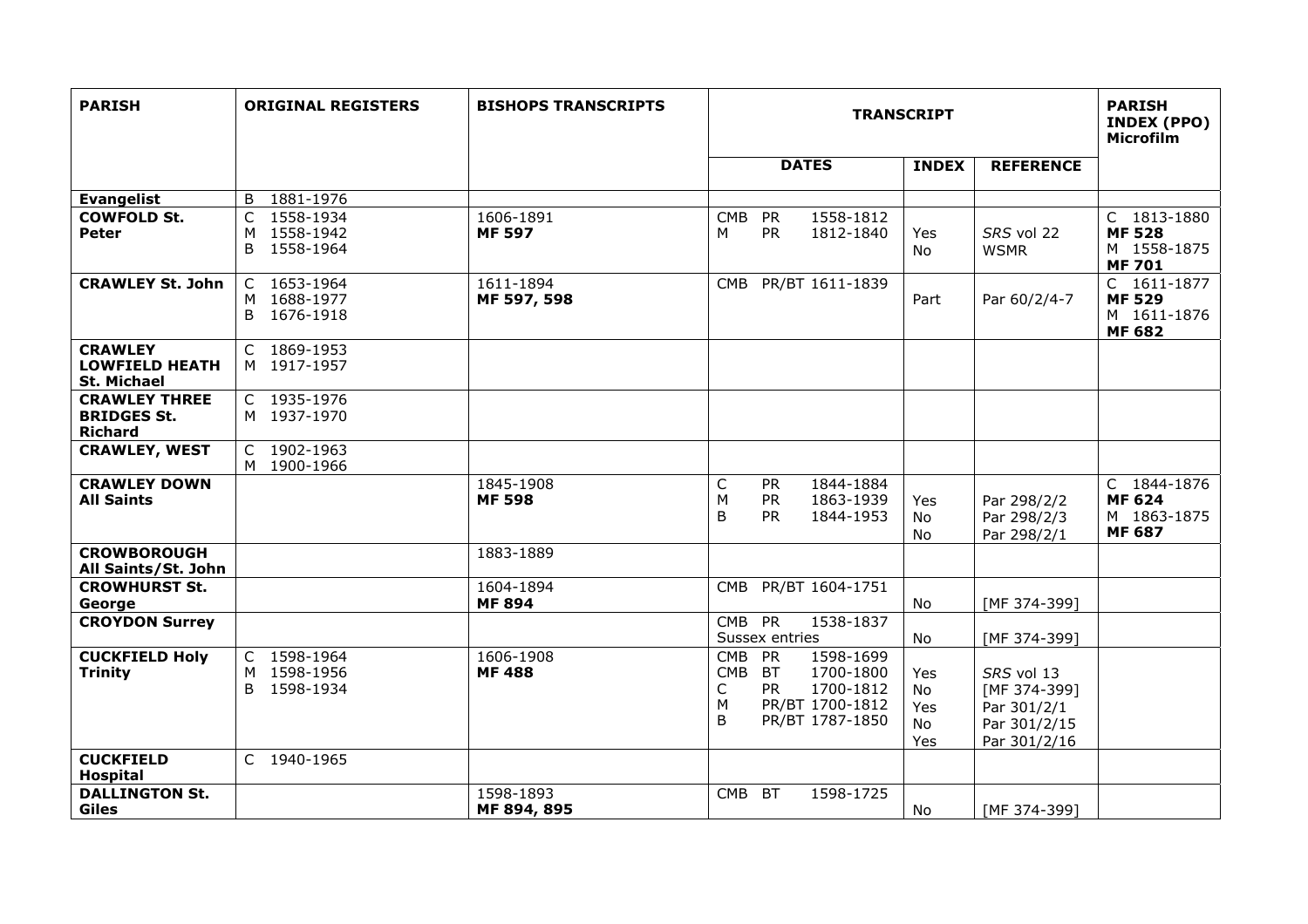| <b>PARISH</b>                                                    | <b>ORIGINAL REGISTERS</b>                 | <b>BISHOPS TRANSCRIPTS</b> | <b>TRANSCRIPT</b>                                                                             |                 |                                       | <b>PARISH</b><br>INDEX (PPO)<br><b>Microfilm</b>                            |
|------------------------------------------------------------------|-------------------------------------------|----------------------------|-----------------------------------------------------------------------------------------------|-----------------|---------------------------------------|-----------------------------------------------------------------------------|
|                                                                  |                                           |                            | <b>DATES</b>                                                                                  | <b>INDEX</b>    | <b>REFERENCE</b>                      |                                                                             |
| <b>DANEHILL AII</b><br><b>Saints</b>                             |                                           | 1851-1894<br><b>MF 895</b> |                                                                                               |                 |                                       |                                                                             |
| <b>DEAN, EAST All</b><br><b>Saints</b><br>(Chichester)           | C 1653-1884<br>M 1653-1999<br>B 1653-1968 | 1571-1855<br><b>MF 550</b> | PR/BT 1571-1840<br><b>CMB</b>                                                                 | Yes             | $\overline{MF}$ 477                   | C 1571-1876<br><b>MF 618</b><br>M 1571-1875<br><b>MF 682</b>                |
| <b>DEAN, EAST St.</b><br>Simon and St.<br><b>Jude</b><br>(Lewes) |                                           | 1606-1891                  | CMB BT<br>1675-1681                                                                           | No              | [MF 374-399]                          |                                                                             |
| <b>DEAN, WEST St.</b><br><b>Andrew</b><br>(Chichester)           | C 1561-1954<br>M 1560-1983<br>B 1554-1991 | 1592-1911<br>MF 550, 551   | PR/BT 1554-1812<br><b>CMB</b><br><b>CMB</b><br>PR/BT 1584-1616<br><b>PR</b><br>1813-1840<br>м | Yes<br>No<br>No | MF 477<br>[MF 374-399]<br><b>WSMR</b> | C 1584-1615<br>C 1813-1875<br><b>MF 529</b><br>M 1559-1876<br><b>MF 682</b> |
| <b>DEAN, WEST All</b><br><b>Saints</b><br>(Lewes)                |                                           | 1607-1907<br><b>MF 895</b> | CMB BT<br>1607-1754                                                                           | No              | [MF 374-399]                          |                                                                             |
| <b>DENTON St.</b><br><b>Leonard</b>                              |                                           | 1593-1894                  | CMB BT<br>1593-1716                                                                           | No              | [MF 374-399]                          |                                                                             |
| <b>DICKER, UPPER</b><br><b>Holy Trinity</b>                      |                                           | 1845-1893<br><b>MF 895</b> |                                                                                               |                 |                                       |                                                                             |
| <b>DIDLING St.</b><br><b>Andrew</b><br>(see also<br>Treyford)    | C 1717-1746<br>B 1729-1782                | 1573-1910<br><b>MF 588</b> | CMB BT<br>1663-1745                                                                           | <b>Yes</b>      | [MF 374-399]                          | Indexed with<br>Treyford                                                    |
| <b>DITCHLING St.</b><br><b>Margaret</b>                          |                                           | 1606-1892                  |                                                                                               |                 |                                       |                                                                             |
| <b>DONNINGTON St.</b><br>George                                  | C 1559-1943<br>M 1559-1981<br>B 1559-1999 | 1584-1911<br><b>MF 551</b> | <b>CMB</b><br>1584-1674<br><b>BT</b><br><b>PR</b><br>1813-1999<br>B                           | No<br>Yes       | [MF 374-399]<br>Par 68/2/1            | C 1559-1878<br><b>MF 529</b><br>M 1559-1876<br><b>MF 682</b>                |
| <b>DORKING Surrey</b>                                            |                                           |                            | CMB PR<br>1539-1837<br>Sussex entries                                                         | $\{N_0\}$<br>}  | [MF 374-399]                          |                                                                             |
| <b>DUNCTON Holy</b><br><b>Trinity</b>                            | C 1548-1913<br>M 1548-1996                | 1592-1885<br><b>MF 552</b> | <b>CMB</b><br><b>BT</b><br>1571-1837                                                          | No              | [MF 374-399]                          | C 1548-1877<br><b>MF 529</b>                                                |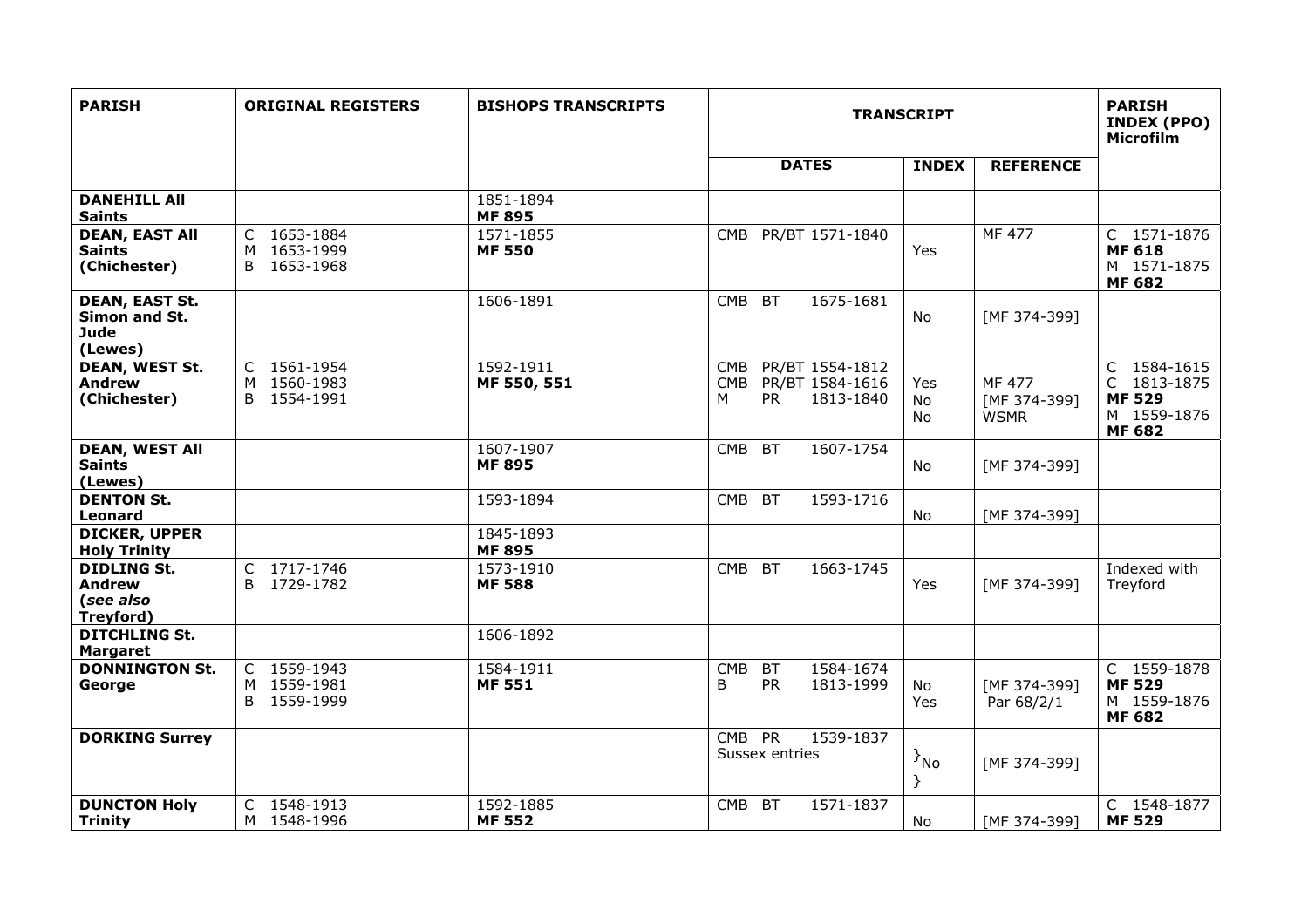| <b>PARISH</b>                             | <b>ORIGINAL REGISTERS</b>                                                                                                        | <b>BISHOPS TRANSCRIPTS</b> | <b>TRANSCRIPT</b>                                                                       |                |                                                    | <b>PARISH</b><br><b>INDEX (PPO)</b><br>Microfilm                                           |
|-------------------------------------------|----------------------------------------------------------------------------------------------------------------------------------|----------------------------|-----------------------------------------------------------------------------------------|----------------|----------------------------------------------------|--------------------------------------------------------------------------------------------|
|                                           |                                                                                                                                  |                            | <b>DATES</b>                                                                            | <b>INDEX</b>   | <b>REFERENCE</b>                                   |                                                                                            |
|                                           | B 1548-1992                                                                                                                      |                            |                                                                                         |                |                                                    | M 1548-1876<br><b>MF 682</b>                                                               |
| <b>DURRINGTON St.</b><br>Symphorian       | C 1627-1753<br>C 1813-1914<br>M 1627-1640<br>M 1699-1753<br>1627-1640<br>B<br>1678-1686<br>B<br>1699-1753<br>B<br>1813-1914<br>B | 1683-1889<br>MF 614, 615   | PR/BT 1609-1812<br><b>CMB</b><br><b>PR</b><br>CMB<br>1626-1752<br>CB<br>PR/BT 1772-1812 | No<br>No<br>No | [MF 374-399]<br><b>WSRO Library</b><br>Par 193/2/2 | C 1610-1618<br>C 1684-1880<br><b>MF 529</b><br>M 1627-1801<br><b>MF 682</b>                |
| <b>EARNLEY</b>                            | $\mathsf{C}$<br>1562-1979<br>M 1562-1972<br>1562-1978<br>B                                                                       | 1590-1898<br><b>MF869</b>  | CMB PR/BT 1562-1812                                                                     | Yes            | Par 72/2/1                                         |                                                                                            |
| <b>EARTHAM St.</b><br><b>Margaret</b>     | C 1785-2000<br>M 1754-2001<br>1785-1995<br>B                                                                                     | 1591-1911<br><b>MF 552</b> | 1591-1812<br><b>CMB</b><br><b>BT</b><br><b>PR</b><br>1813-1840<br>м                     | No<br>No       | [MF 374-399]<br><b>WSMR</b>                        | C 1591-1640<br>C 1662-1880<br><b>MF 529</b><br>M 1591-1640<br>M 1662-1880<br><b>MF 682</b> |
| <b>EASEBOURNE St.</b><br><b>Mary</b>      | C 1538-1953<br>M 1538-1923<br>B 1538-1925                                                                                        | 1591-1878<br>MF 552, 553   | PR/BT 1538-1837<br>CMB                                                                  | No             | [MF 374-399]                                       | C 1538-1876<br><b>MF529</b><br>M 1538-1876<br><b>MF 682</b>                                |
| <b>EASTBOURNE ?St</b><br><b>Mary?????</b> |                                                                                                                                  | 1593-1894                  | CMB PR<br>1558-1837                                                                     | Yes            | <b>WSRO Library</b><br>12,901-12,908               |                                                                                            |
| <b>EASTBOURNE All</b><br><b>Saints</b>    |                                                                                                                                  | 1879-1893                  |                                                                                         |                |                                                    |                                                                                            |
| <b>EASTBOURNE AII</b><br><b>Souls</b>     |                                                                                                                                  | 1882-1893                  |                                                                                         |                |                                                    |                                                                                            |
| <b>EASTBOURNE</b><br><b>Christchurch</b>  |                                                                                                                                  | 1864-1893                  |                                                                                         |                |                                                    |                                                                                            |
| <b>EASTBOURNE Holy</b><br><b>Trinity</b>  |                                                                                                                                  | 1848-1892                  |                                                                                         |                |                                                    |                                                                                            |
| <b>EASTBOURNE St.</b><br>John             |                                                                                                                                  | 1892-1893                  |                                                                                         |                |                                                    |                                                                                            |
| <b>EASTBOURNE</b>                         |                                                                                                                                  | 1884-1893                  |                                                                                         |                |                                                    |                                                                                            |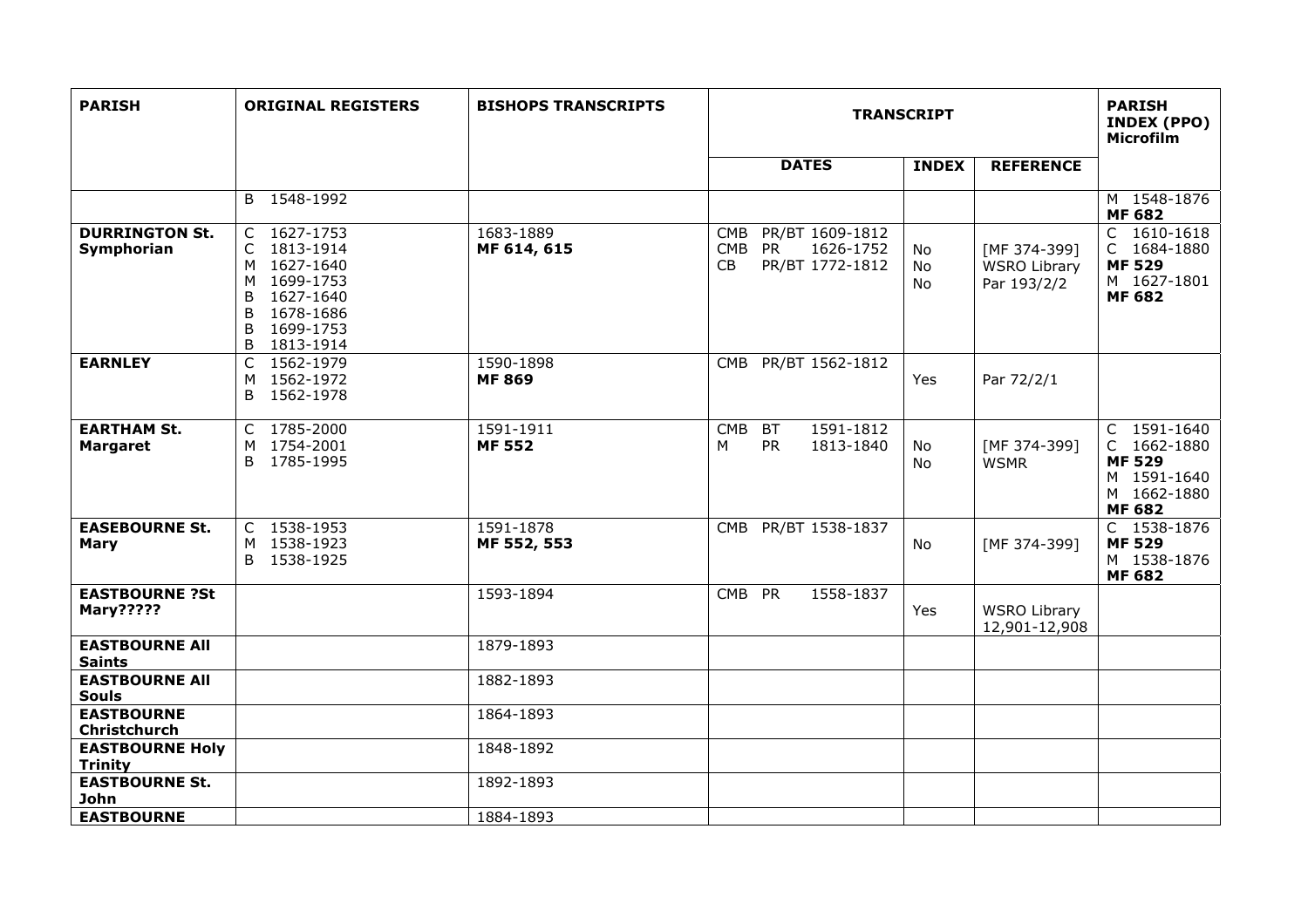| <b>PARISH</b>                                                     | <b>ORIGINAL REGISTERS</b>                                                                    | <b>BISHOPS TRANSCRIPTS</b> | <b>TRANSCRIPT</b>                                                                                                                                               |                               |                                                | <b>PARISH</b><br><b>INDEX (PPO)</b><br><b>Microfilm</b>                     |
|-------------------------------------------------------------------|----------------------------------------------------------------------------------------------|----------------------------|-----------------------------------------------------------------------------------------------------------------------------------------------------------------|-------------------------------|------------------------------------------------|-----------------------------------------------------------------------------|
|                                                                   |                                                                                              |                            | <b>DATES</b>                                                                                                                                                    | <b>INDEX</b>                  | <b>REFERENCE</b>                               |                                                                             |
| <b>Convalescent</b><br>home                                       |                                                                                              |                            |                                                                                                                                                                 |                               |                                                |                                                                             |
| <b>EASTBOURNE St.</b><br><b>Saviour</b>                           |                                                                                              | 1868-1893                  |                                                                                                                                                                 |                               |                                                |                                                                             |
| <b>EASTERGATE St.</b><br>George                                   | C 1564-1934<br>M 1564-1964<br>B 1565-1964                                                    | 1590-1901<br><b>MF 553</b> | PR<br>1563-1838<br>M<br>Index only                                                                                                                              | <sup>}</sup> Yes              | <b>WSMR</b>                                    | C 1563-1875<br><b>MF 624</b><br>M 1563-1881<br><b>MF701</b>                 |
| <b>EBERNOE Holy</b><br><b>Trinity</b>                             | C 1875-1998<br>M 1875-1988<br>B 1876-1998                                                    | 1875-1899                  |                                                                                                                                                                 |                               |                                                |                                                                             |
| <b>EDBURTON St.</b><br><b>Andrew</b>                              | C 1558-1887<br>M 1558-1998<br>1558-1999<br>B.                                                | 1662-1894                  | $\overline{PR}$<br>1558-1812<br><b>CMB</b><br><b>CMB</b><br>PR/BT 1662-1754<br><b>CB</b><br><b>PR</b><br>1813-1900<br><b>PR</b><br>1756-1837<br>м<br>Index only | Yes<br><b>No</b><br>Y<br>}Yes | <b>WSRO Library</b><br>[MF 374-399]<br>MP 1702 |                                                                             |
| <b>EGDEAN St.</b><br><b>Bartholomew</b>                           | C 1646-1989<br>M 1665-1753<br>M 1837-1990<br>1665-1989<br>B                                  | 1630-1908<br>MF 553, 554   | CMB BT<br>1630-1675                                                                                                                                             | No.                           | [MF 374-399]                                   | C 1630-1880<br><b>MF 529</b><br>M 1630-1880<br><b>MF 682</b>                |
| <b>ELSTED St. Paul</b>                                            | 1571-1812<br>C<br>C 1849-1899<br>M 1575-1893<br>M 1950-1983<br>1571-1906<br>B<br>B 1951-1993 | 1592-1902<br><b>MF 554</b> | CMB PR/BT 1571-1840                                                                                                                                             | No.                           | [MF 374-399]                                   | C 1571-1849<br>C 1875-1886<br><b>MF 529</b><br>M 1575-1875<br><b>MF 682</b> |
| <b>ERIDGE GREEN</b><br><b>Holy Trinity</b>                        |                                                                                              | 1857-1909<br>MF 896        |                                                                                                                                                                 |                               |                                                |                                                                             |
| <b>ETCHINGHAM</b><br><b>Assumption and</b><br><b>St. Nicholas</b> |                                                                                              | 1604-1887<br>MF 896        | <b>CMB</b><br>PR/BT 1604-1754<br>M<br><b>PR</b><br>1813-1837                                                                                                    | No<br>No                      | [MF 374-399]<br><b>ESMR</b>                    |                                                                             |
| <b>EWHURST St.</b><br><b>James the Great</b>                      |                                                                                              | 1606-1886<br>MF 896, 897   | 1750-1754<br>CMB BT                                                                                                                                             | No                            | [MF 374-399]                                   |                                                                             |
| <b>FAIRLIGHT St.</b><br>Andrew or St.<br>Peter????                |                                                                                              | 1606-1892                  | 1606-1692<br><b>CMB</b><br><b>BT</b>                                                                                                                            | No                            | [MF 374-399]                                   |                                                                             |
| <b>FALMER St.</b>                                                 |                                                                                              | 1606-1889                  | 1606-1754<br><b>CMB</b><br><b>BT</b>                                                                                                                            |                               |                                                |                                                                             |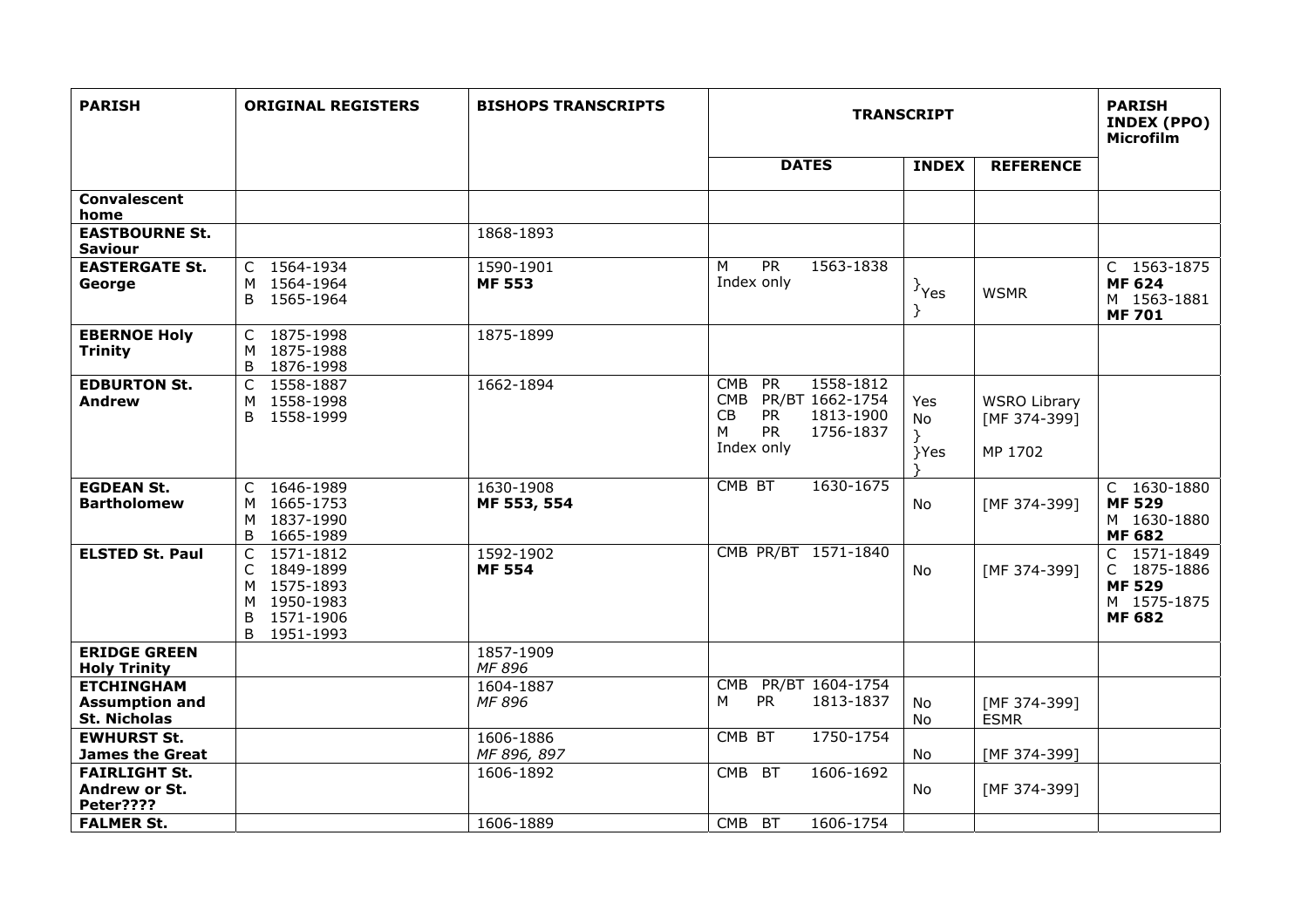| <b>PARISH</b>                                              | <b>ORIGINAL REGISTERS</b>                    | <b>BISHOPS TRANSCRIPTS</b> | <b>TRANSCRIPT</b>                                                                                                                                |                                  |                                                        | <b>PARISH</b><br>INDEX (PPO)<br><b>Microfilm</b>                                           |
|------------------------------------------------------------|----------------------------------------------|----------------------------|--------------------------------------------------------------------------------------------------------------------------------------------------|----------------------------------|--------------------------------------------------------|--------------------------------------------------------------------------------------------|
|                                                            |                                              |                            | <b>DATES</b>                                                                                                                                     | <b>INDEX</b>                     | <b>REFERENCE</b>                                       |                                                                                            |
| <b>Lawrence</b>                                            |                                              | MF 897, 898                |                                                                                                                                                  | No                               | [MF 374-399]                                           |                                                                                            |
| <b>FELPHAM St. Mary</b>                                    | C 1557-1937<br>M 1557-1963<br>B 1557-1936    | 1592-1911<br>MF 554, 555   | PR/BT 1557-1812<br><b>CMB</b><br>M<br><b>BT</b><br>1813-1837                                                                                     | Part<br>(M)<br>No.               | Par 81/2/1<br><b>WSMR</b>                              | C 1557-1875<br><b>MF 529</b><br>M 1557-1876<br><b>MF 682</b>                               |
| <b>FERNHURST St.</b><br><b>Margaret</b>                    | C 1547-1955<br>M 1547-1964<br>B 1547-1990    | 1590-1874<br><b>MF 555</b> | PR/BT 1547-1789<br><b>CMB</b><br><b>PR</b><br>1932-1955<br>С<br><b>PR</b><br>1932-1964<br>M<br>1947-1990<br>B<br><b>PR</b>                       | No<br>Yes<br>Yes<br>Yes          | [MF 374-399]<br>Par 82/2/5<br>Par 82/2/6<br>Par 82/2/7 | C 1547-1876<br><b>MF 529</b><br>M 1547-1876<br><b>MF 682</b>                               |
| <b>FERRING St.</b><br><b>Andrew</b>                        | C 1558-1959<br>M 1559-1971<br>B 1558-1948    | 1591-1892<br><b>MF 556</b> | 1558-1812<br><b>CMB</b><br><b>PR</b><br><b>PR</b><br>1814-1840<br>М                                                                              | Yes<br>No                        | MF 477<br><b>WSMR</b>                                  | C 1558-1877<br><b>MF 618</b><br>M 1813-1877<br><b>MF 682</b>                               |
| <b>FINDON St. John</b><br>the Baptist                      | C 1558-1952<br>M 1557-1940<br>B 1557-1895    | 1592-1910<br>MF 556, 557   | 1557-1774<br>CB<br><b>PR</b><br>1557-1812<br>м<br><b>PR</b><br><b>CMB</b><br><b>BT</b><br>1587-1672<br><b>PR</b><br>м<br>1557-1812<br>Index only | $\}$ Yes<br>ł.<br>No<br>$\}$ Yes | MF 478<br>[MF 374-399]<br><b>WSMR</b>                  | C 1558-1876<br><b>MF 618</b><br>M 1557-1875<br><b>MF 682</b>                               |
| <b>FINDON VALLEY</b><br><b>All Saints</b>                  |                                              |                            |                                                                                                                                                  |                                  |                                                        |                                                                                            |
| FIRLE, WEST St.<br>Peter                                   |                                              | 1606-1894                  | 1606-1699<br><b>CMB</b><br><b>BT</b>                                                                                                             | No                               | [MF 374-399]                                           |                                                                                            |
| <b>FISHBOURNE,</b><br><b>NEW St. Peter and</b><br>St. Mary | C 1589-1877<br>M 1589-1876<br>B 1589-1881    | 1591-1911<br><b>MF 612</b> | PR/BT 1589-1812<br><b>CMB</b><br><b>PR</b><br>м<br>1813-1837                                                                                     | Yes<br>No                        | MF 478<br><b>WSMR</b>                                  | C 1583-1639<br>C 1675-1877<br><b>MF 529</b><br>M 1589-1639<br>M 1675-1877<br><b>MF 682</b> |
| <b>FITTLEWORTH St.</b><br><b>Mary</b>                      | C 1563-1937<br>1559-1952<br>M<br>B 1559-1914 | 1584-1908<br><b>MF 557</b> | M<br><b>BT</b><br>1583-1759                                                                                                                      | No.                              | [MF 374-399]                                           | C 1563-1876<br><b>MF529</b><br>M 1559-1875<br><b>MF 683</b>                                |
| <b>FLETCHING St.</b>                                       |                                              | 1606-1898                  | CMB PR/BT 1552-1653                                                                                                                              |                                  |                                                        |                                                                                            |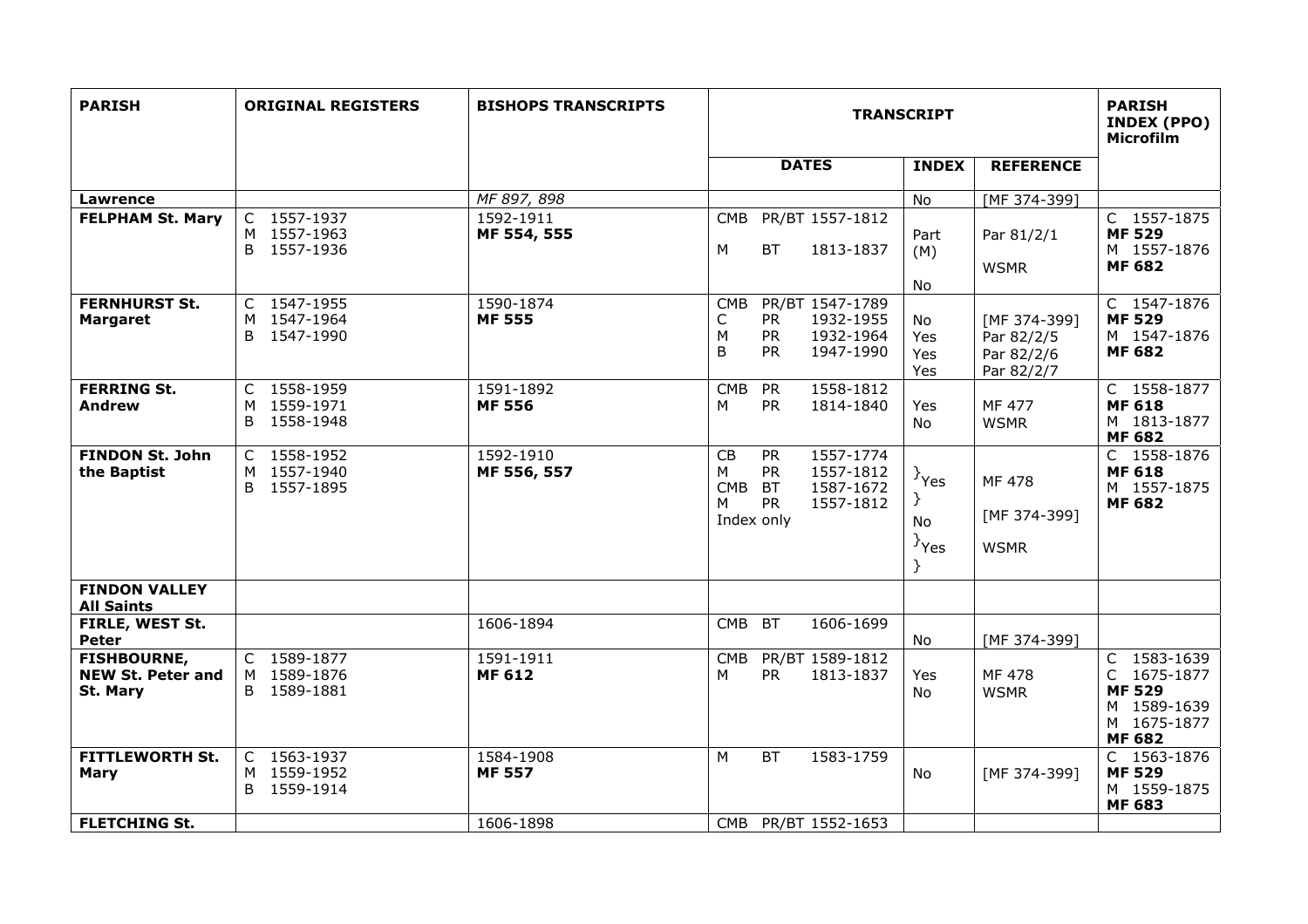| <b>PARISH</b>                                                     | <b>ORIGINAL REGISTERS</b>                                                                          | <b>BISHOPS TRANSCRIPTS</b> | <b>TRANSCRIPT</b>                   |                                                  |                                                  |                       | <b>PARISH</b><br><b>INDEX (PPO)</b><br><b>Microfilm</b> |                                                              |
|-------------------------------------------------------------------|----------------------------------------------------------------------------------------------------|----------------------------|-------------------------------------|--------------------------------------------------|--------------------------------------------------|-----------------------|---------------------------------------------------------|--------------------------------------------------------------|
|                                                                   |                                                                                                    |                            |                                     | <b>DATES</b>                                     |                                                  | <b>INDEX</b>          | <b>REFERENCE</b>                                        |                                                              |
| Andrew and St.<br>Mary                                            |                                                                                                    | MF 898, 899                |                                     |                                                  |                                                  | <b>No</b>             | [MF 374-399]                                            |                                                              |
| <b>FLIMWELL St.</b><br><b>Augustine of</b><br>Canterbury          |                                                                                                    | 1844-1893                  |                                     |                                                  |                                                  |                       |                                                         |                                                              |
| <b>FOLKINGTON St.</b><br><b>Peter</b>                             |                                                                                                    | 1606-1882                  | <b>CMB</b>                          |                                                  | PR/BT 1606-1754                                  | No                    | [MF 374-399]                                            |                                                              |
| <b>FORD St. Andrew</b>                                            | C 1630-1792<br>C<br>1813-1881<br>M 1646-1876<br>B<br>1645-1925                                     | 1572-1898<br><b>MF 558</b> | CB<br>M                             |                                                  | PR/BT 1572-1900<br>PR/BT 1590-1898               | $\rightarrow$ Yes     | Par 87/2/1,2                                            | C 1572-1881<br><b>MF 618</b><br>M 1585-1876<br><b>MF 683</b> |
| <b>FOREST ROW Holy</b><br><b>Trinity</b>                          |                                                                                                    | 1850-1893<br><b>MF 899</b> |                                     |                                                  |                                                  |                       |                                                         |                                                              |
| <b>FORESTSIDE</b><br><b>Christ Church with</b><br><b>STANSTED</b> | C 1856-1941<br>1856-1939<br>M<br>B 1856-1986                                                       |                            |                                     |                                                  |                                                  |                       |                                                         | C 1856-1876<br><b>MF529</b><br>M 1856-1876<br><b>MF 683</b>  |
| <b>FRAMFIELD St.</b><br><b>Thomas a Becket</b>                    |                                                                                                    | 1662-1893                  |                                     |                                                  |                                                  |                       |                                                         |                                                              |
| <b>FRANT St. Alban</b>                                            |                                                                                                    | 1598-1887<br>MF 900, 901   | <b>CMB</b>                          | <b>BT</b>                                        | 1717-1774                                        | No                    | [MF 374-399]                                            |                                                              |
| <b>FRISTON St Mary</b><br>the Virgin                              |                                                                                                    | 1603-1891                  |                                     |                                                  |                                                  |                       |                                                         |                                                              |
| <b>FUNTINGTON St</b><br><b>Mary</b>                               | C 1564-1570<br>1604-1944<br>C<br>1565-1570<br>M<br>M 1653-1965<br>B<br>1560-1595<br>B<br>1653-1965 | 1590-1908                  | $\mathsf C$<br>M<br>B<br><b>CMB</b> | <b>PR</b><br><b>PR</b><br><b>PR</b><br><b>BT</b> | 1564-1791<br>1565-1754<br>1560-1791<br>1584-1754 | }No<br>Y<br>Part      | <b>MF478</b><br>[MF 374-399]                            | C 1564-1876<br><b>MF 618</b><br>M 1584-1876<br><b>MF 683</b> |
| <b>GLYNDE St. Mary</b>                                            |                                                                                                    | 1662-1893                  | <b>CMB</b><br><b>CMB</b>            | <b>PR</b>                                        | 1558-1812<br>PR/BT 1662-1812                     | Yes<br>No             | SRS vol 30<br>[MF 374-399]                              |                                                              |
| <b>GORING St.</b><br><b>Lawrence/Mary</b>                         | C 1560-1876<br>1560-1910<br>M<br>B 1560-1892                                                       | 1571-1902 MF 559           | CB<br>M<br>CMB                      | <b>PR</b><br><b>PR</b>                           | 1560-1799<br>1560-1812<br>PR/BT 1571-1757        | $\{N_{\rm 1D}\}$<br>} | Par 92/2/1                                              | C 1560-1876<br><b>MF530</b><br>M 1560-1876<br><b>MF 683</b>  |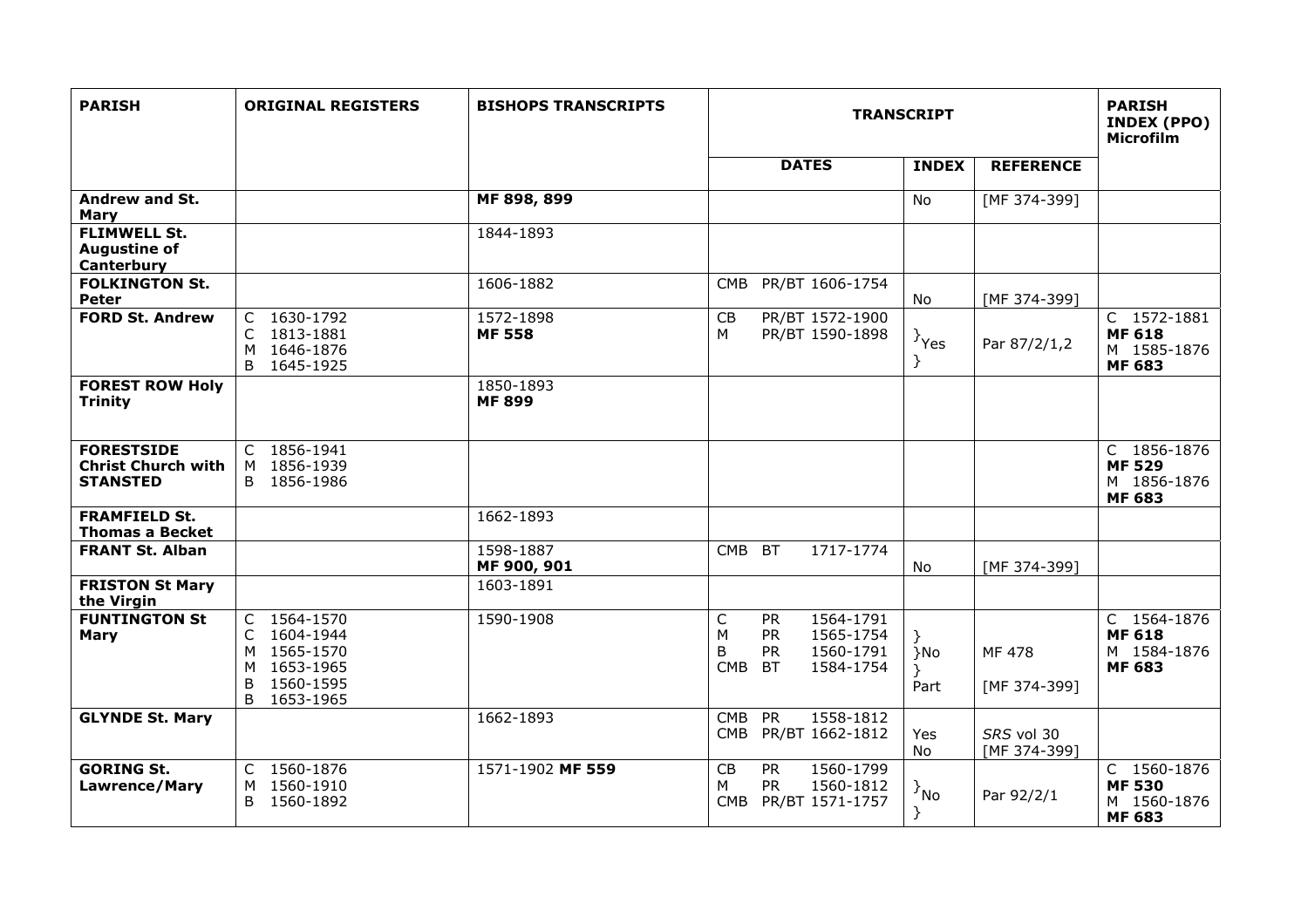| <b>PARISH</b>                                                   | <b>ORIGINAL REGISTERS</b>                                | <b>BISHOPS TRANSCRIPTS</b>              | <b>TRANSCRIPT</b>                         |                                     |                                                                                                                        |                                                                          | <b>PARISH</b><br><b>INDEX (PPO)</b><br>Microfilm                       |                                                                             |
|-----------------------------------------------------------------|----------------------------------------------------------|-----------------------------------------|-------------------------------------------|-------------------------------------|------------------------------------------------------------------------------------------------------------------------|--------------------------------------------------------------------------|------------------------------------------------------------------------|-----------------------------------------------------------------------------|
|                                                                 |                                                          |                                         |                                           |                                     | <b>DATES</b>                                                                                                           | <b>INDEX</b>                                                             | <b>REFERENCE</b>                                                       |                                                                             |
|                                                                 |                                                          |                                         |                                           |                                     |                                                                                                                        | No                                                                       | [MF 374-399]                                                           |                                                                             |
| <b>GRAFFHAM St.</b><br><b>Giles</b>                             | C 1655-1877<br>M 1655-1751<br>M 1813-1875<br>B 1655-1877 | 1590-1871<br><b>MF 559</b>              | CMB<br>B                                  |                                     | PR/BT 1589-1846<br><b>PR</b><br>1813-1935                                                                              | No<br><b>No</b>                                                          | [MF 374-399]<br>Par 93/2/3                                             | C 1589-1624<br>C 1655-1877<br><b>MF 530</b><br>M 1655-1875<br><b>MF 683</b> |
| <b>GREATHAM</b><br>(see also<br><b>Wiggonholt)</b>              |                                                          |                                         |                                           |                                     |                                                                                                                        |                                                                          |                                                                        |                                                                             |
| <b>GRINSTEAD, EAST</b><br>St. Swithun<br>$[CHECK]$ ****         | C 1638-1897<br>M 1638-1926<br>B 1638-1867                | 1606-1899<br>MF 598-601                 | C<br>M<br>B<br><b>CMB</b><br>CB<br>B<br>M | <b>PR</b><br><b>PR</b><br><b>PR</b> | PR/BT 1558-1661<br>PR/BT 1559-1661<br>PR/BT 1575-1661<br>1662-1791<br>1792-1812<br>1872-1920<br><b>PR</b><br>1813-1840 | $\}$<br>}Yes<br>$\mathcal{F}$<br>Yes<br>$\}$ Yes<br>$\mathcal{F}$<br>Yes | SRS vol 24<br>Par 348/2/13-<br>16<br>Par<br>348/2/17,18<br><b>WSMR</b> | C 1662-1876<br><b>MF 618</b><br>M 1662-1876<br><b>MF 683</b>                |
| <b>GRINSTEAD, WEST</b><br><b>St. George</b>                     | C 1558-1939<br>M 1559-1953<br>B 1558-1890                | 1591-1912<br>MF 869, 870                | CMB PR<br><b>CMB</b>                      |                                     | 1558-1812<br><b>BT</b><br>1609-1618                                                                                    | Yes<br>No                                                                | Par 95/2/2-5<br>[MF 374-399]                                           |                                                                             |
| <b>GROOMBRIDGE,</b><br><b>NEW St.</b><br>Thomas???              |                                                          | 1886-1889                               |                                           |                                     |                                                                                                                        |                                                                          |                                                                        |                                                                             |
| <b>GUESTLING St.</b><br>Lawrence                                |                                                          | 1606-1889                               | <b>CMB</b>                                |                                     | BT<br>1606-1812                                                                                                        | No                                                                       | [MF 374-399]                                                           |                                                                             |
| <b>GULDEFORD, EAST</b><br><b>St. Mary</b><br><b>HADLOW DOWN</b> |                                                          | 1605-1893<br><b>MF 901</b><br>1836-1908 | <b>CMB</b>                                |                                     | BT<br>1605-1754                                                                                                        | No                                                                       | [MF 374-399]                                                           |                                                                             |
| St. Mark                                                        |                                                          | <b>MF 902</b>                           |                                           |                                     |                                                                                                                        |                                                                          |                                                                        |                                                                             |
| <b>HAILSHAM St.</b><br><b>Mary</b>                              |                                                          | 1593-1886                               | M                                         | <b>PR</b><br>1653-1658              | 1558-1600                                                                                                              | $\}$ Yes                                                                 | History of<br>Hailsham                                                 |                                                                             |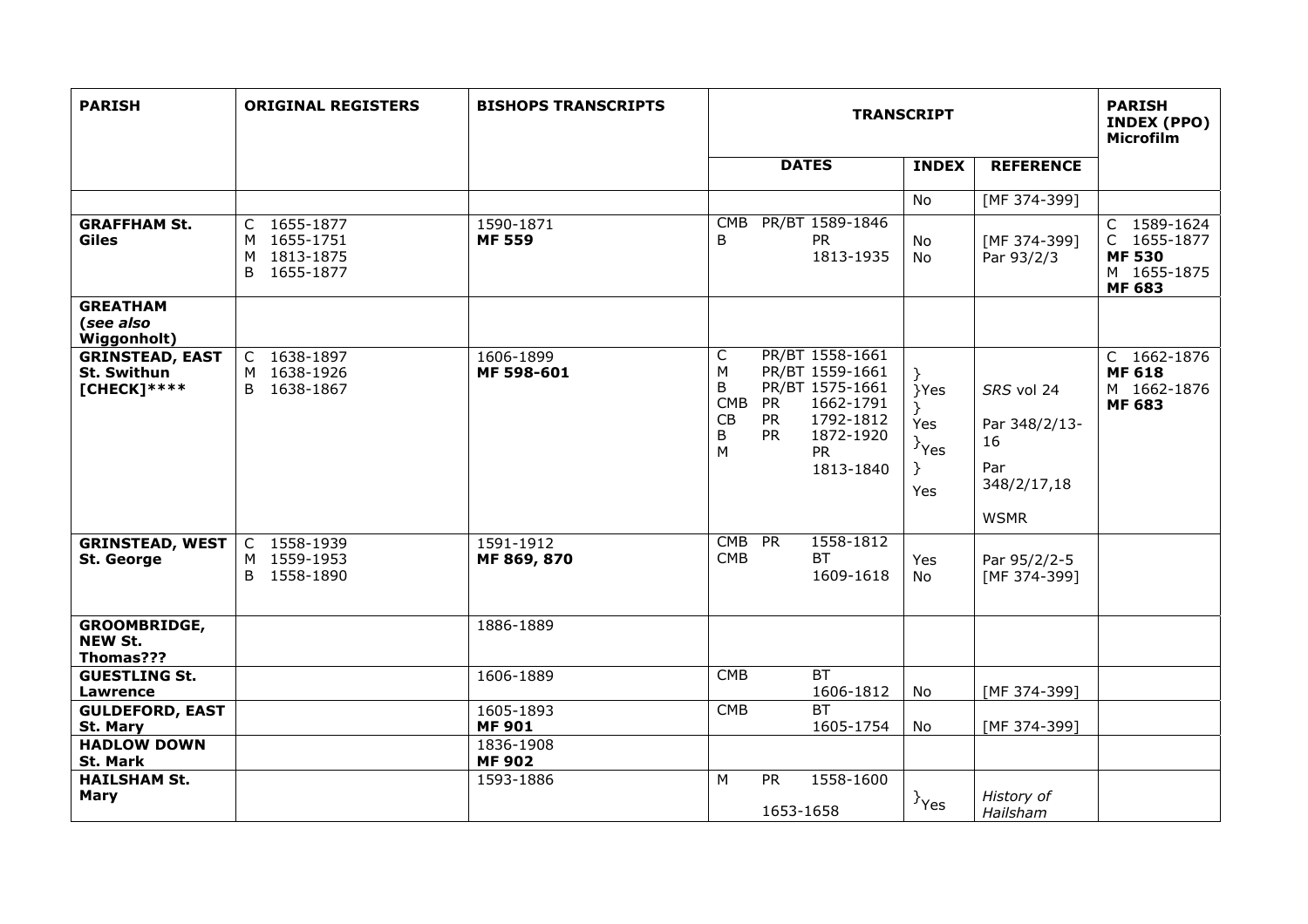| <b>PARISH</b>                                            | <b>ORIGINAL REGISTERS</b>                                   | <b>BISHOPS TRANSCRIPTS</b> | <b>TRANSCRIPT</b>                                     |              | <b>PARISH</b><br>INDEX (PPO)<br><b>Microfilm</b> |                                                              |
|----------------------------------------------------------|-------------------------------------------------------------|----------------------------|-------------------------------------------------------|--------------|--------------------------------------------------|--------------------------------------------------------------|
|                                                          |                                                             |                            | <b>DATES</b>                                          | <b>INDEX</b> | <b>REFERENCE</b>                                 |                                                              |
|                                                          |                                                             |                            |                                                       | $\}$         |                                                  |                                                              |
| <b>HAMMERWOOD St.</b><br><b>Stephen</b>                  |                                                             | 1879-1886                  |                                                       |              |                                                  |                                                              |
| <b>HAMPSHIRE</b>                                         |                                                             |                            | CMB PR<br>1540-1941<br>Sussex entries<br>???CHECK???? | No           | [MF 374-399]                                     |                                                              |
| <b>HAMSEY St. Peter</b>                                  |                                                             | 1607-1894<br><b>MF 902</b> | CMB BT<br>1686-1779                                   | No           | [MF 374-399]                                     |                                                              |
| <b>HANGLETON St.</b><br><b>Helen/Richard</b><br>CHECK??? |                                                             | 1635-1875<br>MF 902, 903   | <b>BT</b><br>1615-1837<br><b>CMB</b>                  | No.          | [MF 374-399]                                     |                                                              |
| <b>HARDHAM St.</b><br><b>Botolph</b>                     | C 1643-1996<br>M 1689-1752<br>M 1799-1977<br>B<br>1661-1996 | 1591-1858<br><b>MF 560</b> | 1584-1700<br>CMB BT                                   | No           | [MF 374-399]                                     | C 1584-1880<br><b>MF 530</b><br>M 1584-1876<br><b>MF 683</b> |
| <b>HARTFIELD St.</b><br><b>Mary</b>                      |                                                             | 1594-1899<br>MF 903, 904   | PR/BT 1594-1812<br><b>CMB</b>                         | No           | [MF 374-399]                                     |                                                              |
| <b>HARTING St. Mary</b><br>and St. Gabriel               | C 1567-1957<br>M 1567-1969<br>B 1567-1970                   | 1584-1912<br>MF 560, 561   | 1567-1812<br>CMB PR                                   | Yes          | Par 98/2/1                                       | C 1567-1876<br><b>MF 530</b><br>M 1567-1875<br><b>MF 683</b> |
| <b>HASTINGS AII</b><br><b>Saints</b>                     |                                                             | 1606-1895<br>MF 904-906    | 1606-1691<br><b>CMB</b><br><b>BT</b>                  | No           | [MF 374-399]                                     |                                                              |
| <b>HASTINGS Christ</b><br>Church                         |                                                             | 1888                       |                                                       |              |                                                  |                                                              |
| <b>HASTINGS</b><br><b>Emmanuel</b>                       |                                                             | 1874-1887                  |                                                       |              |                                                  |                                                              |
| <b>HASTINGS Holy</b><br><b>Trinity</b>                   |                                                             | 1864-1892                  |                                                       |              |                                                  |                                                              |
| <b>HASTINGS St.</b><br><b>Clement</b>                    |                                                             | 1608-1900<br>MF 906, 907   | CMB BT<br>1611-1726                                   | No           | [MF 374-399]                                     |                                                              |
| <b>HASTINGS St.</b><br><b>Clement Halton</b>             |                                                             | 1840-1892                  |                                                       |              |                                                  |                                                              |
| <b>HASTINGS St.</b><br>Mary in the castle                |                                                             | 1828-1897                  |                                                       |              |                                                  |                                                              |
| <b>HAVANT Hants</b>                                      |                                                             |                            | CMB PR<br>1653-1837<br>Sussex entries                 | No.          | [MF 374-399]                                     |                                                              |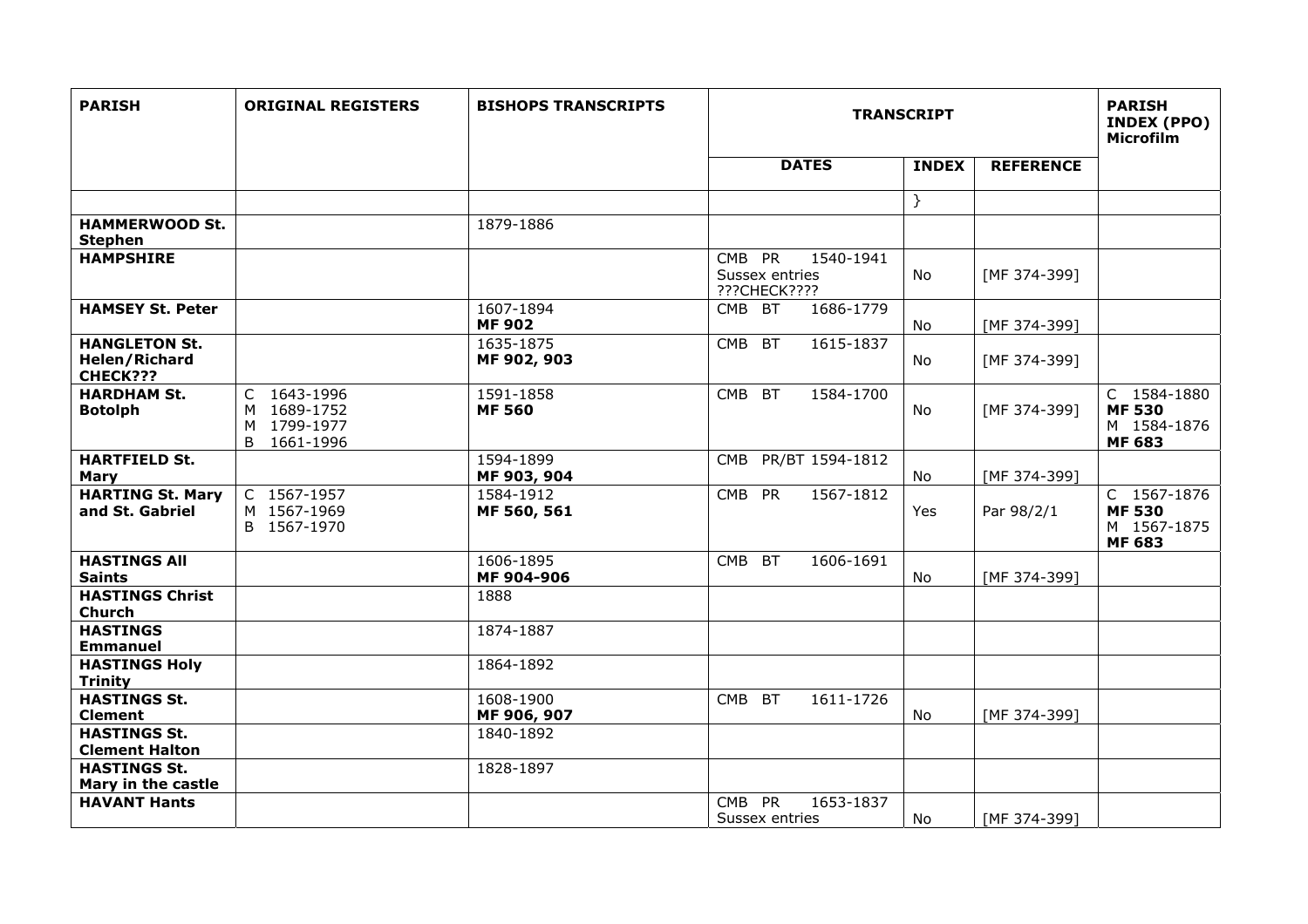| <b>PARISH</b>                                                   | <b>ORIGINAL REGISTERS</b>                                                                      | <b>BISHOPS TRANSCRIPTS</b> | <b>TRANSCRIPT</b>                                                                                     |                                   | <b>PARISH</b><br><b>INDEX (PPO)</b><br><b>Microfilm</b> |                                                              |
|-----------------------------------------------------------------|------------------------------------------------------------------------------------------------|----------------------------|-------------------------------------------------------------------------------------------------------|-----------------------------------|---------------------------------------------------------|--------------------------------------------------------------|
|                                                                 |                                                                                                |                            | <b>DATES</b>                                                                                          | <b>INDEX</b>                      | <b>REFERENCE</b>                                        |                                                              |
| <b>HAYWARDS</b><br><b>HEATH</b><br><b>St. Edmund</b>            | C 1938-1961                                                                                    |                            |                                                                                                       |                                   |                                                         |                                                              |
| <b>HAYWARDS</b><br><b>HEATH</b><br>St. Wilfrid                  | C 1865-1948<br>1866-1950<br>M<br>1865-1901<br>B<br>B<br>(Non-<br>1896-<br>conformists<br>1954) | 1866-1909<br><b>MF 601</b> | 1865-1987<br>B<br><b>PR</b><br><b>PR</b><br>1896-1954<br>B<br>(RC & Nonconformist)                    | Yes<br>Yes                        | Par 370/2/1<br>Par 370/2/1                              | C 1865-1876<br><b>MF530</b><br>M 1866-1876<br><b>MF 683</b>  |
| <b>HAYWARDS</b><br><b>HEATH</b><br><b>Lunatic Asylum</b>        |                                                                                                | 1867-1893                  |                                                                                                       |                                   |                                                         |                                                              |
| <b>HEATHFIELD St.</b><br><b>Richard/All</b><br>Saints???? CHECK |                                                                                                | 1598-1887                  | <b>CMB</b><br>1600-1713<br>BT<br><b>PR</b><br>1813-1837<br>М                                          | No<br>No                          | [MF 374-399]<br><b>ESMR</b>                             |                                                              |
| <b>HEENE</b><br>(see also Tarring,<br>West & Worthing,<br>West) | C 1594-1751<br>C 1813-1965<br>M 1594-1751<br>M 1875-1948<br>1594-1751<br>B<br>B<br>1813-1934   | 1610-1906<br><b>MF 615</b> | 1594-1751<br><b>CMB</b><br><b>PR</b><br><b>CMB</b><br><b>BT</b><br>1609-1812<br>CB<br>PR/BT 1773-1812 | Yes<br>No<br>No                   | Par 99/2/1<br>[MF 374-399]<br>Par 193/2/2               | C 1594-1875<br><b>MF 618</b><br>M 1594-1801<br><b>MF 683</b> |
| <b>HEIGHTON,</b><br><b>SOUTH</b>                                |                                                                                                | 1604-1812                  | <b>CMB</b><br><b>BT</b><br>1604-1754                                                                  | No                                | [MF 374-399]                                            |                                                              |
| <b>HELLINGLY St.</b><br>Peter and St. Paul                      |                                                                                                | 1607-1891<br><b>MF 908</b> | <b>CMB</b><br><b>BT</b><br>1607-1753                                                                  | No                                | [MF 374-399]                                            |                                                              |
| <b>HENFIELD St.</b><br>Peter                                    | C 1595-1897<br>M 1595-1894<br>B 1595-1900                                                      | 1606-1893<br>MF 601, 602   | CB<br><b>PR</b><br>1595-1812<br><b>PR</b><br>М<br>1595-1791<br><b>CMB</b><br>PR/BT 1678-1810          | $\{N_0\}$<br>$\mathcal{F}$<br>No. | Par<br>100/2/1, 2, 4<br>[MF 374-399]                    | C 1810-1876<br><b>MF530</b><br>M 1810-1876<br><b>MF701</b>   |
| <b>HEYSHOTT</b>                                                 | C 1690-1812<br>M 1690-1837<br>1690-1812<br>B.                                                  | 1590-1898<br><b>MF 561</b> | <b>CMB</b><br>PR/BT 1587-1949<br>CMB BT<br>1587-1690                                                  | Part<br><b>No</b>                 | Par 101/2/2,3<br>[MF 374-399]                           | C 1587-1879<br><b>MF 530</b><br>M 1587-1875<br><b>MF 683</b> |
| <b>HIGHBROOK All</b><br><b>Saints</b>                           |                                                                                                | 1885-1899                  |                                                                                                       |                                   |                                                         |                                                              |
| <b>HIGH HURST</b>                                               |                                                                                                | 1872-1879                  |                                                                                                       |                                   |                                                         |                                                              |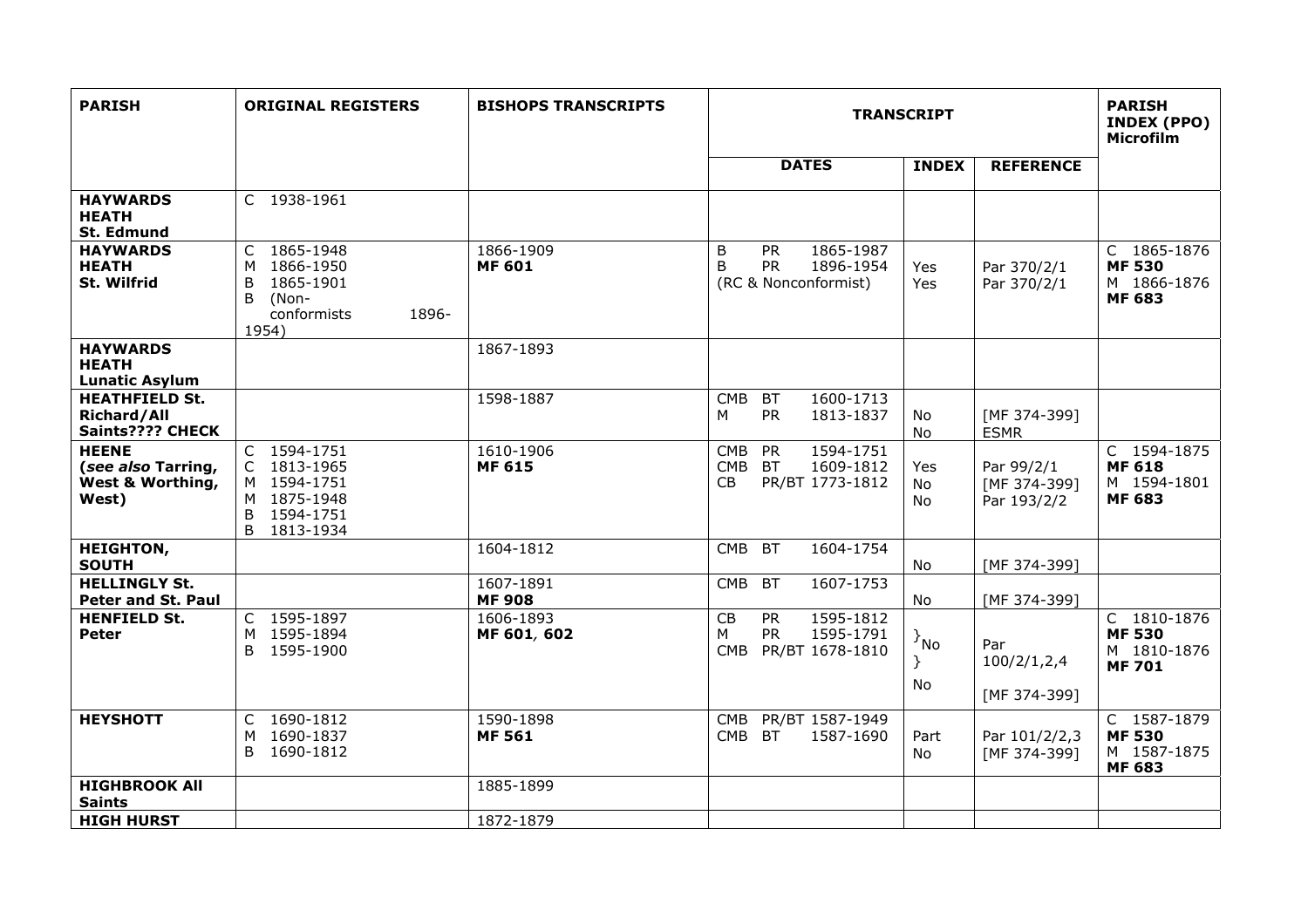| <b>PARISH</b>                                                         | <b>ORIGINAL REGISTERS</b>                           | <b>BISHOPS TRANSCRIPTS</b> | <b>TRANSCRIPT</b>                                                                                                                                                                                                 |                          |                                                | <b>PARISH</b><br><b>INDEX (PPO)</b><br><b>Microfilm</b>      |
|-----------------------------------------------------------------------|-----------------------------------------------------|----------------------------|-------------------------------------------------------------------------------------------------------------------------------------------------------------------------------------------------------------------|--------------------------|------------------------------------------------|--------------------------------------------------------------|
|                                                                       |                                                     |                            | <b>DATES</b>                                                                                                                                                                                                      | <b>INDEX</b>             | <b>REFERENCE</b>                               |                                                              |
| <b>WOOD</b>                                                           |                                                     |                            |                                                                                                                                                                                                                   |                          |                                                |                                                              |
| <b>HOATHLY, EAST</b>                                                  |                                                     | 1607-1882                  | <b>CMB</b><br><b>BT</b><br>1607-1754                                                                                                                                                                              | No                       | [MF 374-399]                                   |                                                              |
| <b>HOATHLY, WEST</b><br><b>St. Margaret</b>                           | C 1645-1968<br>M 1645-1991<br>1645-1969<br>B.       | 1606-1909<br><b>MF 603</b> | 1606-1812<br><b>CMB</b><br><b>BT</b><br><b>CMB</b><br>PR/BT 1606-1900<br>CB<br><b>PR</b><br>1645-1752<br>М<br><b>PR</b><br>1645-1812                                                                              | No<br>Yes<br>$\}$ Part   | [MF 374-399]<br>Par 379/2/3-5<br>Par 379/2/1,2 | C 1645-1876<br><b>MF 530</b><br>M 1606-1875<br><b>MF 683</b> |
| <b>HOLLINGTON St.</b><br>Anne/St. Peter<br>and St. Paul               |                                                     | 1606-1893                  | 1606-1719<br><b>CMB</b><br><b>BT</b>                                                                                                                                                                              | No                       | [MF 374-399]                                   |                                                              |
| <b>HOLLINGTON St.</b><br>John                                         |                                                     | 1870-1893                  |                                                                                                                                                                                                                   |                          |                                                |                                                              |
| <b>HOOE St. Oswald</b>                                                |                                                     | 1606-1908<br><b>MF 909</b> | PR/BT 1606-1804<br><b>CMB</b>                                                                                                                                                                                     | No                       | [MF 374-399]                                   |                                                              |
| <b>HORSHAM</b><br><b>Holy Trinity</b>                                 | C 1879-1992<br>M 1950-1978                          |                            |                                                                                                                                                                                                                   |                          |                                                |                                                              |
| <b>HORSHAM</b><br>St. Mary                                            | C 1540-1962<br>M 1541-1965<br>B 1540-1931           | 1571-1883<br>MF 561-564    | <b>PR</b><br>1540-1635<br><b>CMB</b><br><b>PR</b><br>1635-1761<br><b>CMB</b><br>PR/BT 1571-1761<br><b>CMB</b>                                                                                                     | Yes<br>Part<br><b>No</b> | SRS vol 21<br>Par 106/2/1-4<br>[MF 374-399]    | C 1571-1876<br><b>MF 531</b><br>M 1541-1875<br><b>MF 683</b> |
| <b>HORSTED KEYNES</b><br><b>St. Giles</b>                             | C 1638-1943<br>M 1638-1986<br>1638-1948<br>B.       | 1605-1893<br><b>MF 604</b> | 1605-1711<br><b>CMB</b><br><b>BT</b><br><b>CMB</b><br><b>PR</b><br>1638-1837<br>1707-1944<br><b>PR</b><br>С<br>1705-1986<br>М<br><b>PR</b><br><b>PR</b><br>B<br>1706-1948<br><b>CMB</b><br><b>PR</b><br>1837-1900 | No.<br>Yes<br>Y<br>}Yes  | [MF 374-399]<br>Par 384/2/1<br>Par 384/2/7-9   | C 1605-1876<br><b>MF531</b><br>M 1605-1876<br><b>MF 683</b>  |
| <b>HORSTED, LITTLE</b><br><b>St. Michael and All</b><br><b>Angels</b> |                                                     | 1593-1893                  | 1593-1741<br><b>CMB</b><br><b>BT</b>                                                                                                                                                                              | Yes<br>No                | Par 384/2/3,5<br>[MF 374-399]                  |                                                              |
| <b>HOUGHTON St.</b><br><b>Nicholas</b>                                | 1560-1999<br>C<br>1560-1953<br>M<br>B.<br>1560-1998 | 1591-1850                  | <b>CMB</b><br>PR<br>1560-1839<br>CMB BT<br>1584-1730                                                                                                                                                              | Yes<br>No.               | Par 107/2/2<br>[MF 374-399]                    |                                                              |
| <b>HOVE</b>                                                           | $\overline{a}$                                      | 1606-1882<br>MF 909, 910   |                                                                                                                                                                                                                   |                          |                                                |                                                              |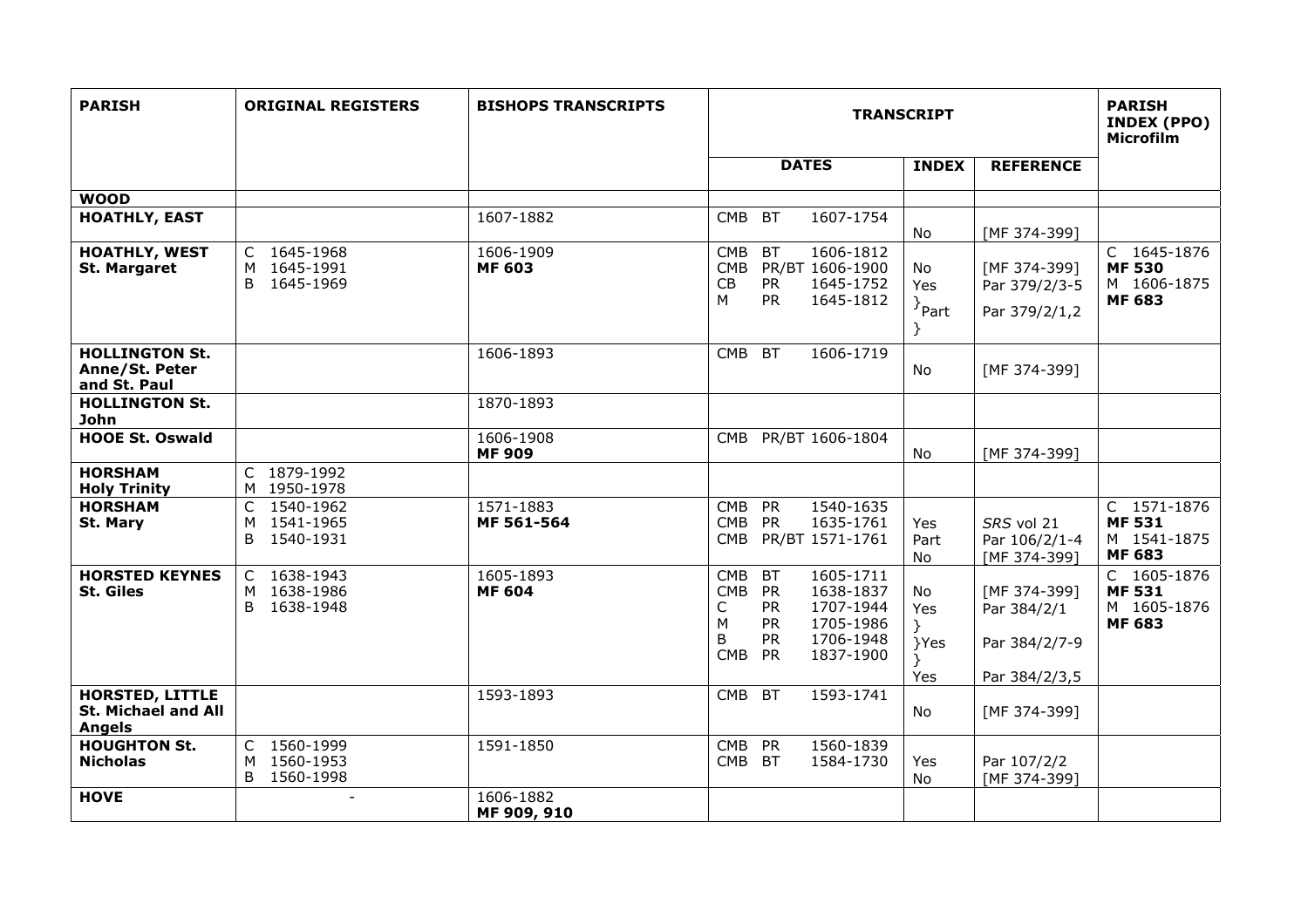| <b>PARISH</b>                                                         | <b>ORIGINAL REGISTERS</b>                                              | <b>BISHOPS TRANSCRIPTS</b> |                                                                                                                                                                    | <b>TRANSCRIPT</b>      |                                               |                                                                                            |  |  |  |  |
|-----------------------------------------------------------------------|------------------------------------------------------------------------|----------------------------|--------------------------------------------------------------------------------------------------------------------------------------------------------------------|------------------------|-----------------------------------------------|--------------------------------------------------------------------------------------------|--|--|--|--|
|                                                                       |                                                                        |                            | <b>DATES</b>                                                                                                                                                       | <b>INDEX</b>           | <b>REFERENCE</b>                              |                                                                                            |  |  |  |  |
| <b>HOVE Holy Trinity</b>                                              |                                                                        | 1878-1885                  |                                                                                                                                                                    |                        |                                               |                                                                                            |  |  |  |  |
| <b>HOVE St. Andrew</b>                                                |                                                                        | 1831-1893<br><b>MF 910</b> |                                                                                                                                                                    |                        |                                               |                                                                                            |  |  |  |  |
| <b>HOVE St. John</b>                                                  |                                                                        | 1869-1884                  |                                                                                                                                                                    |                        |                                               |                                                                                            |  |  |  |  |
| <b>HOVE St. Patrick</b>                                               |                                                                        | 1885-1893                  |                                                                                                                                                                    |                        |                                               |                                                                                            |  |  |  |  |
| <b>HUNSTON St.</b><br>Leodegar                                        | C 1695-1936<br>M 1695-1999<br>1678-1992<br>B.                          | 1584-1908                  | PR/BT 1583-1875<br>CB<br>PR/BT 1583-1902<br>M                                                                                                                      | $\}$ Yes<br>Y          | Par 108/2/1                                   |                                                                                            |  |  |  |  |
| <b>HURSTMONCEUX</b>                                                   |                                                                        | 1606-1893<br><b>MF 911</b> | CMB PR/BT 1538-1705                                                                                                                                                | No                     | [MF 374-399]                                  |                                                                                            |  |  |  |  |
| <b>HURSTPIERPOINT</b><br><b>Holy Trinity</b>                          | C 1558-1978<br>M 1559-1969<br>B 1558-1992                              | 1607-1894<br>MF 604, 605   | 1559-1812<br>M<br><b>PR</b><br>CMB BT<br>1638-1861                                                                                                                 | No<br>No               | Par 400/2/1<br>[MF 374-399]                   | C 1558-1877<br><b>MF 619</b><br>M 1559-1876<br><b>MF 688</b>                               |  |  |  |  |
| <b>ICKLESHAM All</b><br>Saints and St.<br><b>Nicholas</b>             |                                                                        | 1606-1892<br><b>MF912</b>  | <b>CMB</b><br><b>BT</b><br>1606-1754                                                                                                                               | No                     | [MF 374-399]                                  |                                                                                            |  |  |  |  |
| <b>IDEN All Saints</b>                                                |                                                                        | 1606-1894<br>MF 912, 913   | CMB BT<br>1606-1755                                                                                                                                                | No                     | [MF 374-399]                                  |                                                                                            |  |  |  |  |
| IFIELD St.<br><b>Margaret</b>                                         | C 1568-1653<br>1687-1957<br>$\mathsf{C}$<br>M 1568-1971<br>B 1569-1953 | 1606-1893                  | <b>CMB</b><br><b>PR</b><br>1568-1653<br>PR/BT 1606-1759<br><b>CMB</b><br><b>PR</b><br>1650-1901<br>C<br>M<br><b>PR</b><br>1650-1895<br>B<br><b>PR</b><br>1650-1893 | Yes<br>No<br>Y<br>}Yes | Par 109/2/3<br>[MF 374-399]<br>Par 109/2/4, 5 |                                                                                            |  |  |  |  |
| <b>IFORD St.</b><br><b>Nicholas</b>                                   |                                                                        | 1606-1883<br><b>MF 913</b> |                                                                                                                                                                    |                        |                                               |                                                                                            |  |  |  |  |
| <b>IPING St. Mary</b><br>(Includes<br><b>Chithurst after</b><br>1819) | C 1653-1958<br>M 1653-1957<br>B 1653-1898                              | 1592-1890<br>MF 564, 565   | CMB PR/BT 1584-1853                                                                                                                                                | No                     | [MF 374-399]                                  | C 1584-1876<br><b>MF531</b><br>M 1584-1837<br><b>MF 683</b><br>M 1837-1876<br><b>MF715</b> |  |  |  |  |
| <b>IPING MARSH The</b><br><b>Good Shepherd</b>                        | C 1959-1974<br>M 1913-1975                                             |                            |                                                                                                                                                                    |                        |                                               |                                                                                            |  |  |  |  |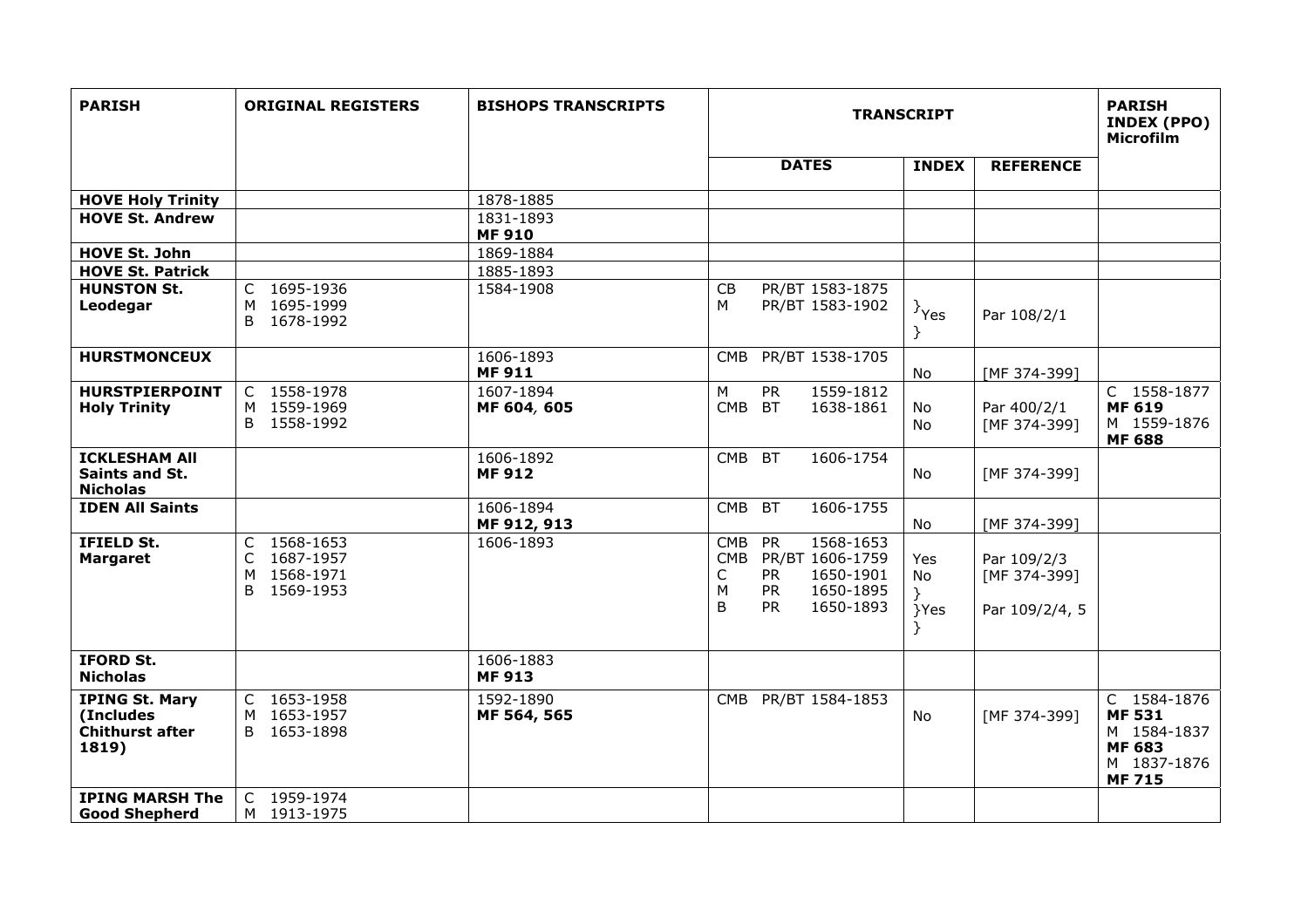| <b>PARISH</b>                                                              | <b>ORIGINAL REGISTERS</b>                                | <b>BISHOPS TRANSCRIPTS</b> | <b>TRANSCRIPT</b>                                                                                             |                         |                                            | <b>PARISH</b><br><b>INDEX (PPO)</b><br><b>Microfilm</b>      |
|----------------------------------------------------------------------------|----------------------------------------------------------|----------------------------|---------------------------------------------------------------------------------------------------------------|-------------------------|--------------------------------------------|--------------------------------------------------------------|
|                                                                            |                                                          |                            | <b>DATES</b>                                                                                                  | <b>INDEX</b>            | <b>REFERENCE</b>                           |                                                              |
| <b>ISFIELD St.</b><br><b>Margaret</b>                                      |                                                          | 1667-1893                  | 1691-1753<br>M<br><b>PR</b>                                                                                   | Yes                     | <b>ESMR</b>                                |                                                              |
| <b>ITCHENOR, WEST</b><br>St. Nicholas                                      | C 1562-1987<br>M 1562-1987<br>B 1561-1987                | 1591-1880<br><b>MF 565</b> | PR/BT 1561-1777<br><b>CMB</b><br><b>PR</b><br>1562-1837<br>M<br>Index only                                    | No<br>$\}$ Yes          | [MF 374-399]<br><b>WSMR</b>                | C 1562-1878<br><b>MF 531</b><br>M 1562-1876<br><b>MF 683</b> |
| <b>ITCHINGFIELD St.</b><br><b>Nicholas</b>                                 | C 1700-1944<br>M 1700-1968<br>B 1700-1934                | 1591-1888<br>MF 870, 871   | <b>BT</b><br>1583-1703<br><b>CMB</b><br><b>PR</b><br>1583-1837<br>M<br>PR/BT 1584-1994<br>B<br>Index only     | <b>No</b><br>Yes<br>Yes | [MF 374-399]<br>Par 113/2/1<br>Par 113/2/2 |                                                              |
| <b>JEVINGTON St.</b><br>Andrew                                             | $\sim$                                                   | 1606-1892                  | CMB<br><b>BT</b><br>1606-1783                                                                                 | No.                     | [MF 374-399]                               |                                                              |
| <b>KEYMER St.</b><br><b>Cosmas and St.</b><br><b>Damian</b>                | C 1601-1943<br>1601-1885<br>M<br>B 1601-1941             | 1626-1894<br>MF 913, 914   | <b>CMB</b><br>PR<br>1601-1812<br>CMB PR/BT 1607-1753                                                          | Yes<br>No.              | Par 407/2/1<br>[MF 374-399]                |                                                              |
| <b>KINGSTON GORSE</b><br>(With Preston,<br><b>East from</b><br>1600)***??? | C 1570-1660<br>M 1570-1660<br>B 1570-1660                | 1590-1640<br><b>MF 565</b> | 1570-1660<br><b>CMB</b><br><b>PR</b><br>CMB BT<br>1584-1640                                                   | Yes<br>No.              | MF 480<br>[MF 374-399]                     | C 1570-1660<br><b>MF 531</b><br>M 1571-1658<br><b>MF 684</b> |
| <b>KINGSTON BY</b><br><b>LEWES</b>                                         |                                                          | 1606-1883                  |                                                                                                               |                         |                                            |                                                              |
| <b>KINGSTON BY SEA</b>                                                     | C 1591-1946<br>M 1591-1945<br>B 1591-1885                | 1606-1893<br><b>MF 914</b> | CMB PR/BT 1592-1838                                                                                           | Yes                     | Par 115/2/1                                |                                                              |
| <b>KIRDFORD St.</b><br>John the Baptist                                    | C 1569-1625<br>C 1661-1985<br>M 1558-1996<br>B 1595-1992 | 1571-1890<br>MF 565, 566   | CMB BT<br>1571-1748                                                                                           | No.                     | [MF 374-399]                               | C 1569-1876<br><b>MF 531</b><br>M 1558-1876<br><b>MF 684</b> |
| <b>KIRDFORD</b><br>(PLAISTOW Holy<br>Trinity)                              | C 1934-1951<br>M 1933-1992                               |                            |                                                                                                               |                         |                                            |                                                              |
| <b>LANCING St.</b><br><b>James</b>                                         | C 1574-1970<br>M 1560-1989<br>B 1560-1953                | 1591-1918<br>MF 566, 567   | C<br>1573-1882<br><b>PR</b><br>M<br><b>PR</b><br>1559-1875<br>B<br>1559-1876<br>PR.<br>PR/BT 1584-1802<br>CMB | }<br>}Yes<br>No         | Par 118/2/5<br>[MF 374-399]                | C 1574-1882<br><b>MF 532</b><br>M 1559-1876<br><b>MF 684</b> |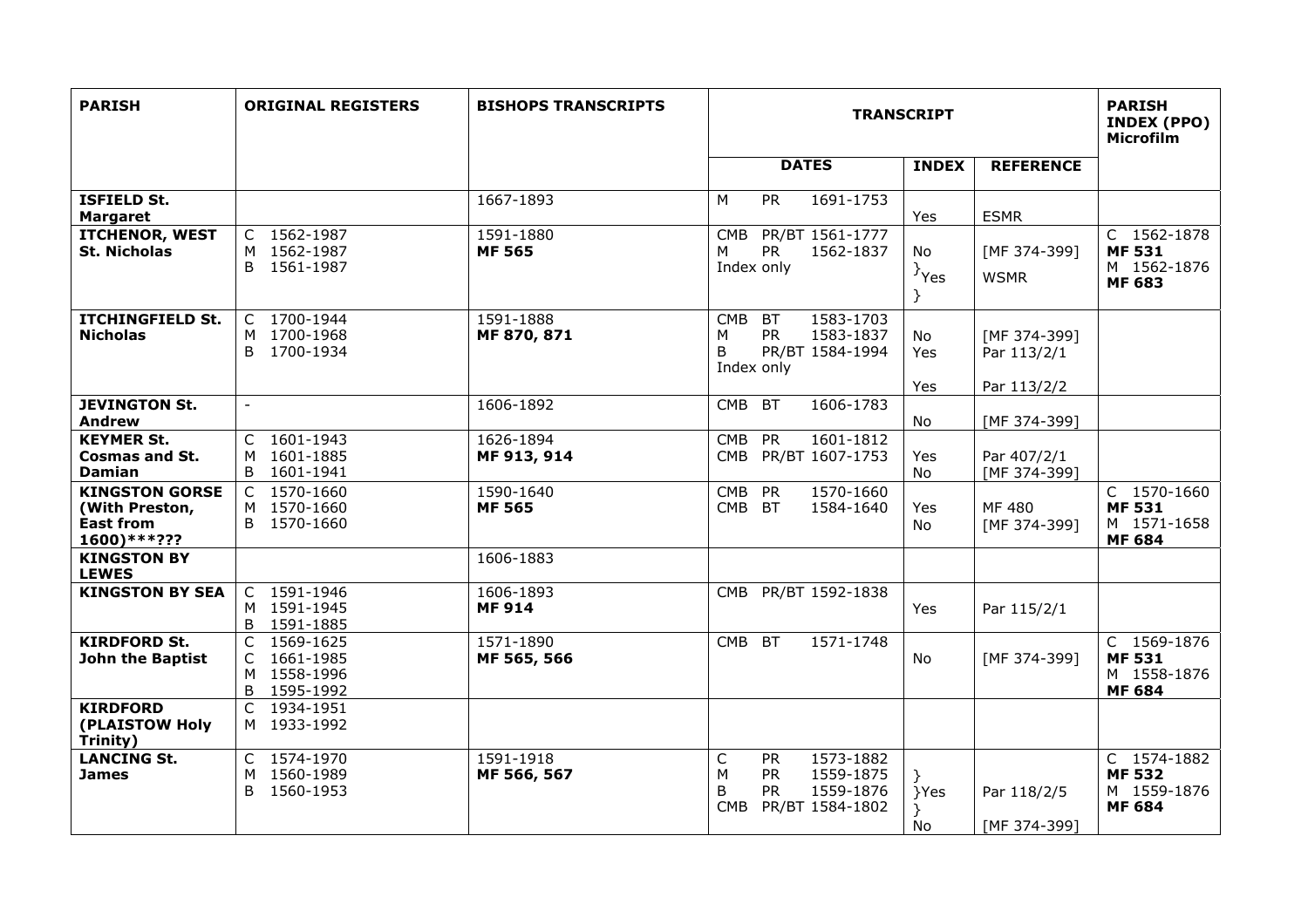| <b>PARISH</b>                                                      | <b>ORIGINAL REGISTERS</b>                                                                                    | <b>BISHOPS TRANSCRIPTS</b> | <b>TRANSCRIPT</b>                                                                 |                         |                             | <b>PARISH</b><br>INDEX (PPO)<br>Microfilm                    |
|--------------------------------------------------------------------|--------------------------------------------------------------------------------------------------------------|----------------------------|-----------------------------------------------------------------------------------|-------------------------|-----------------------------|--------------------------------------------------------------|
|                                                                    |                                                                                                              |                            | <b>DATES</b>                                                                      | <b>INDEX</b>            | <b>REFERENCE</b>            |                                                              |
| <b>LANCING</b><br><b>St. Michael</b>                               | C 1931-1962<br>M 1931-1988                                                                                   |                            |                                                                                   |                         |                             |                                                              |
| <b>LAUGHTON AII</b><br><b>Saints</b>                               |                                                                                                              | 1605-1891<br>MF 914, 915   |                                                                                   |                         |                             |                                                              |
| <b>LAVANT, EAST St.</b><br><b>Mary</b>                             | 1653-1987<br>C.<br>M 1653-1986<br>B 1653-1925                                                                | 1610-1878<br><b>MF 615</b> | 1609-1618<br><b>CMB</b><br><b>BT</b><br><b>PR</b><br>м<br>1610-1840<br>Index only | No<br>$\}$ Yes<br>$\}$  | [MF 374-399]<br><b>WSMR</b> | C 1653-1876<br><b>MF 619</b><br>M 1653-1876<br><b>MF 684</b> |
| <b>LAVANT, MID St.</b><br><b>Nicholas</b>                          | 1567-1592<br>$\mathsf{C}$<br>1614-1920<br>1567-1592<br>M<br>M 1614-1964<br>1567-1594<br>B<br>1614-1949<br>B. | 1591-1878<br><b>MF 567</b> | <b>CMB</b><br><b>BT</b><br>1583-1750<br><b>PR</b><br>М<br>1567-1840<br>Index only | No.<br>$\}$ Yes<br>$\}$ | [MF 374-399]<br><b>WSMR</b> | C 1567-1879<br><b>MF 619</b><br>M 1567-1876<br><b>MF 684</b> |
| <b>LAVINGTON,</b><br><b>WEST St. Mary</b><br><b>Magdelene</b>      |                                                                                                              | 1851-1902<br><b>MF 567</b> |                                                                                   |                         |                             | C 1851-1875<br><b>MF 619</b><br>M 1852-1876<br><b>MF 684</b> |
| <b>LEWES All Saints</b>                                            |                                                                                                              | 1606-1889<br>MF 915, 916   | <b>CMB</b><br><b>BT</b><br>1606-1754                                              | No                      | [MF 374-399]                |                                                              |
| <b>LEWES St. Anne</b><br>als. SS. Peter and<br><b>Mary Westout</b> |                                                                                                              | 1608-1868<br><b>MF 916</b> | <b>CMB</b><br><b>BT</b><br>1608-1755                                              | No                      | [MF 374-399]                |                                                              |
| <b>LEWES St. John</b><br><b>Southover</b>                          |                                                                                                              | 1607-1886<br>MF 916, 917   | PR/BT 1607-1754<br><b>CMB</b>                                                     | <b>No</b>               | [MF 374-399]                |                                                              |
| <b>LEWES St. John</b><br>sub castro                                |                                                                                                              | 1606-1889                  | 1606-1754<br><b>CMB</b><br><b>BT</b>                                              | No.                     | [MF 374-399]                |                                                              |
| <b>LEWES St. Michael</b>                                           |                                                                                                              | 1606-1895<br>MF 917, 918   | PR/BT 1606-1812<br><b>CMB</b>                                                     | <b>No</b>               | [MF 374-399]                |                                                              |
| <b>LEWES St. Thomas</b><br>at Cliffe                               |                                                                                                              | 1667-1893<br>MF 942, 943   | PR/BT 1667-1754<br><b>CMB</b>                                                     | No                      | [MF 374-399]                |                                                              |
| <b>LINCH St. Luke</b><br>(see also Iping<br>Marsh after 1958)      | C 1701-1958<br>M 1707-1999<br>B 1707-1999                                                                    | 1704-1881<br><b>MF 567</b> | PR/BT 1693-1840<br><b>CMB</b>                                                     | Yes                     | [MF 374-399]                | C 1701-1876<br><b>MF 619</b><br>M 1706-1876<br><b>MF 684</b> |
| <b>LINCHMERE St.</b><br><b>Michael CHECK</b>                       | C 1558-1940<br>M 1558-1980                                                                                   | 1590-1910<br><b>MF 871</b> | PR/BT 1558-1812<br><b>CMB</b><br>М<br><b>PR</b><br>1558-1840                      | Yes                     | Par 124/2/1                 |                                                              |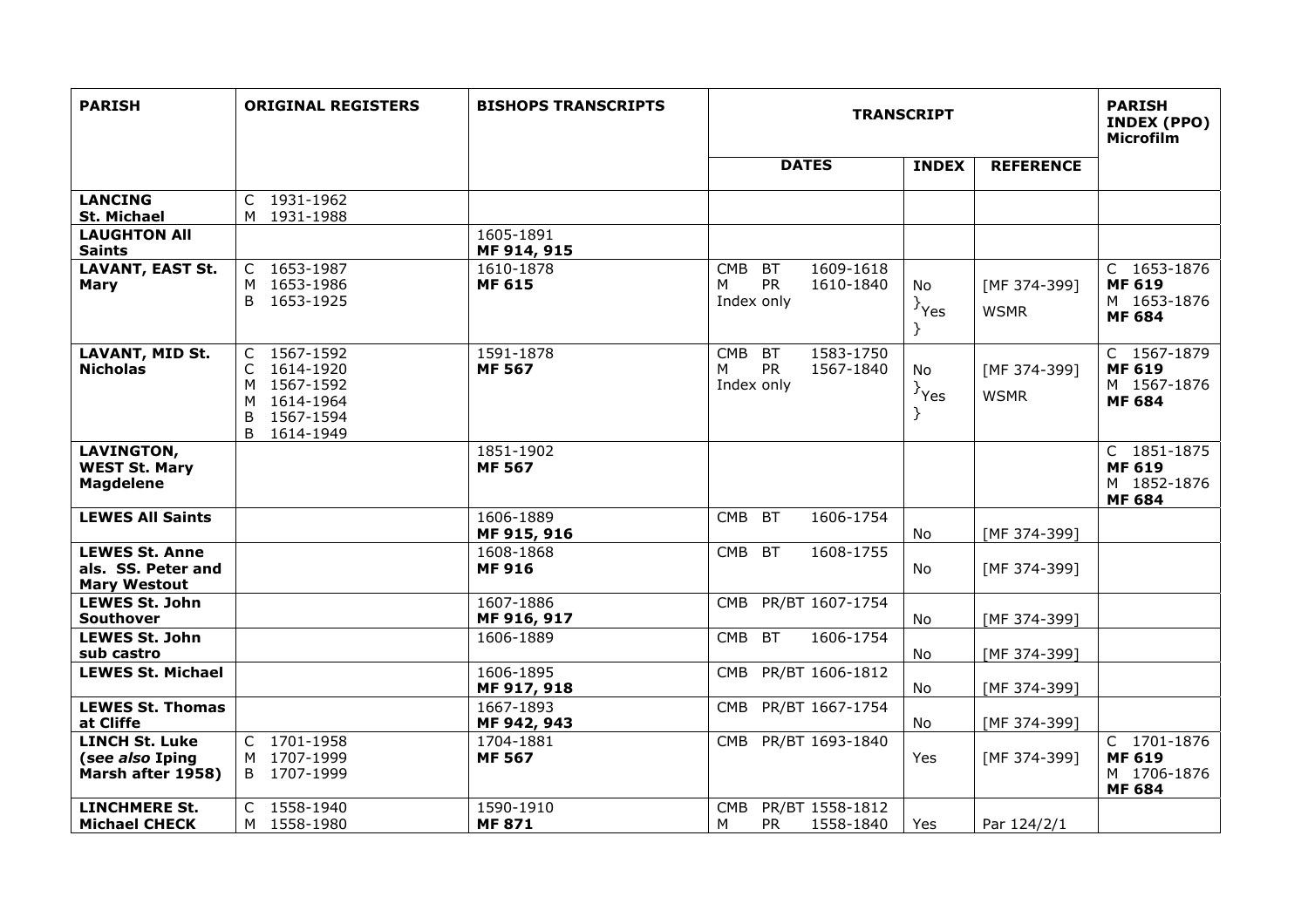| <b>PARISH</b>                                            | <b>ORIGINAL REGISTERS</b>                          | <b>BISHOPS TRANSCRIPTS</b> |                                                                                                                                                                                         | <b>TRANSCRIPT</b>                                 |                                                                       |                                                              |
|----------------------------------------------------------|----------------------------------------------------|----------------------------|-----------------------------------------------------------------------------------------------------------------------------------------------------------------------------------------|---------------------------------------------------|-----------------------------------------------------------------------|--------------------------------------------------------------|
|                                                          |                                                    |                            | <b>DATES</b>                                                                                                                                                                            | <b>INDEX</b>                                      | <b>REFERENCE</b>                                                      |                                                              |
| $***$                                                    | B 1558-1931                                        |                            | Index only                                                                                                                                                                              | <sup>}</sup> Yes                                  | <b>WSMR</b>                                                           |                                                              |
| <b>LINDFIELD All</b><br><b>Saints</b>                    | C 1558-1974<br>M 1559-1960<br>B 1559-1929          | 1662-1894                  | CMB PR<br>1558-1812<br><b>BT</b><br><b>CMB</b><br>1662-1755                                                                                                                             | Yes<br>No                                         | Par 416/2/10-<br>13<br>[MF 374-399]                                   |                                                              |
| <b>LITLINGTON St.</b><br><b>Michael the</b><br>Archangel |                                                    | 1593-1909<br><b>MF918</b>  | CMB<br><b>BT</b><br>1593-1700                                                                                                                                                           | No                                                | [MF 374-399]                                                          |                                                              |
| <b>LITTLEHAMPTON</b><br><b>St. James</b>                 | C 1928-1992<br>M 1929-1985                         |                            |                                                                                                                                                                                         |                                                   |                                                                       |                                                              |
| <b>LITTLEHAMPTON</b><br>St. John                         | 1908-1947<br>C                                     |                            |                                                                                                                                                                                         |                                                   |                                                                       |                                                              |
| <b>LITTLEHAMPTON</b><br>St. Mary                         | 1611-1946<br>C<br>1611-1952<br>M<br>B<br>1611-1953 | 1591-1892<br><b>MF 568</b> | L'hampton st mary<br><b>CMB</b><br><b>BT</b><br>1584-1753<br><b>CMB</b><br>PR/BT 1611-1753<br><b>PR</b><br>С<br>1721-1843<br>M<br><b>PR</b><br>1722-1840<br>B<br><b>PR</b><br>1721-1864 | L'hamp<br>ton st<br>mary<br>No<br>Yes<br>Y<br>}No | L'hampton st<br>mary<br>[MF 374-399]<br><b>WSRO Library</b><br>MF 480 | C 1584-1876<br><b>MF 619</b><br>M 1587-1876<br><b>MF 684</b> |
| <b>LODSWORTH St.</b><br>Peter                            | C 1557-1856<br>M 1564-1975<br>B 1557-1942          | 1572-1893<br><b>MF 569</b> | PR/BT 1557-1736<br><b>CMB</b><br>CMB PR/BT 1737-1812<br>PR/BT 1813-1921<br>C<br>M<br>PR/BT 1813-1910<br>B<br>PR/BT 1813-1902                                                            | Yes<br>Yes<br>Y<br>}Yes                           | Par 128/2/3<br>Par 128/2/4<br>Par 128/2/6-8                           | C 1557-1876<br><b>MF 619</b><br>M 1564-1875<br><b>MF 684</b> |
| <b>LULLINGTON The</b><br><b>Good Shepherd</b>            |                                                    | 1606-1894<br><b>MF918</b>  | <b>CMB</b><br><b>BT</b><br>1606-1759                                                                                                                                                    | No                                                | [MF 374-399]                                                          |                                                              |
| <b>LURGASHALL St.</b><br><b>Lawrence</b>                 | C 1559-1936<br>M 1559-1950<br>B 1559-1944          | 1591-1911<br>MF 569, 570   | 1559-1840<br><b>CMB</b><br><b>PR</b><br>1584-1776<br><b>CMB</b><br><b>BT</b>                                                                                                            | Yes<br>Part                                       | MF 480<br>[MF 374-399]                                                | C 1559-1877<br><b>MF 619</b><br>M 1559-1877<br><b>MF 684</b> |
| <b>LYMINSTER St.</b>                                     | C 1566-1985                                        | 1571-1884                  | <b>CMB</b><br><b>BT</b><br>1680-1692                                                                                                                                                    |                                                   |                                                                       | C 1566-1876                                                  |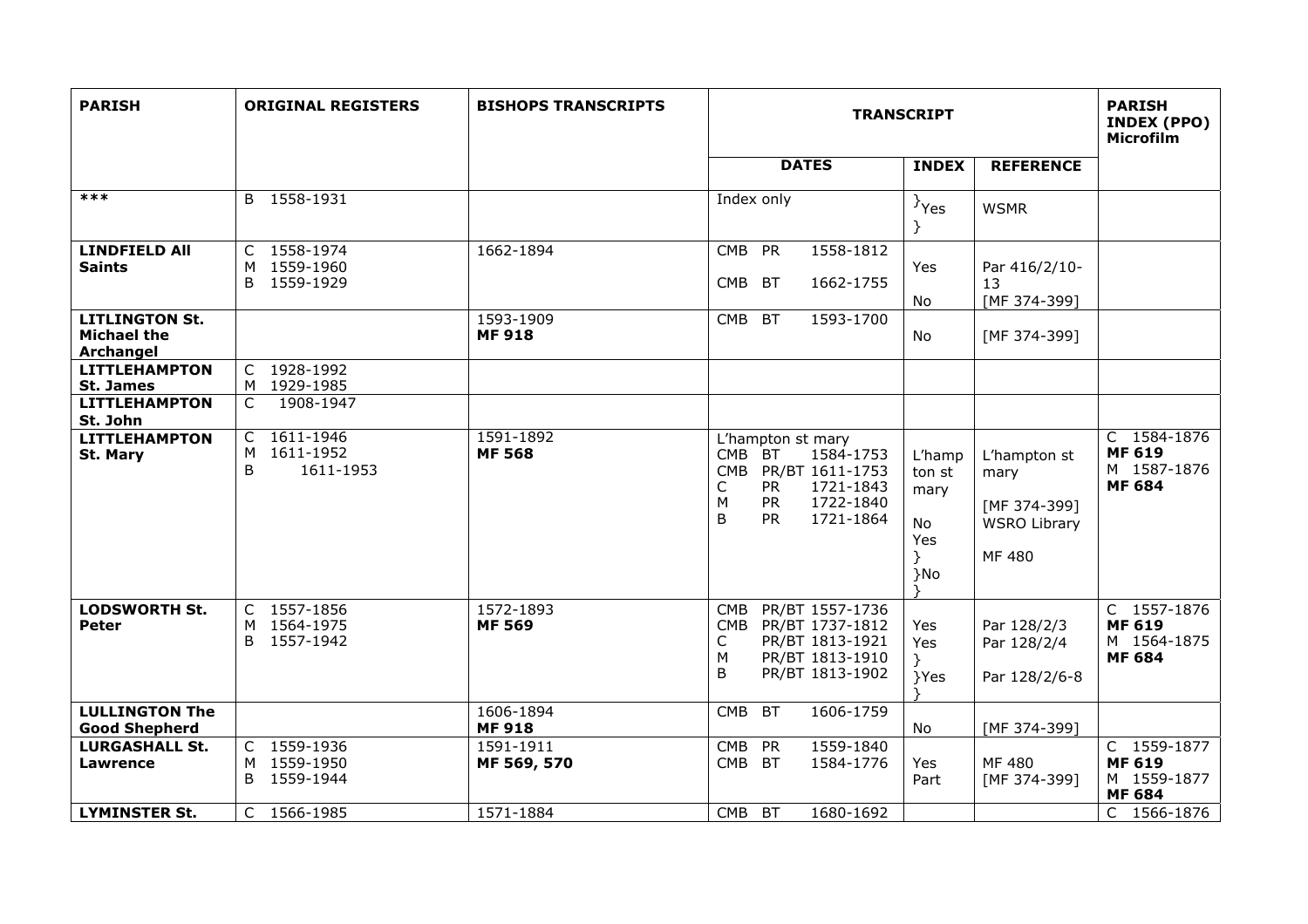| <b>PARISH</b>                                 | <b>ORIGINAL REGISTERS</b>                        | <b>BISHOPS TRANSCRIPTS</b> | <b>TRANSCRIPT</b>                                                                                       |                       |                               | <b>PARISH</b><br><b>INDEX (PPO)</b><br><b>Microfilm</b>           |
|-----------------------------------------------|--------------------------------------------------|----------------------------|---------------------------------------------------------------------------------------------------------|-----------------------|-------------------------------|-------------------------------------------------------------------|
|                                               |                                                  |                            | <b>DATES</b>                                                                                            | <b>INDEX</b>          | <b>REFERENCE</b>              |                                                                   |
| <b>Mary Magdelene</b>                         | 1566-1976<br>м<br>1566-1964<br>B.                | <b>MF 570</b>              |                                                                                                         | No                    | [MF 374-399]                  | <b>MF 619</b><br>M 1566-1876<br><b>MF 684</b>                     |
| <b>MADEHURST St.</b><br><b>Mary Magdelene</b> | C<br>1650-1974<br>1639-2000<br>M<br>B 1692-1812  | 1572-1875                  | PR/BT 1572-1837<br>CMB                                                                                  | Yes                   | Par 132/2/3                   |                                                                   |
| <b>MALLING, SOUTH</b><br><b>St. Michael</b>   |                                                  | 1667-1909                  | 1667-1812<br><b>BT</b><br>CMB                                                                           | No                    | [MF 374-399]                  |                                                                   |
| <b>MARDEN, EAST St.</b><br><b>Peter</b>       | C 1691-1991<br>M 1714-1984<br>B 1717-1992        | 1571-1911<br>MF 570, 571   | CMB PR/BT 1571-1839                                                                                     | Yes                   | MF 480                        | C 1571-1881<br><b>MF 619</b><br>M 1571-1877<br><b>MF 684</b>      |
| <b>MARDEN, NORTH</b><br>St. Mary              | C 1813-1991<br>1813-1974<br>м<br>1813-1982<br>B. | 1590-1902<br><b>MF 571</b> | PR/BT 1590-1840<br><b>CMB</b><br>CMB<br>BT.<br>1584-1812                                                | Yes<br>No.            | MF 480<br>[MF 374-399]        | C 1584-1878<br><b>MF 619</b><br>M 1584-1867<br><b>MF 684</b>      |
| <b>MARDEN, UP St.</b><br><b>Michael</b>       | C 1714-1992<br>M 1714-1992<br>B 1714-1989        | 1601-1909<br><b>MF 571</b> | CMB PR<br>1560-1713<br>Extracts<br>CMB BT<br>1584-1714                                                  | No.<br>No.            | Par 135/1/1/3<br>[MF 374-399] | C 1560-1878<br><b>MF 619</b><br>M 1560-1878<br><b>MF 684</b>      |
| <b>MARESFIELD St.</b><br><b>Bartholomew</b>   |                                                  | 1594-1892                  |                                                                                                         |                       |                               |                                                                   |
| <b>MARK CROSS St.</b><br><b>Mark</b>          |                                                  | 1875-1891                  |                                                                                                         |                       |                               |                                                                   |
| <b>MAYFIELD St.</b><br><b>Dunstan</b>         |                                                  | 1666-1897<br>MF 943, 944   | 1666-1739<br><b>CMB</b><br><b>BT</b>                                                                    | No                    | [MF 374-399]                  |                                                                   |
| <b>MERSTON St. Giles</b>                      | C 1685-1812<br>M 1699-1993<br>B 1695-1812        | 1594-1892                  | $\mathsf{C}$<br>PR/BT 1587-1812<br>PR/BT 1587-1811<br>M<br>B<br>PR/BT 1593-1812<br>PR/BT 1587-1837<br>М | }Yes                  | Par 136/2/1                   |                                                                   |
|                                               |                                                  |                            | Index only                                                                                              | <sup>}</sup> Yes<br>Y | Par 136/2/2                   |                                                                   |
| <b>MIDDLETON St.</b><br><b>Nicholas</b>       | C 1560-1992<br>1566-1998<br>м<br>B 1553-1990     | 1592-1909<br><b>MF 571</b> | PR/BT 1553-1812<br><b>CMB</b><br>м<br><b>PR</b><br>1566-1835                                            | No<br>Yes             | [MF 374-399]<br>Par 137/2/2   | 1560-1837<br>C<br>C.<br>1850-1876<br><b>MF 619</b><br>M 1566-1877 |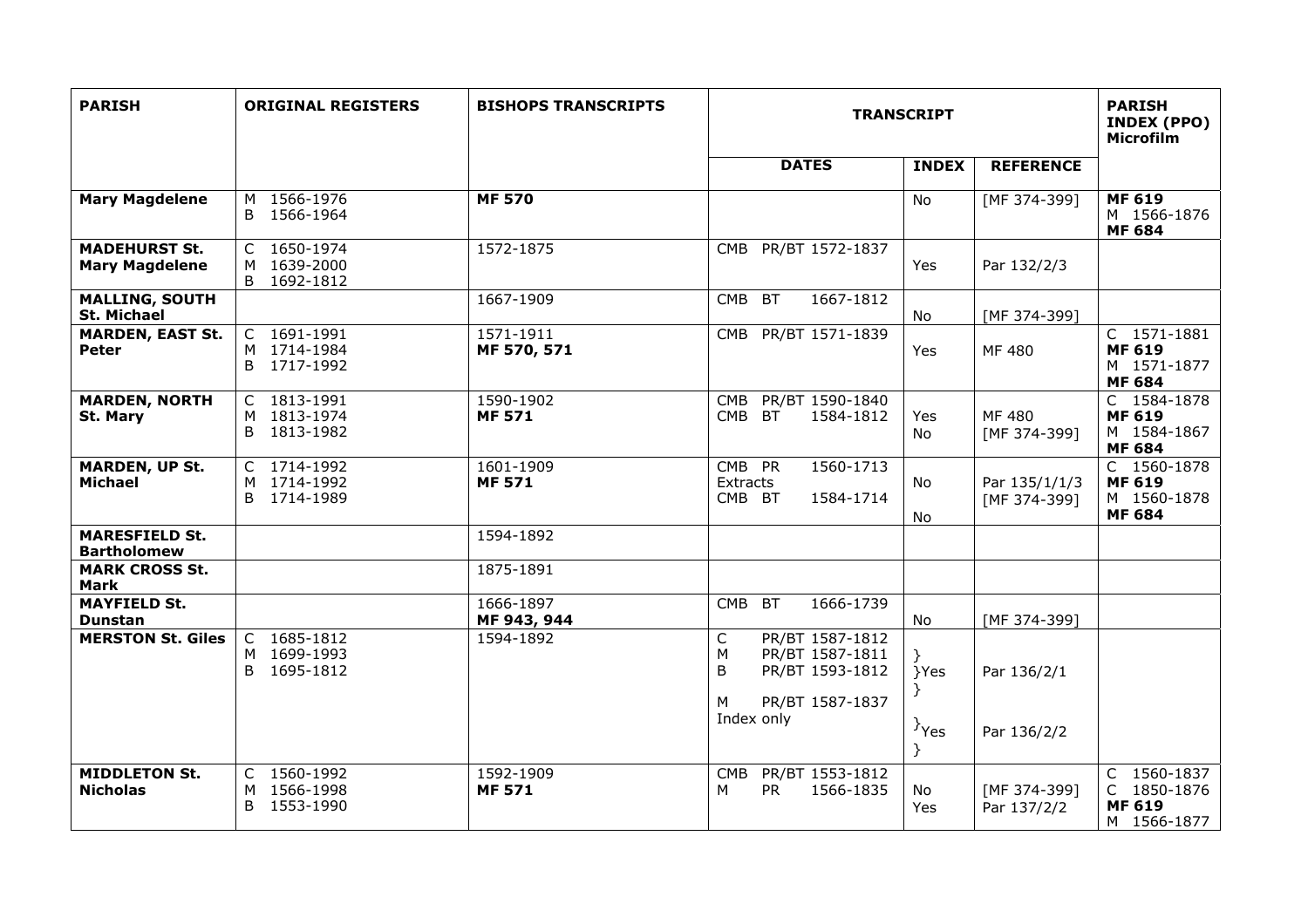| <b>PARISH</b>                                                 | <b>ORIGINAL REGISTERS</b>                                                                                  | <b>BISHOPS TRANSCRIPTS</b> | <b>TRANSCRIPT</b>                                           |              |                               | <b>PARISH</b><br><b>INDEX (PPO)</b><br><b>Microfilm</b>                                    |
|---------------------------------------------------------------|------------------------------------------------------------------------------------------------------------|----------------------------|-------------------------------------------------------------|--------------|-------------------------------|--------------------------------------------------------------------------------------------|
|                                                               |                                                                                                            |                            | <b>DATES</b>                                                | <b>INDEX</b> | <b>REFERENCE</b>              |                                                                                            |
|                                                               |                                                                                                            |                            |                                                             |              |                               | <b>MF 684</b>                                                                              |
| <b>MIDHURST St.</b><br><b>Mary Magdelene</b><br>and St. Denys | C 1565-1627<br>C 1653-1915<br>M 1565-1627<br>M 1653-1975<br>1565-1627<br>B<br>1653-1908<br>B               | 1591-1905<br><b>MF 572</b> | PR/BT 1565-1641<br>CMB<br>CMB PR/BT 1565-1812               | Yes<br>No    | Par 138/2/1,2<br>[MF 374-399] | C 1565-1876<br><b>MF 620</b><br>M 1565-1876<br><b>MF 684</b>                               |
| <b>MILLAND St. Luke</b>                                       | 1581-1715<br>$\mathsf{C}$<br>C 1825-1960<br>M 1595-1705<br>M 1863-1990<br>B<br>1594-1721<br>B<br>1825-1954 | 1861-1908<br><b>MF 573</b> |                                                             |              |                               | C 1581-1715<br>C 1825-1876<br><b>MF 620</b><br>M 1581-1715<br>M 1825-1876<br><b>MF 684</b> |
| <b>MOUNTFIELD All</b><br><b>Saints</b>                        |                                                                                                            | 1604-1896                  | PR/BT 1604-1754<br>CMB                                      | No           | [MF 374-399]                  |                                                                                            |
| MUNDHAM,<br><b>NORTH St.</b><br><b>Stephen</b>                | C 1558-1938<br>1559-1988<br>M<br>B<br>1558-1922                                                            | 1591-1909                  | PR/BT 1558-1721<br>CMB<br>CMB PR/BT 1722-1812               | Yes<br>Yes   | Par 141/2/1<br>Par 141/2/2    |                                                                                            |
| <b>NETHERFIELD St.</b><br><b>John</b>                         |                                                                                                            | 1862-1893                  |                                                             |              |                               |                                                                                            |
| <b>NEWHAVEN St.</b><br>Michael alias<br><b>MEECHING</b>       |                                                                                                            | 1606-1898<br>MF 918, 919   | <b>CMB</b><br><b>BT</b><br>1611-1753                        | No           | [MF 374-399]                  |                                                                                            |
| <b>NEWICK St. Mary</b>                                        |                                                                                                            | 1606-1893                  | 1625-1753<br><b>CMB</b><br><b>BT</b>                        | <b>No</b>    | [MF 374-399]                  |                                                                                            |
| <b>NEWTIMBER St.</b><br>John the<br><b>Evangelist</b>         | C 1558-1670<br>C 1733-1997<br>M 1558-1616<br>M 1733-1998<br>B<br>1558-1680<br>B 1733-1997                  | 1606-1894<br><b>MF 606</b> | PR/BT 1558-1840<br><b>CMB</b><br>CMB BT<br>1606-1754        | Yes<br>No    | Par 429/2/1<br>[MF 374-399]   | C 1558-1877<br><b>MF 620</b><br>M 1558-1642<br>M 1664-1873<br><b>MF 684</b>                |
| <b>NINFIELD St. Mary</b><br>the Virgin                        | $\overline{\phantom{a}}$                                                                                   | 1599-1877<br>MF 919, 920   | PR/BT 1599-1747<br><b>CMB</b>                               | No           | [MF 374-399]                  |                                                                                            |
| <b>NORTHCHAPEL St.</b><br><b>Michael</b>                      | C 1716-1981<br>1716-1998<br>M<br>B 1716-1930                                                               | 1592-1900<br><b>MF 872</b> | <b>BT</b><br>1571-1717<br><b>CMB</b><br>CMB PR/BT 1716-1837 | No<br>Yes    | [MF 374-399]<br>Par 142/2/1   |                                                                                            |
| <b>NORTHIAM St.</b><br>Mary                                   |                                                                                                            | 1606-1909                  | CMB PR/BT 1606-1737                                         | No           | [MF 374-399]                  |                                                                                            |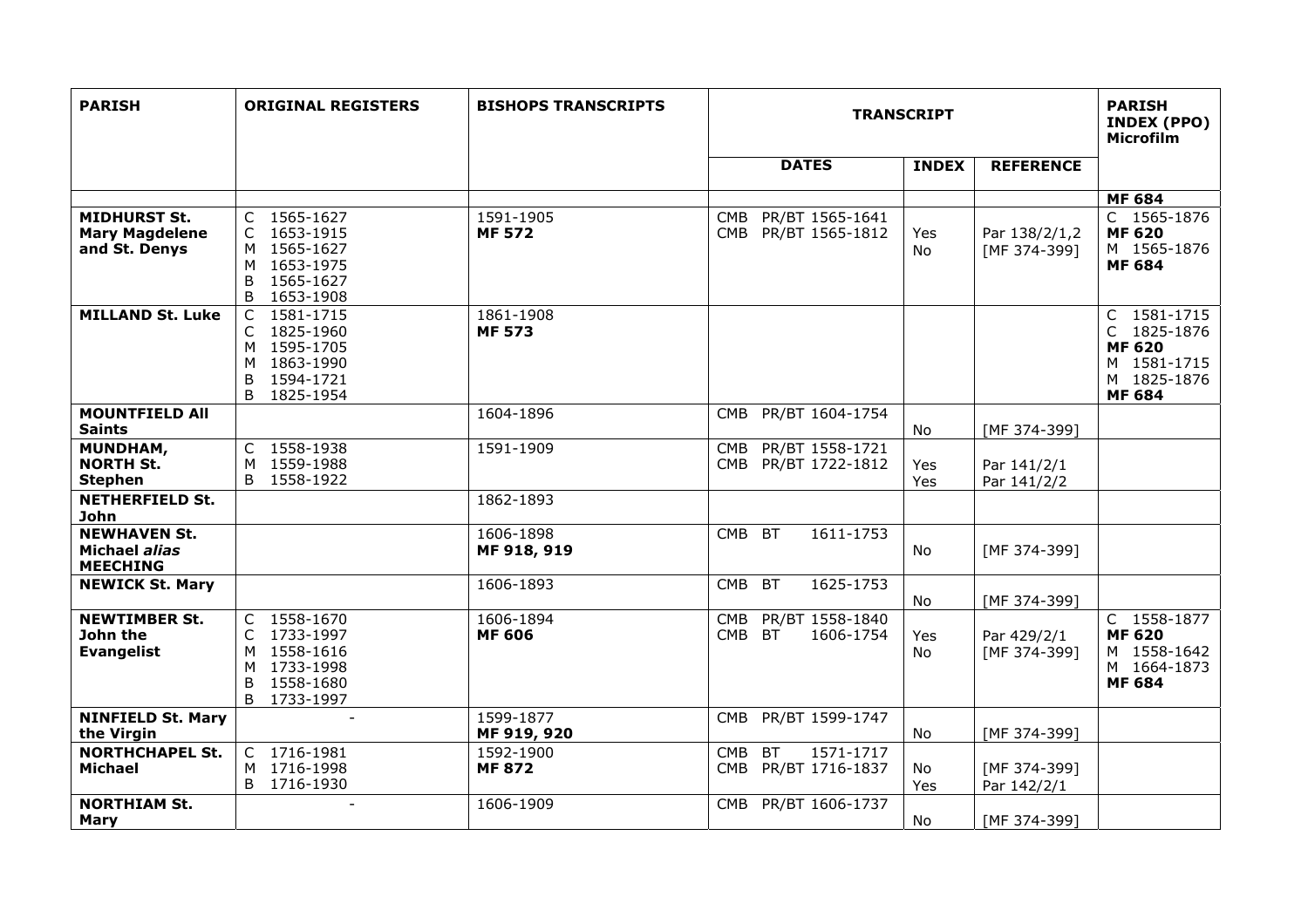| <b>PARISH</b>                                                            | <b>ORIGINAL REGISTERS</b>                                                                 | <b>BISHOPS TRANSCRIPTS</b> |                                                                              | <b>TRANSCRIPT</b>                                             | <b>PARISH</b><br><b>INDEX (PPO)</b><br><b>Microfilm</b>      |
|--------------------------------------------------------------------------|-------------------------------------------------------------------------------------------|----------------------------|------------------------------------------------------------------------------|---------------------------------------------------------------|--------------------------------------------------------------|
|                                                                          |                                                                                           |                            | <b>DATES</b>                                                                 | <b>INDEX</b><br><b>REFERENCE</b>                              |                                                              |
| <b>NUTHURST St.</b><br><b>Andrew</b>                                     | C 1559-1654<br>C 1674-1921<br>M 1562-1654<br>M 1675-1972<br>1559-1654<br>B<br>B 1675-1958 | 1571-1869<br>MF 872, 873   | CB<br>PR/BT 1559-1840<br>M<br>PR/BT 1562-1840                                | $\}$ Yes<br>Par 143/2/2<br>ł                                  |                                                              |
| <b>NUTLEY St. James</b><br>the Less                                      |                                                                                           | 1847-1881                  |                                                                              |                                                               |                                                              |
| <b>OCKLEY Surrey</b>                                                     |                                                                                           |                            | PR 1539-1837<br><b>CMB</b><br>Sussex entries                                 | $\{N_{\rm 10}\}$<br>[MF 374-399]<br>ł                         |                                                              |
| <b>ORE</b>                                                               |                                                                                           | 1606-1893                  | CMB BT<br>1606-1751                                                          | [MF 374-399]<br>No                                            |                                                              |
| <b>OVING St. Andrew</b>                                                  | C 1561-1888<br>M 1561-1988<br>B 1561-1867                                                 | 1591-1899<br><b>MF 573</b> | 1561-1670<br><b>CMB</b><br>PR<br>CMB BT<br>1584-1618                         | Yes<br>Par 145/2/1<br>[MF 374-399]<br>No.                     | C 1561-1877<br><b>MF 620</b><br>M 1561-1877<br><b>MF 684</b> |
| <b>OVINGDEAN St.</b><br>Wulfran                                          |                                                                                           | 1606-1887<br><b>MF920</b>  | <b>CMB</b><br><b>BT</b><br>1606-1754                                         | No<br>[MF 374-399]                                            |                                                              |
| <b>PAGHAM St.</b><br><b>Thomas a Becket</b>                              | C 1707-1978<br>M 1707-1963<br>B 1707-1969                                                 | 1610-1911<br>MF 615, 616   | CMB PR/BT 1610-1812<br>М<br>PR/BT 1662-1836<br>Index only                    | No<br>[MF 374-399]<br>$\rightarrow$ Yes<br>Par 146/2/3        | C 1662-1876<br><b>MF 620</b><br>M 1662-1875<br><b>MF 684</b> |
| <b>PARHAM St. Peter</b>                                                  | C 1538-1993<br>M 1540-1991<br>B 1539-1993                                                 | 1571-1898                  | CB<br>PR/BT 1538-1840<br>PR/BT 1540-1834<br>м<br>M<br><b>PR</b><br>1540-1840 | $\{y_{\text{es}}\}$<br>Par 147/2/1<br>ŀ<br><b>WSMR</b><br>Yes |                                                              |
| <b>PARTRIDGE</b><br><b>GREEN</b><br>St. Michael and All<br><b>Saints</b> | M 1912-1925                                                                               |                            |                                                                              |                                                               |                                                              |
| <b>PATCHAM</b>                                                           |                                                                                           | 1606-1893<br>MF 920, 921   | 1617-1754<br>CMB BT                                                          | [MF 374-399]<br>No                                            |                                                              |
| <b>PATCHING</b>                                                          | C 1599-1889<br>M 1561-1652                                                                | 1610-1908<br><b>MF 941</b> | $\mathsf C$<br>1599-1787<br><b>PR</b><br><b>PR</b><br>M<br>1561-1812         |                                                               |                                                              |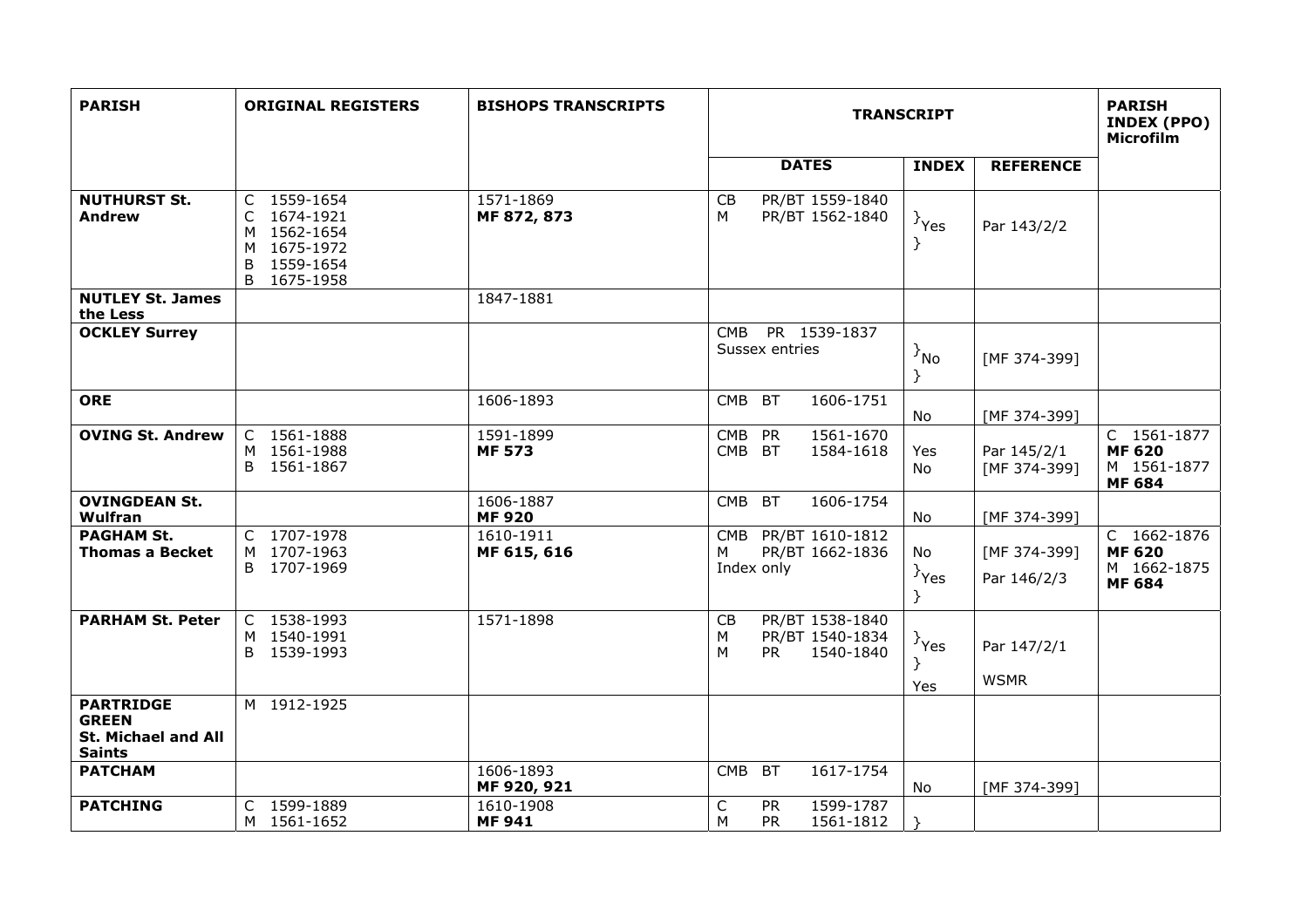| <b>PARISH</b>                                                 | <b>ORIGINAL REGISTERS</b>                                      | <b>BISHOPS TRANSCRIPTS</b> |                                           | <b>TRANSCRIPT</b>      |                  |                               | <b>PARISH</b><br><b>INDEX (PPO)</b><br>Microfilm                            |
|---------------------------------------------------------------|----------------------------------------------------------------|----------------------------|-------------------------------------------|------------------------|------------------|-------------------------------|-----------------------------------------------------------------------------|
|                                                               |                                                                |                            | <b>DATES</b>                              |                        | <b>INDEX</b>     | <b>REFERENCE</b>              |                                                                             |
|                                                               | M 1699-1722<br>M 1754-1969<br>B<br>1560-1658<br>1684-1998<br>B |                            | B<br><b>PR</b><br><b>CMB</b><br><b>BT</b> | 1560-1787<br>1610-1754 | }Yes<br>}<br>No. | Par 148/2/1,2<br>[MF 374-399] |                                                                             |
| <b>PEASMARSH St.</b><br>Peter and St. Paul                    |                                                                | 1607-1883                  | <b>BT</b><br><b>CMB</b>                   | 1607-1812              | No               | [MF 374-399]                  |                                                                             |
| <b>PENHURST St.</b><br><b>Michael</b>                         |                                                                | 1599-1890                  | <b>CMB</b>                                | PR/BT 1599-1812        | No               | [MF 374-399]                  |                                                                             |
| <b>PETT St. Mary and</b><br><b>St. Peter</b>                  |                                                                | 1606-1881                  | CMB BT                                    | 1606-1754              | No.              | [MF 374-399]                  |                                                                             |
| <b>PETWORTH St.</b><br><b>Mary</b>                            | C 1559-1971<br>M 1559-1945<br>B 1559-1948                      | 1571-1897<br>MF 573-575    |                                           |                        |                  |                               | C 1559-1876<br><b>MF 620</b><br>M 1559-1876<br><b>MF 685</b>                |
| <b>PEVENSEY St.</b><br><b>Nicholas</b>                        |                                                                | 1596-1891<br><b>MF921</b>  | <b>CMB</b><br><b>BT</b>                   | 1596-1693              | No               | [MF 374-399]                  |                                                                             |
| <b>PIDDINGHOE St.</b><br>John                                 |                                                                | 1607-1884<br>MF 921, 922   | CMB BT                                    | 1607-1738              | No               | [MF 374-399]                  |                                                                             |
| <b>PLAISTOW Holy</b><br><b>Trinity see</b><br><b>Kirdford</b> |                                                                |                            |                                           |                        |                  |                               |                                                                             |
| <b>PLAYDEN</b>                                                |                                                                | 1600-1895<br><b>MF922</b>  | <b>CMB</b><br><b>BT</b>                   | 1600-1720              | No.              | [MF 374-399]                  |                                                                             |
| <b>PLUMPTON AII</b><br>Saints/St. Michael                     |                                                                | 1606-1893                  | <b>BT</b><br><b>CMB</b>                   | 1666-1712              | No               | [MF 374-399]                  |                                                                             |
| <b>POLEGATE St.</b><br>John/St Wilfrid<br><b>****CHECK</b>    |                                                                | 1879-1885                  |                                           |                        |                  |                               |                                                                             |
| <b>POLING St.</b><br><b>Nicholas</b>                          | C 1653-1979<br>M 1663-1966<br>B 1662-1985                      | 1591-1901<br><b>MF 575</b> | CMB PR/BT 1585-1812                       |                        | No.              | [MF 374-399]                  | C 1584-1877<br><b>MF 620</b><br>M 1585-1641<br>M 1663-1876<br><b>MF 685</b> |
| <b>PORTFIELD All</b><br><b>Saints</b>                         | C 1871-1979<br>1871-1979<br>м<br>1871-1949<br>B                | 1871-1892<br><b>MF 576</b> |                                           |                        |                  |                               | C 1871-1876<br><b>MF 620</b><br>M 1871-1876<br><b>MF 685</b>                |
| <b>PORTSLADE</b>                                              |                                                                | 1608-1890                  | CMB BT                                    | 1608-1875              |                  |                               |                                                                             |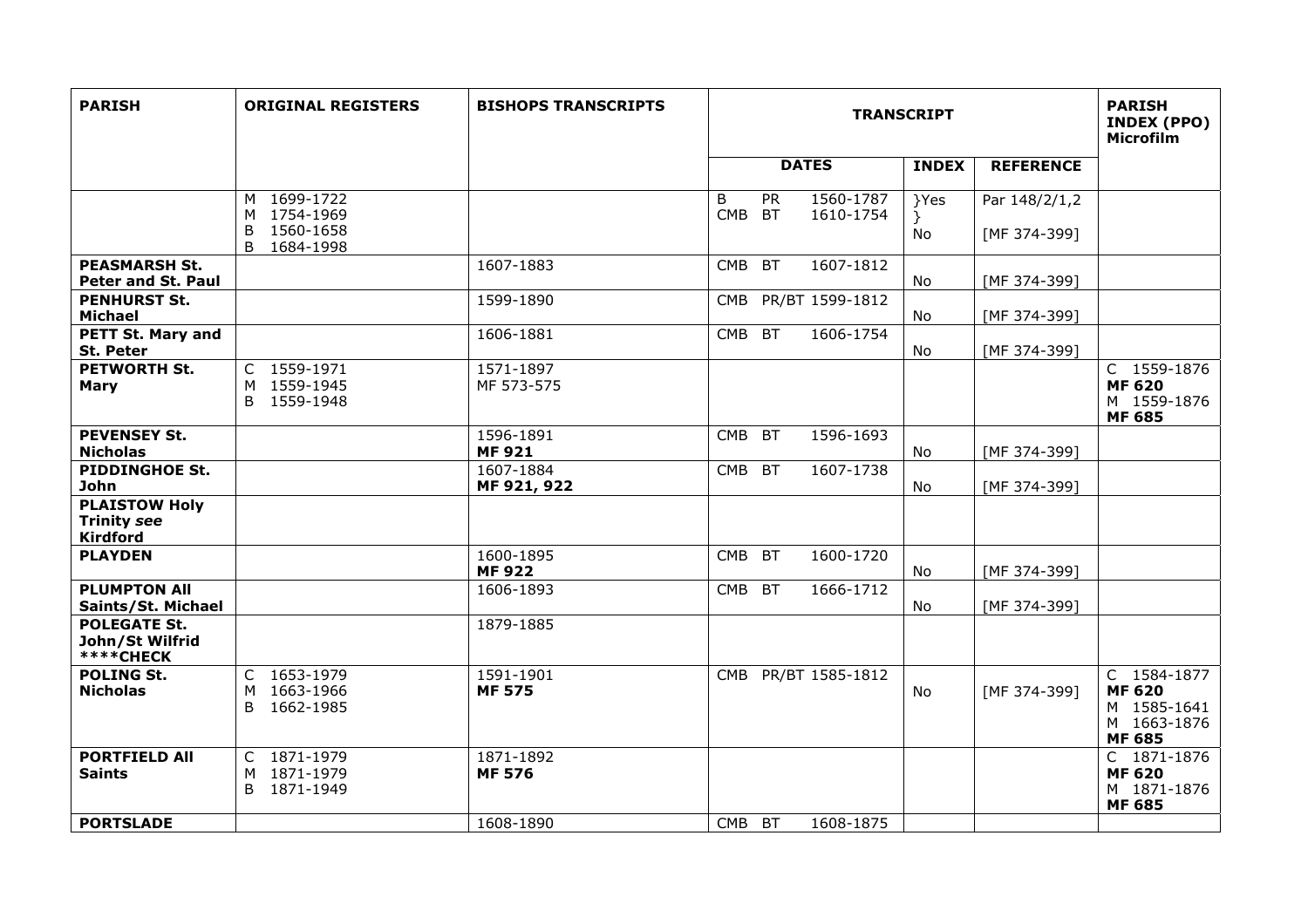| <b>PARISH</b>                               | <b>ORIGINAL REGISTERS</b>                                   | <b>BISHOPS TRANSCRIPTS</b>  | <b>TRANSCRIPT</b>                                                                                                                 |                              |                                              | <b>PARISH</b><br>INDEX (PPO)<br><b>Microfilm</b>             |
|---------------------------------------------|-------------------------------------------------------------|-----------------------------|-----------------------------------------------------------------------------------------------------------------------------------|------------------------------|----------------------------------------------|--------------------------------------------------------------|
|                                             |                                                             |                             | <b>DATES</b>                                                                                                                      | <b>INDEX</b>                 | <b>REFERENCE</b>                             |                                                              |
|                                             |                                                             | MF 922, 923                 |                                                                                                                                   | No                           | [MF 374-399]                                 |                                                              |
| <b>POYNINGS Holy</b><br><b>Trinity</b>      | C 1559-1899<br>1559-1649<br>M<br>M 1675-1998<br>B 1558-1997 | 1606-1894                   | 1559-1812<br>CB<br><b>PR</b><br><b>PR</b><br>1559-1837<br>м<br><b>CMB</b><br>PR/BT 1606-1754                                      | <sup>}</sup> Yes<br>No       | Par 451/2/1<br>[MF 374-399]                  |                                                              |
| <b>PRESTON (Hove)</b>                       |                                                             | 1606-1874                   | C<br>1551-1785<br><b>PR</b><br>M<br><b>PR</b><br>1544-1754<br><b>PR</b><br>1539-1785<br>B<br><b>CMB</b><br><b>BT</b><br>1606-1812 | }Yes<br>Y<br>No              | <b>WSRO Library</b><br>[MF 374-399]          |                                                              |
| <b>PRESTON (Hove)</b><br>St. Luke           |                                                             | 1877-1890                   |                                                                                                                                   |                              |                                              |                                                              |
| <b>PRESTON (Hove)</b><br><b>St. Saviour</b> |                                                             | 1884-1893                   |                                                                                                                                   |                              |                                              |                                                              |
| <b>PRESTON, EAST</b><br>St. Mary            | C 1708-1970<br>M 1708-1981<br>B 1708-1947                   | 1590-1911<br><b>MF 576</b>  | <b>CMB</b><br>PR<br>1573-1812<br>PR/BT 1584-1629<br>CMB<br>CMB PR<br>1812-1840                                                    | Yes<br>No<br>No              | Par 152/2/3,4<br>[MF 374-399]<br>Par 152/2/2 | C 1573-1878<br><b>MF 620</b><br>M 1573-1878<br><b>MF 685</b> |
| <b>PULBOROUGH St.</b><br><b>Mary</b>        | C 1595-1952<br>M 1595-1989<br>B.<br>1595-1957               | 1590-1879<br>MF 576, 57732A | 1583-1596<br><b>CMB</b><br><b>BT</b><br>1595-1602<br><b>PR</b><br>С<br><b>PR</b><br>1595-1757<br>М<br><b>PR</b><br>B<br>1595-1616 | <b>No</b><br>No<br>Yes<br>No | [MF 374-399]<br>}MF 481                      | C 1583-1876<br><b>MF 621</b><br>M 1583-1875<br><b>MF701</b>  |
| <b>PYECOMBE The</b><br>Transfiguration      | C 1561-1895<br>1596-1998<br>M<br>B 1598-1999                | 1606-1894<br><b>MF 606</b>  | PR/BT 1606-1757<br><b>CMB</b>                                                                                                     | No                           | [MF 374-399]                                 | C 1561-1895<br><b>MF 621</b><br>M 1596-1875<br><b>MF 685</b> |
| <b>RACTON St. Peter</b>                     | C 1680-1986<br>M 1680-1992<br>B 1680-1992                   | 1601-1912<br><b>MF 578</b>  | <b>CMB</b><br><b>BT</b><br>1599-1700                                                                                              | No                           | [MF 374-399]                                 | C 1599-1877<br><b>MF 621</b><br>M 1599-1870<br><b>MF 685</b> |
| <b>RINGMER St. Mary</b><br>the Virgin       |                                                             | 1666-1892<br>MF 944, 945    | <b>CMB</b><br><b>BT</b><br>1666-1760                                                                                              | No                           | [MF 374-399]                                 |                                                              |
| <b>RIPE St. John the</b><br><b>Baptist</b>  |                                                             | 1606-1893<br><b>MF923</b>   |                                                                                                                                   |                              |                                              |                                                              |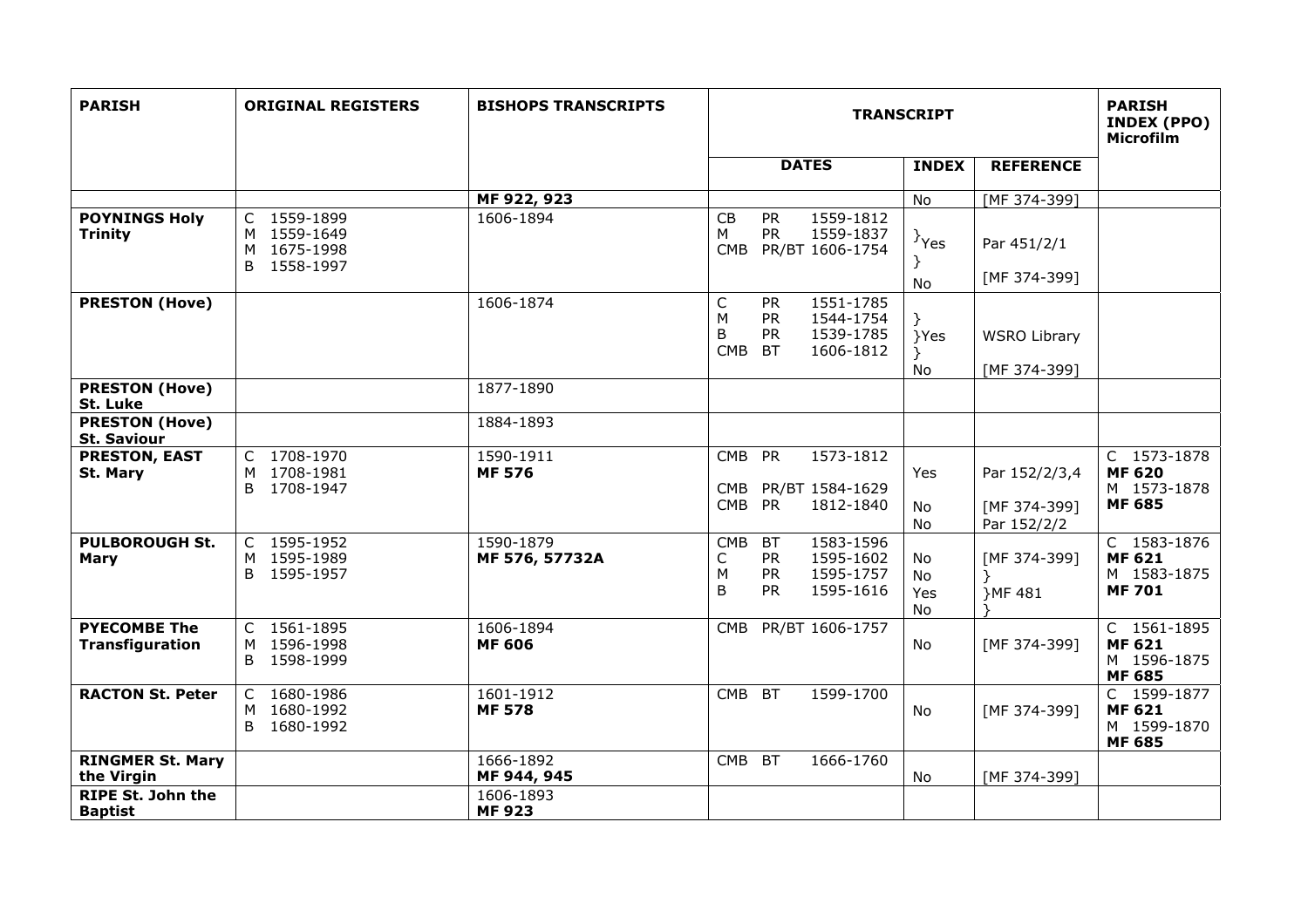| <b>PARISH</b>                                      | <b>ORIGINAL REGISTERS</b>                        | <b>BISHOPS TRANSCRIPTS</b> | <b>TRANSCRIPT</b>                                                                                 |                                |                                             | <b>PARISH</b><br><b>INDEX (PPO)</b><br><b>Microfilm</b>                                                   |
|----------------------------------------------------|--------------------------------------------------|----------------------------|---------------------------------------------------------------------------------------------------|--------------------------------|---------------------------------------------|-----------------------------------------------------------------------------------------------------------|
|                                                    |                                                  |                            | <b>DATES</b>                                                                                      | <b>INDEX</b>                   | <b>REFERENCE</b>                            |                                                                                                           |
| <b>RODMELL St. Peter</b>                           |                                                  | 1610-1908<br>MF 923, 924   | CMB BT<br>1610-1710                                                                               | No                             | [MF 374-399]                                |                                                                                                           |
| <b>ROFFEY All Saints</b>                           | C 1878-1983<br>M 1879-1985                       | 1879-1886                  |                                                                                                   |                                |                                             |                                                                                                           |
| <b>ROGATE St.</b><br><b>Bartholomew</b>            | 1558-1913<br>C<br>M 1558-1940<br>B 1559-1864     | 1594-1911<br><b>MF 578</b> | B<br><b>PR</b><br>1560-1837                                                                       | No                             | Par 159/2/1                                 | C 1562-1876<br><b>MF 621</b><br>M 1562-1876<br><b>MF 685</b>                                              |
| <b>ROTHERFIELD St.</b><br><b>Denys</b>             |                                                  | 1593-1886<br>MF 924, 925   |                                                                                                   |                                |                                             |                                                                                                           |
| <b>ROTTINGDEAN St.</b><br><b>Margaret</b>          |                                                  | 1606-1893<br><b>MF926</b>  | CMB BT 1606-1752                                                                                  | No                             | [MF 374-399]                                |                                                                                                           |
| <b>RUDGWICK Holy</b><br><b>Trinity</b>             | C 1538-1964<br>M 1538-1991<br>1538-1994<br>B     | 1571-1864<br><b>MF 579</b> | 1538-1812<br><b>CMB</b><br><b>PR</b><br>CMB BT<br>1571-1600<br>PR/BT 1538-1812<br>м               | Yes<br>No<br>Yes               | Par 160/2/2<br>[MF 374-399]<br>Par 160/2/12 | C 1538-1877<br><b>MF 621</b><br>M 1538-1877<br><b>MF 685</b>                                              |
| <b>RUMBOLDSWHYKE</b><br>St. Mary                   | 1681-1908<br>C<br>M 1670-1978<br>1674-1963<br>B. | 1610-1912<br>MF 612, 613   | 1613-1664<br><b>BT</b><br><b>CMB</b><br>CMB PR/BT 1663-1812<br>PR/BT 1610-1837<br>м<br>Index only | No.<br>Yes<br>} <sub>Yes</sub> | [MF 374-399]<br>MF 481<br><b>WSMR</b>       | C 1613-1639<br>C 1663-1664<br>C 1813-1877<br><b>MF 621</b><br>M 1613-1639<br>M 1664-1876<br><b>MF 685</b> |
| <b>RUMBOLDSWHYKE</b><br>St. George                 | $\mathsf{C}$<br>1903-1958<br>M 1903-1977         |                            |                                                                                                   |                                |                                             |                                                                                                           |
| <b>RUSPER St. Mary</b><br><b>Magdelene</b>         | C 1560-1906<br>M 1560-1933<br>B 1560-1935        | 1571-1912<br>MF 579, 580   | <b>CMB</b><br><b>PR</b><br>1560-1812                                                              | No                             | Par 163/2/1                                 | C 1560-1877<br><b>MF 621</b><br>M 1560-1875<br><b>MF 685</b>                                              |
| <b>RUSTINGTON St.</b><br><b>Peter and St. Paul</b> | C 1569-1896<br>M 1569-1951<br>B 1569-1932        | 1593-1906<br><b>MF 580</b> | CMB PR<br>1568-1840                                                                               | Yes                            | Par 164/2/1,2                               | C 1569-1877<br><b>MF 621</b><br>M 1569-1876<br><b>MF 685</b>                                              |
| <b>RYE St. Mary</b>                                |                                                  | 1606-1893<br>MF 926-928    | <b>CMB</b><br><b>BT</b><br>1624-1632                                                              | No                             | [MF 374-399]                                |                                                                                                           |
| <b>ST LEONARDS</b><br>Christchurch                 |                                                  | 1885-1893                  |                                                                                                   |                                |                                             |                                                                                                           |
| <b>ST LEONARDS St.</b>                             |                                                  | 1834-1897                  |                                                                                                   |                                |                                             |                                                                                                           |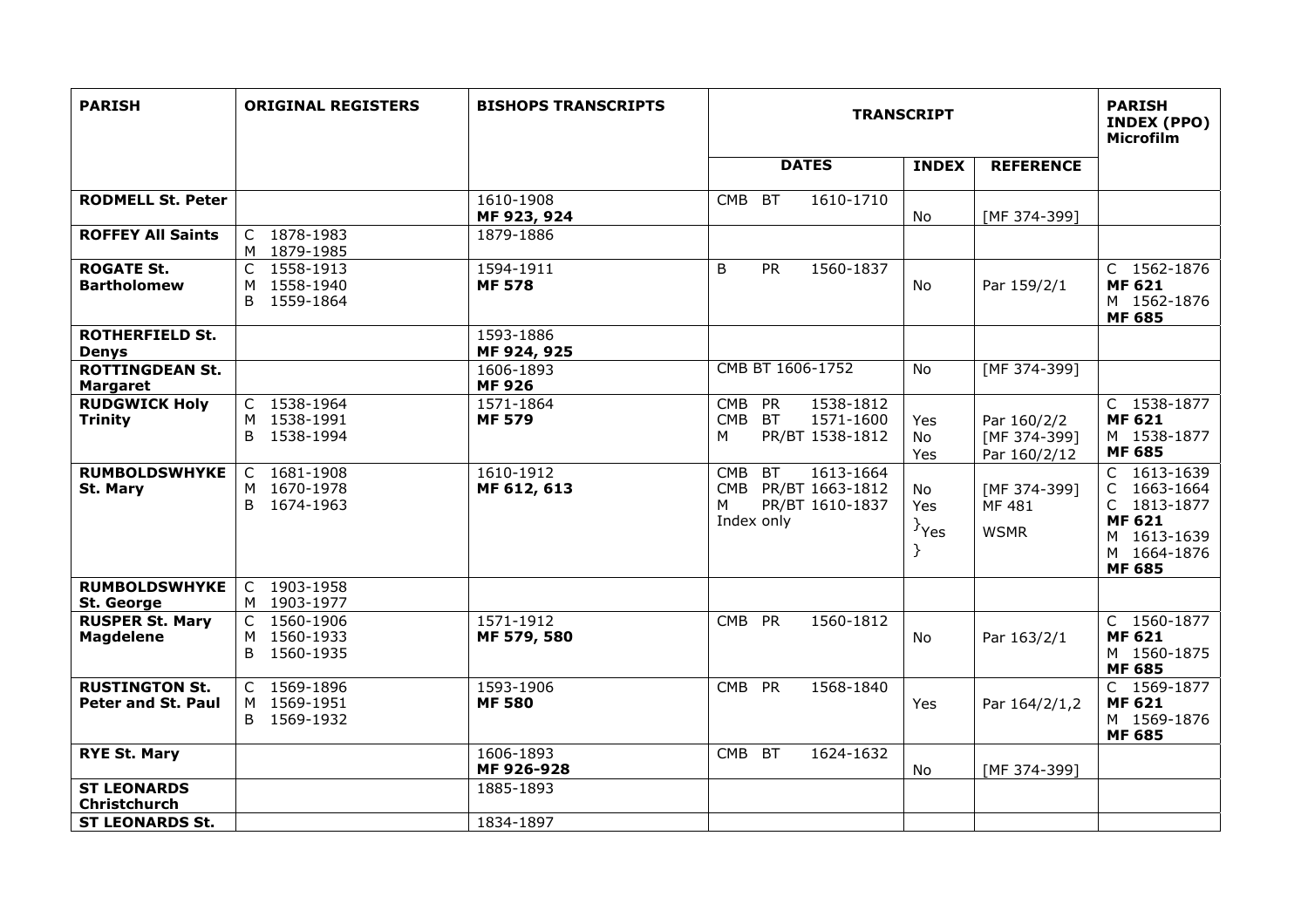| <b>PARISH</b>                                       | <b>ORIGINAL REGISTERS</b>                                | <b>BISHOPS TRANSCRIPTS</b> | <b>TRANSCRIPT</b>                                                                                                                                          |                                |                                                                           | <b>PARISH</b><br>INDEX (PPO)<br>Microfilm                                                  |
|-----------------------------------------------------|----------------------------------------------------------|----------------------------|------------------------------------------------------------------------------------------------------------------------------------------------------------|--------------------------------|---------------------------------------------------------------------------|--------------------------------------------------------------------------------------------|
|                                                     |                                                          |                            | <b>DATES</b>                                                                                                                                               | <b>INDEX</b>                   | <b>REFERENCE</b>                                                          |                                                                                            |
| <b>Mary Magdelene</b>                               |                                                          |                            |                                                                                                                                                            |                                |                                                                           |                                                                                            |
| <b>ST LEONARDS St.</b><br><b>Matthew Silverhill</b> |                                                          | 1871-1893                  |                                                                                                                                                            |                                |                                                                           |                                                                                            |
| <b>ST LEONARDS St.</b><br>Paul                      |                                                          | 1869-1879                  |                                                                                                                                                            |                                |                                                                           |                                                                                            |
| <b>SALEHURST St.</b><br>Mary                        |                                                          | 1600-1908<br>MF 928, 929   | CMB PR/BT 1606-1782                                                                                                                                        | No                             | [MF 374-399]                                                              |                                                                                            |
| <b>SAYERS COMMON</b><br><b>Christ Church</b>        | C 1880-1966<br>M 1882-1997                               | 1882-1894                  |                                                                                                                                                            |                                |                                                                           |                                                                                            |
| <b>SEAFORD St.</b><br>Luke/Leonard                  |                                                          | 1606-1892<br><b>MF930</b>  | <b>BT</b><br>1664-1725<br><b>CMB</b>                                                                                                                       | No                             | [MF 374-399]                                                              |                                                                                            |
| <b>SEDLESCOMBE St.</b><br><b>John the Baptist</b>   |                                                          | 1607-1882                  |                                                                                                                                                            |                                |                                                                           |                                                                                            |
| <b>SELHAM St. James</b>                             | C 1566-1997<br>M 1566-1642<br>M 1718-1993<br>B 1566-1999 | 1572-1910<br>MF 580, 581   | CMB PR/BT 1566-1840                                                                                                                                        | Yes                            | Par 165/2/2                                                               | C 1566-1891<br><b>MF 621</b><br>M 1566-1642<br>M 1662-1875<br><b>MF 685</b>                |
| <b>SELMESTON St.</b><br><b>Mary</b>                 |                                                          | 1608-1893<br>MF 930, 931   | 1608-1722<br><b>CMB</b><br><b>BT</b>                                                                                                                       | No                             | [MF 374-399]                                                              |                                                                                            |
| <b>SELSEY St. Peter</b>                             | C 1663-1962<br>1670-1990<br>M<br>B 1663-1992             | 1625-1862<br><b>MF 581</b> | 1571-1618<br><b>CMB</b><br><b>BT</b><br>CMB PR/BT 1625-1779<br><b>PR</b><br>1625-1840<br>м<br>Index only                                                   | No<br>No<br>$\}$ Yes           | [MF 374-399]<br>MF 481<br><b>WSMR</b>                                     | C 1571-1618<br>C 1660-1876<br><b>MF 621</b><br>M 1571-1618<br>M 1671-1876<br><b>MF 685</b> |
| <b>SHERMANBURY St.</b><br>Giles                     | C 1653-1990<br>M 1653-1995<br>B 1653-1974                | 1606-1900<br>MF 606, 607   | CMB BT<br>1606-1671                                                                                                                                        | No.                            | [MF 374-399]                                                              | C 1606-1876<br><b>MF 621</b><br>M 1606-1876<br><b>MF 685</b>                               |
| <b>SHIPLEY St. Mary</b>                             | C 1609-1917<br>M 1609-1966<br>B 1609-1913                | 1591-1872<br>MF 581, 582   | 1584-1607<br><b>CMB</b><br><b>BT</b><br><b>CMB</b><br><b>PR</b><br>1609-1700<br>CMB PR<br>1584-1875<br>PR/BT 1701-1753<br>M<br><b>PR</b><br>1754-1812<br>м | No<br>Yes<br>Yes<br>Yes<br>No. | [MF 374-399]<br>Par 168/2/3<br>Lib No 14663<br>Par 168/2/4<br>Par 168/2/2 | C 1584-1877<br><b>MF 622</b><br>M 1584-1875<br><b>MF 685</b>                               |
| <b>SHOREHAM BEACH</b><br><b>The Good</b>            | C 1913-1973<br>M 1924-1978                               |                            |                                                                                                                                                            |                                |                                                                           |                                                                                            |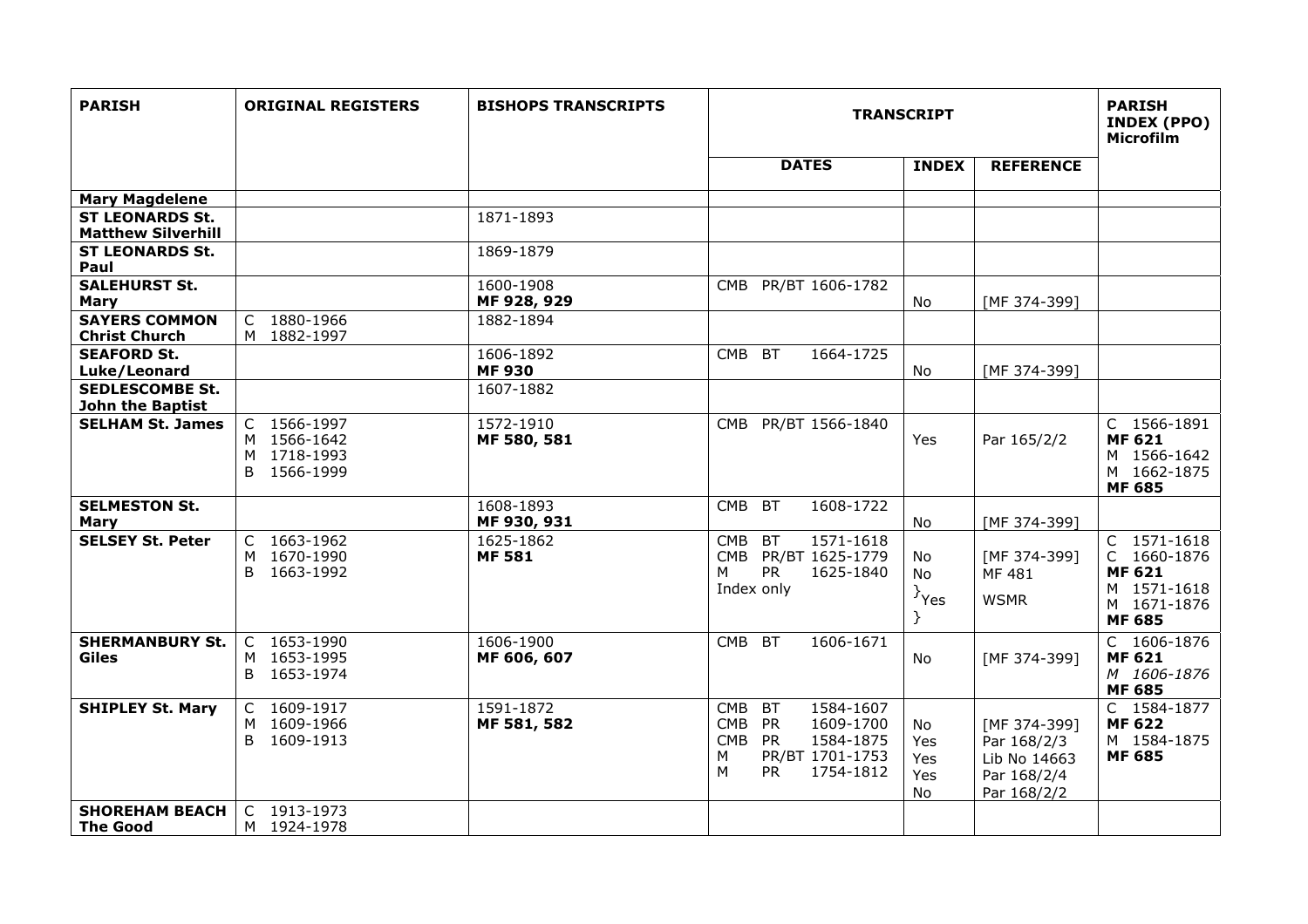| <b>PARISH</b>                                  | <b>ORIGINAL REGISTERS</b>                                                                                                                          | <b>BISHOPS TRANSCRIPTS</b> | <b>TRANSCRIPT</b>                                                                                                    |                                               |                                                      | <b>PARISH</b><br>INDEX (PPO)<br>Microfilm                                                  |
|------------------------------------------------|----------------------------------------------------------------------------------------------------------------------------------------------------|----------------------------|----------------------------------------------------------------------------------------------------------------------|-----------------------------------------------|------------------------------------------------------|--------------------------------------------------------------------------------------------|
|                                                |                                                                                                                                                    |                            | <b>DATES</b>                                                                                                         | <b>INDEX</b>                                  | <b>REFERENCE</b>                                     |                                                                                            |
| <b>Shepherd</b>                                |                                                                                                                                                    |                            |                                                                                                                      |                                               |                                                      |                                                                                            |
| <b>SHOREHAM, NEW</b><br>St. Mary               | 1566-1945<br>C<br>M 1565-1659<br>M 1685-1953<br>B<br>1566-1955                                                                                     | 1606-1893                  | 1566-1837<br><b>CMB</b><br><b>PR</b><br><b>CMB</b><br>1606-1700<br>BT                                                | Yes<br>No                                     | Par 170/2/2,3<br>[MF 374-399]                        |                                                                                            |
| <b>SHOREHAM, OLD</b><br><b>St. Nicholas</b>    | 1566-1952<br>C<br>M 1565-1647<br>M 1667-1964<br>1568-1926<br>B.                                                                                    | 1606-1895                  | PR/BT 1564-1837<br><b>CMB</b><br><b>PR</b><br>1565-1900<br>C<br><b>PR</b><br>M<br>1565-1899<br>1567-1902<br>B<br>PR. | Yes<br>$\mathcal{F}$<br>}No                   | Par 171/2/3,4<br>Par 171/2/2                         |                                                                                            |
| <b>SHOREHAM St.</b><br><b>Giles</b>            | C 1934-1970<br>M 1942-1980                                                                                                                         |                            |                                                                                                                      |                                               |                                                      |                                                                                            |
| <b>SIDLESHAM St.</b><br>Mary                   | C 1566-1619<br>1648-1650<br>C<br>C<br>1680-1942<br>M 1567-1619<br>M 1647-1650<br>M 1683-1969<br>B<br>1567-1619<br>B<br>1647-1650<br>1683-1926<br>B | 1591-1909<br>MF 582, 583   | PR/BT 1566-1650<br>CMB<br>CMB PR/BT 1566-1812<br>CMB PR/BT 1588-1618<br><b>PR</b><br>1813-1837<br>м<br>Index only    | Yes<br>No<br>No<br>$\}$ Yes                   | Par 173/2/3<br>MF 481<br>[MF 374-399]<br><b>WSMR</b> | C 1592-1616<br>C 1813-1876<br><b>MF 622</b><br>M 1592-1616<br>M 1813-1876<br><b>MF 685</b> |
| <b>SINGLETON St.</b><br><b>Mary the Virgin</b> | $\mathsf{C}$<br>1558-1588<br>C 1665-1914<br>1558-1585<br>M<br>M 1665-1999<br>B<br>1559-1587<br>B<br>1666-1901                                      | 1591-1896<br><b>MF 583</b> | PR/BT 1558-1840<br><b>CMB</b>                                                                                        | Yes                                           | MF 482                                               | C 1558-1875<br><b>MF 622</b><br>M 1558-1877<br><b>MF 685</b>                               |
| <b>SLAUGHAM St.</b><br><b>Mary</b>             | C<br>1654-1890<br>M 1654-1897<br>1654-1893<br>B                                                                                                    | 1606-1894<br>MF 607, 608   | PR/BT 1606-1748<br><b>CMB</b><br>CMB BT<br>1606-1664                                                                 | No<br><b>No</b>                               | Par 483/2/1<br>[MF 374-399]                          | C 1606-1876<br><b>MF 622</b><br>M 1606-1875<br><b>MF 685</b>                               |
| <b>SLINDON St. Mary</b>                        | C 1558-1957<br>M 1559-2001<br>B 1558-1894                                                                                                          | 1610-1902<br><b>MF 617</b> | PR/BT 1558-1837<br>M<br>Index only<br><b>PR</b><br><b>CB</b><br>1761-1919<br>Index only                              | <sup>}</sup> Yes<br>}<br>$\{Y_{\text{res}}\}$ | Par 175/2/3<br>MF 482                                | C 1558-1877<br><b>MF 622</b><br>M 1558-1877<br>$\cal C$                                    |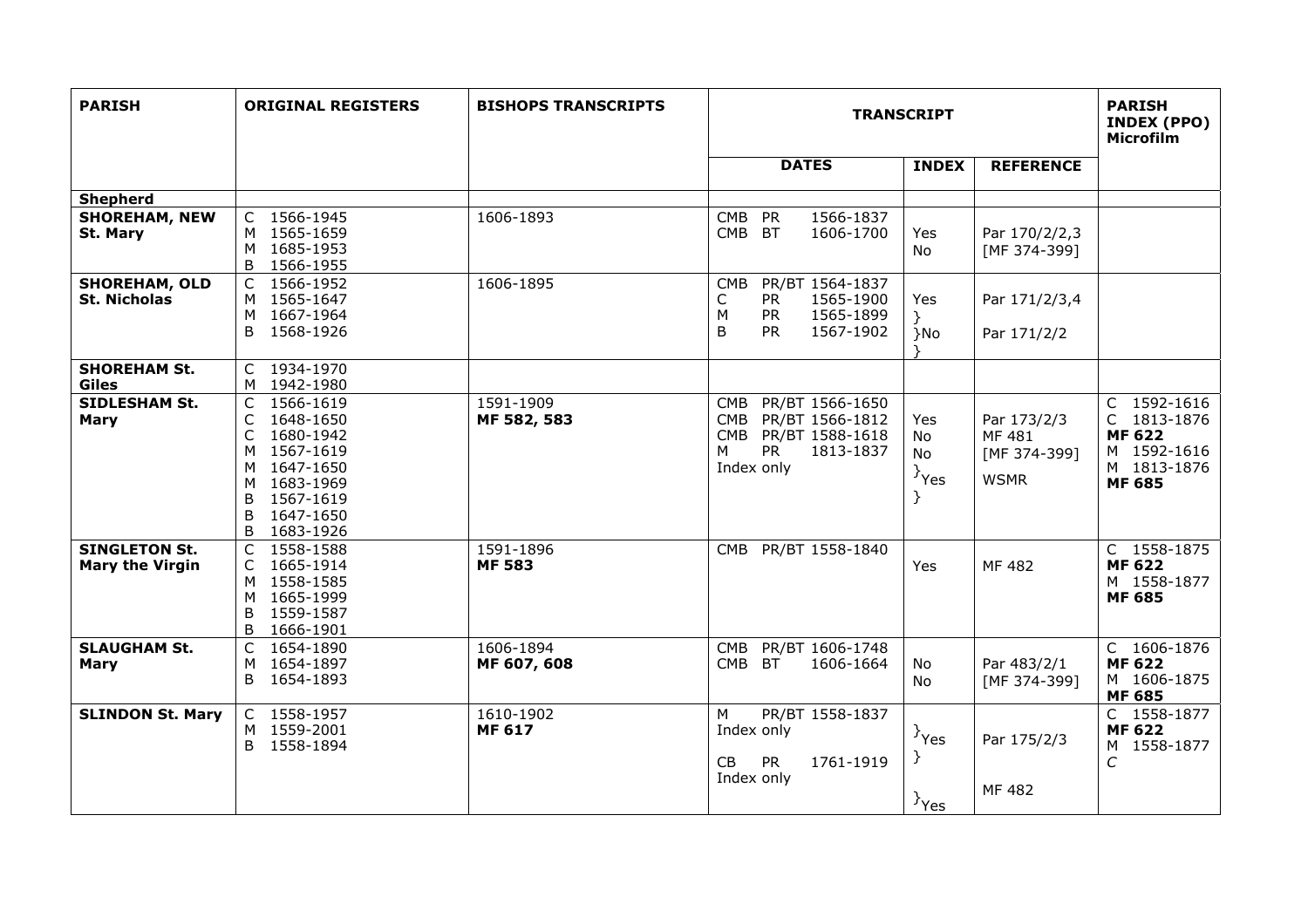| <b>PARISH</b>                                           | <b>ORIGINAL REGISTERS</b>                       | <b>BISHOPS TRANSCRIPTS</b> | <b>TRANSCRIPT</b>                                                                                                                                                                                                    |                                                            |                                                           | <b>PARISH</b><br><b>INDEX (PPO)</b><br><b>Microfilm</b>      |
|---------------------------------------------------------|-------------------------------------------------|----------------------------|----------------------------------------------------------------------------------------------------------------------------------------------------------------------------------------------------------------------|------------------------------------------------------------|-----------------------------------------------------------|--------------------------------------------------------------|
|                                                         |                                                 |                            | <b>DATES</b>                                                                                                                                                                                                         | <b>INDEX</b>                                               | <b>REFERENCE</b>                                          |                                                              |
|                                                         |                                                 |                            |                                                                                                                                                                                                                      | $\mathcal{F}$                                              |                                                           |                                                              |
| <b>SLINFOLD St.</b><br><b>Peter</b>                     | C 1556-1927<br>M 1556-1943<br>B 1556-1938       | 1571-1899<br>MF 583, 584   | CMB<br><b>PR</b><br>1556-1714<br>PR/BT 1679-1812<br><b>CMB</b>                                                                                                                                                       | Yes<br>No                                                  | Par 176/2/5<br>[MF 374-399]                               | C 1556-1876<br><b>MF 622</b><br>M 1556-1876<br><b>MF 686</b> |
| <b>SOMPTING</b>                                         | C 1547-1974<br>M 1558-1972<br>B 1558-1946       | 1590-1908<br>MF 873, 874   | $\mathsf{C}$<br><b>PR</b><br>1547-1813<br>MB<br><b>PR</b><br>1558-1813<br>CMB<br><b>PR</b><br>1558-1837<br>Index only<br>CMB BT<br>1584-1690<br>PR/BT 1682-1764<br>C<br>М<br>PR/BT 1683-1754<br>B<br>PR/BT 1683-1764 | $\}$ Yes<br>}<br>$\}$ Yes<br>$\}$<br><b>No</b><br>}<br>}No | Par 177/2/4<br>Par 177/2/3<br>[MF 374-399]<br>Par 177/2/2 |                                                              |
| <b>SOUTHBOURNE St.</b><br>John the<br><b>Evangelist</b> | C 1878-1965<br>M 1878-1971<br>B 1914-1959       |                            |                                                                                                                                                                                                                      |                                                            |                                                           |                                                              |
| <b>SOUTHEASE St.</b><br>Peter                           |                                                 | 1606-1909<br><b>MF931</b>  | <b>CMB</b><br><b>BT</b><br>1609-1750                                                                                                                                                                                 | No                                                         | [MF 374-399]                                              |                                                              |
| <b>SOUTHWATER</b><br><b>Holy Innocents</b>              | $C$ 1850-1991<br>M 1853-1991<br>1850-1968<br>B  | 1850-1898<br><b>MF 584</b> |                                                                                                                                                                                                                      |                                                            |                                                           | C 1850-1878<br><b>MF 622</b><br>M 1853-1875<br><b>MF 686</b> |
| <b>SOUTHWICK</b>                                        | C 1654-1958<br>1654-1983<br>M<br>B<br>1655-1922 | 1606-1890<br><b>MF 608</b> | CMB BT<br>1606-1726                                                                                                                                                                                                  | <b>No</b>                                                  | [MF 374-399]                                              | C 1606-1876<br><b>MF 622</b><br>M 1606-1876<br><b>MF 686</b> |
| <b>SOUTHWICK</b><br>St. Peter                           | C 1931-1956<br>M 1938-1967                      |                            |                                                                                                                                                                                                                      |                                                            |                                                           |                                                              |
| <b>STANMER</b>                                          |                                                 | 1663-1889<br>MF 945, 946   | <b>BT</b><br><b>CMB</b><br>1663-1754                                                                                                                                                                                 | No                                                         | [MF 374-399]                                              |                                                              |
| <b>STANSTED St. Paul</b><br>see Forestside              |                                                 |                            |                                                                                                                                                                                                                      |                                                            |                                                           |                                                              |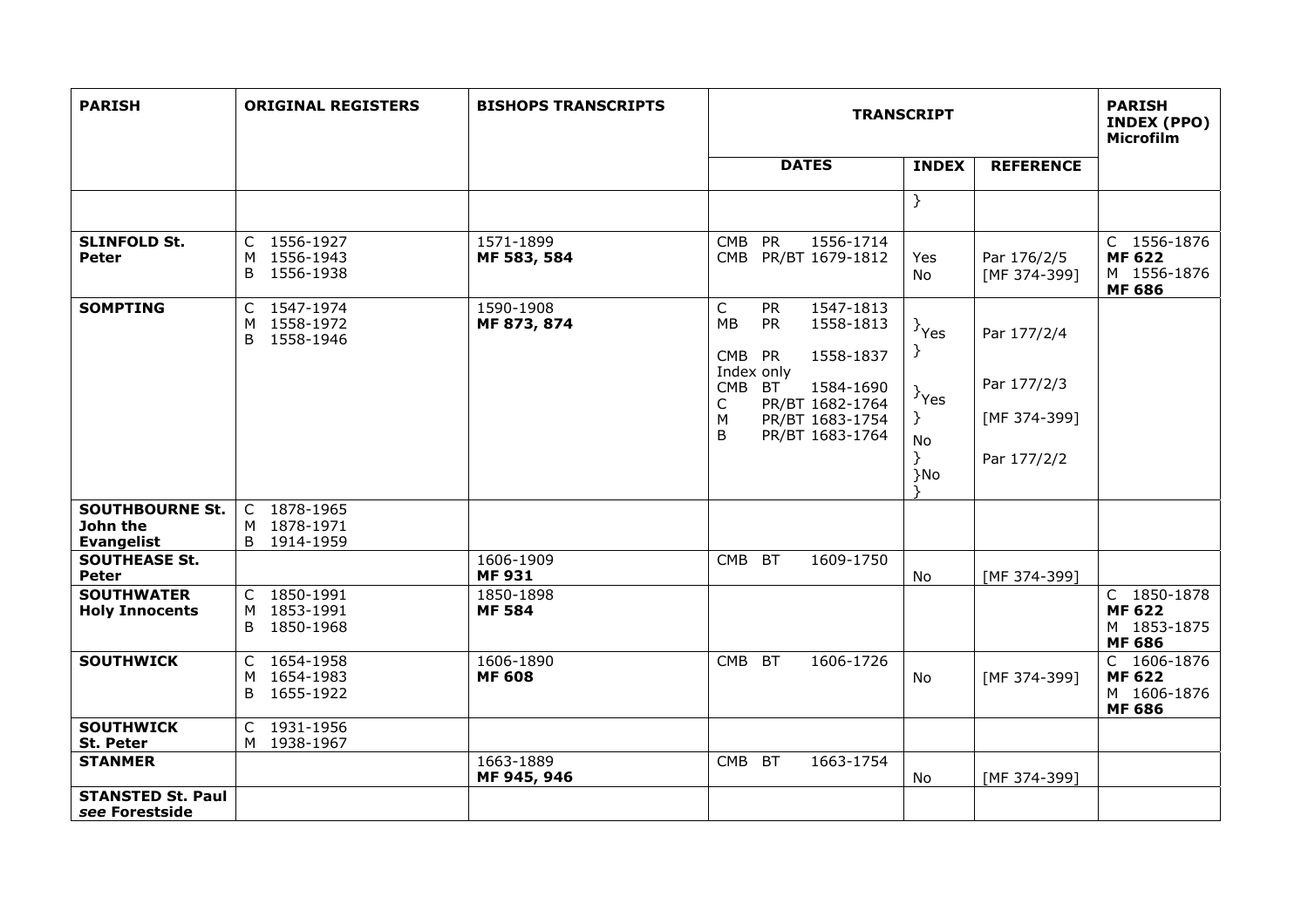| <b>PARISH</b>                         | <b>ORIGINAL REGISTERS</b>                                   | <b>BISHOPS TRANSCRIPTS</b> | <b>TRANSCRIPT</b>                                                                                                                    |                              |                                        | <b>PARISH</b><br><b>INDEX (PPO)</b><br>Microfilm                                                              |
|---------------------------------------|-------------------------------------------------------------|----------------------------|--------------------------------------------------------------------------------------------------------------------------------------|------------------------------|----------------------------------------|---------------------------------------------------------------------------------------------------------------|
|                                       |                                                             |                            | <b>DATES</b>                                                                                                                         | <b>INDEX</b>                 | <b>REFERENCE</b>                       |                                                                                                               |
| <b>STAPLEFIELD St.</b><br><b>Mark</b> | C 1847-1958<br>M 1849-1988<br>1847-1956<br>B                | 1852-1893                  |                                                                                                                                      |                              |                                        |                                                                                                               |
| <b>STEDHAM St.</b><br><b>James</b>    | 1538-1957<br>C<br>M 1539-1748<br>M 1795-1994<br>B 1539-1879 | 1570-1907<br><b>MF 584</b> | PR/BT 1538-1755<br>CMB                                                                                                               | <b>No</b>                    | [MF 374-399]                           | C 1538-1882<br><b>MF 622</b><br>M 1538-1882<br><b>MF 686</b>                                                  |
| <b>STEEP Hants</b>                    |                                                             |                            | 1610-1974<br>CB<br><b>PR</b><br>PR<br>M<br>1610-1644<br>M<br>PR<br>1668-1974                                                         | }<br>}No                     | MP 3596, 3597                          |                                                                                                               |
| <b>STEYNING St.</b><br><b>Andrew</b>  | C 1565-1991<br>M 1565-1991<br>1565-1967<br>B                | 1591-1909<br>MF 874, 875   | <b>CMB</b><br><b>PR</b><br>1565-1925<br><b>CMB</b><br>1625-1663<br><b>BT</b>                                                         | Yes<br><b>No</b>             | MF 765<br>[MF 374-399]                 |                                                                                                               |
| <b>STOKE, NORTH</b>                   | 1566-1965<br>C<br>1566-1952<br>М<br>B 1567-1993             | 1572-1891<br>MF 584, 585   | 1566-1812<br><b>CMB</b><br><b>PR</b><br><b>CMB</b><br><b>BT</b><br>1572-1662                                                         | Yes<br>No                    | Par 184/2/2<br>[MF 374-399]            | C 1566-1876<br><b>MF 622</b><br>M 1566-1883<br><b>MF 686</b>                                                  |
| <b>STOKE, SOUTH St.</b><br>Leonard    | C 1553-1946<br>M 1554-1948<br>B 1553-1995                   | 1567-1867<br><b>MF 585</b> | CB<br>1553-1812<br><b>PR</b><br><b>PR</b><br>M<br>1554-1809<br><b>CM</b><br><b>PR</b><br>1553-1875<br><b>PR</b><br>1553-1881<br>B    | $\}$ Yes<br>}                | Par 185/2/2                            | C 1553-1875<br><b>MF 622</b><br>M 1554-1873<br><b>MF 686</b>                                                  |
|                                       |                                                             |                            | <b>CMB</b><br>PR/BT 1567-1754<br>M<br>ВT<br>1813-1840                                                                                | $\}$ Yes<br>$\}$<br>No<br>No | MF 1671<br>[MF 374-399]<br><b>WSMR</b> |                                                                                                               |
| STOKE, WEST St.<br><b>Andrew</b>      | C 1560-1999<br>1564-1981<br>M<br>B 1555-1999                | 1594-1908<br><b>MF 585</b> | PR/BT 1560-1812<br>C<br>PR/BT 1564-1812<br>М<br>B<br>PR/BT 1555-1812<br><b>CMB</b><br>BT<br>1584-1754<br><b>PR</b><br>M<br>1813-1841 | }Yes<br>No<br>No             | MF 482<br>[MF 374-399]<br><b>WSMR</b>  | $\overline{C}$ 1584-1640<br>1662-1754<br>C<br>1813-1880<br>C<br><b>MF 622</b><br>M 1564-1875<br><b>MF 686</b> |
| <b>STONEGATE St.</b><br>Peter         |                                                             | 1850-1894                  |                                                                                                                                      |                              |                                        |                                                                                                               |
| <b>STOPHAM St. Mary</b><br>the Virgin | C 1545-1999<br>M 1545-1997                                  | 1572-1915<br>MF 585, 586   | $\mathsf C$<br><b>PR</b><br>1545-1803<br>M<br><b>PR</b><br>1545-1765                                                                 |                              |                                        | C 1544-1879<br><b>MF 622</b>                                                                                  |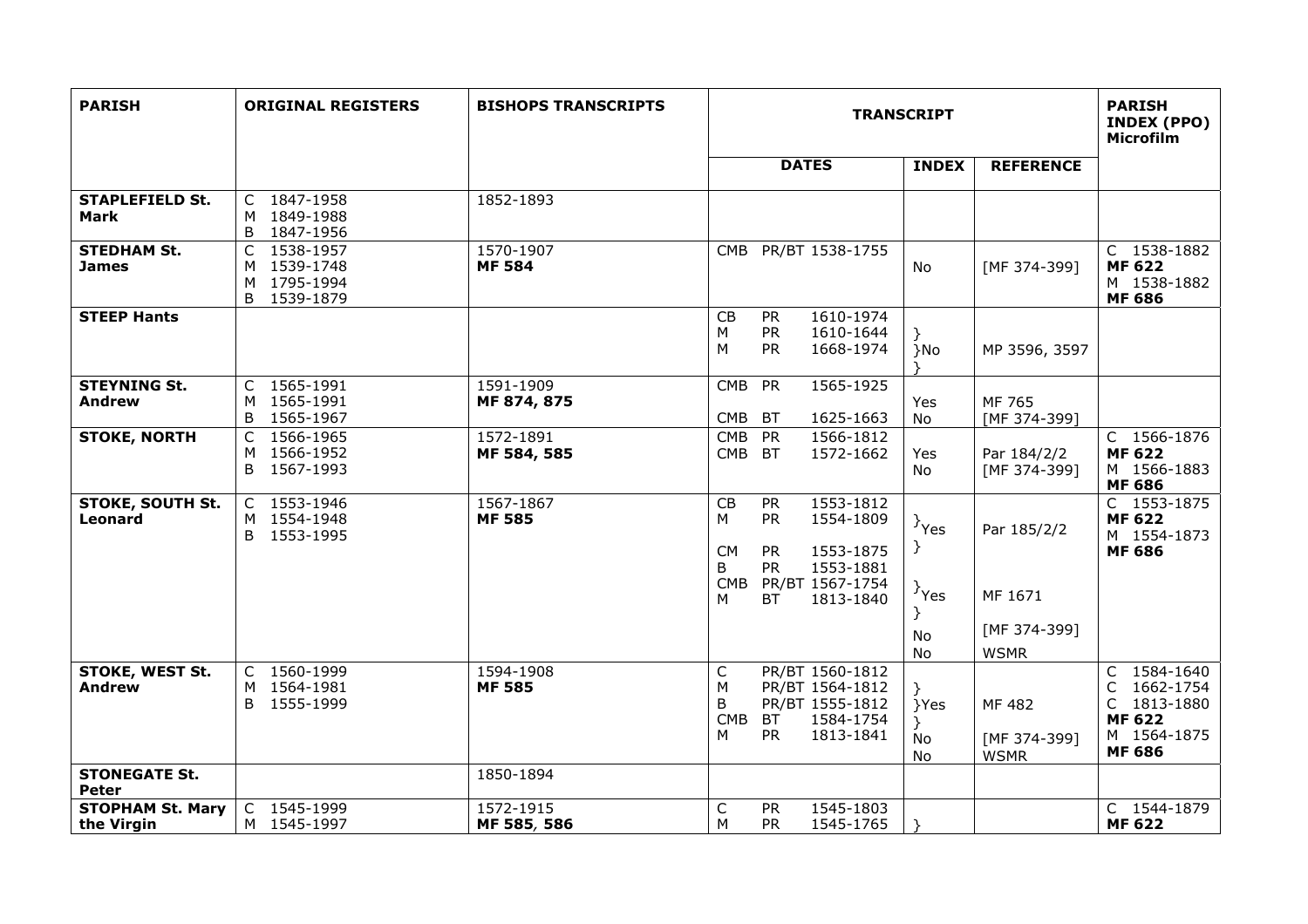| <b>PARISH</b>                             | <b>ORIGINAL REGISTERS</b>                                   | <b>BISHOPS TRANSCRIPTS</b> | <b>TRANSCRIPT</b>                                                                                      |                             |                                                   | <b>PARISH</b><br>INDEX (PPO)<br><b>Microfilm</b>                               |
|-------------------------------------------|-------------------------------------------------------------|----------------------------|--------------------------------------------------------------------------------------------------------|-----------------------------|---------------------------------------------------|--------------------------------------------------------------------------------|
|                                           |                                                             |                            | <b>DATES</b>                                                                                           | <b>INDEX</b>                | <b>REFERENCE</b>                                  |                                                                                |
|                                           | B 1545-1998                                                 |                            | B<br><b>PR</b><br>1545-1802<br>PR/BT 1572-1641<br><b>CMB</b>                                           | }No<br>$\mathcal{F}$<br>No  | MF 482<br>[MF 374-399]                            | M 1544-1876<br><b>MF 686</b>                                                   |
| <b>STORRINGTON St.</b><br><b>Mary</b>     | C 1547-1948<br>M 1547-1976<br>1547-1947<br>B                | 1590-1894                  | PR/BT 1547-1837<br><b>CMB</b>                                                                          | Yes                         | Par 188/2/5-7                                     |                                                                                |
| <b>STOUGHTON St.</b><br>Mary              | C 1671-1878<br>1675-1992<br>М<br>1675-1918<br><sub>B</sub>  | 1571-1899<br><b>MF 586</b> | CMB PR/BT 1571-1840                                                                                    | Yes                         | Par 189/2/2                                       | C 1571-1876<br><b>MF 622</b><br>M 1584-1875<br><b>MF 686</b>                   |
| <b>STREAT</b>                             |                                                             | 1606-1908<br><b>MF 931</b> | PR/BT 1606-1754<br>CMB                                                                                 | No                          | [MF 374-399]                                      |                                                                                |
| <b>SULLINGTON St.</b><br><b>Mary</b>      | C 1555-1940<br>1555-1837<br>M<br>1556-1993<br>B             | 1590-1887                  | PR/BT 1555-1837<br><b>CM</b><br>B<br>PR/BT 1556-1840<br>CMB PR<br>1555-1737<br>Index only              | $\}$ Yes<br>}               | Par 190/2/2                                       |                                                                                |
|                                           |                                                             |                            | 1584-1754<br>CMB BT                                                                                    | <sup>}</sup> Yes<br>}<br>No | Par 190/2/1<br>[MF 374-399]                       |                                                                                |
| <b>SUTTON St. John</b><br>the Baptist     | C 1656-1995<br>1656-1999<br>M<br>1656-1992<br>B             | 1590-1871<br>MF 586, 587   | <b>BT</b><br>1587-1783<br><b>CMB</b>                                                                   | No                          | [MF 374-399]                                      | C 1587-1806<br><b>MF 622</b><br>M 1587-1806<br><b>MF 686</b>                   |
| <b>TANGMERE St.</b><br>Andrew             | C 1540-1955<br>M 1539-1714<br>1736-1981<br>M<br>B 1538-1981 | 1610-1874<br><b>MF 616</b> | <b>CMB</b><br>PR<br>1538-1812<br><b>CMB</b><br><b>BT</b><br>1609-1618<br><b>PR</b><br>1813-1837<br>м   | No<br>No<br>No              | MF 482<br>[MF 374-399]<br><b>WSMR</b>             | C<br>1609-1618<br>C 1813-1877<br><b>MF 622</b><br>M 1539-1876<br><b>MF 686</b> |
| <b>TARRING NEVILLE</b><br>St. Mary        |                                                             | 1606-1894                  | 1606-1744<br><b>CMB</b><br><b>BT</b>                                                                   | No                          | [MF 374-399]                                      |                                                                                |
| <b>TARRING, WEST</b><br><b>St. Andrew</b> | C 1540-1963<br>1559-1962<br>M<br>B 1540-1958                | 1610-1897                  | 1540-1743<br>PR<br><b>CMB</b><br><b>CMB</b><br><b>PR</b><br>1558-1812<br>PR/BT 1743-1837<br><b>CMB</b> | Yes<br>No<br>No             | <b>WSRO Library</b><br>Par 193/2/1<br>Par 193/2/2 |                                                                                |
| <b>TELSCOMBE St.</b><br><b>Lawrence</b>   |                                                             | 1606-1884<br><b>MF 932</b> | CMB BT<br>1606-1765                                                                                    | No.                         | [MF 374-399]                                      |                                                                                |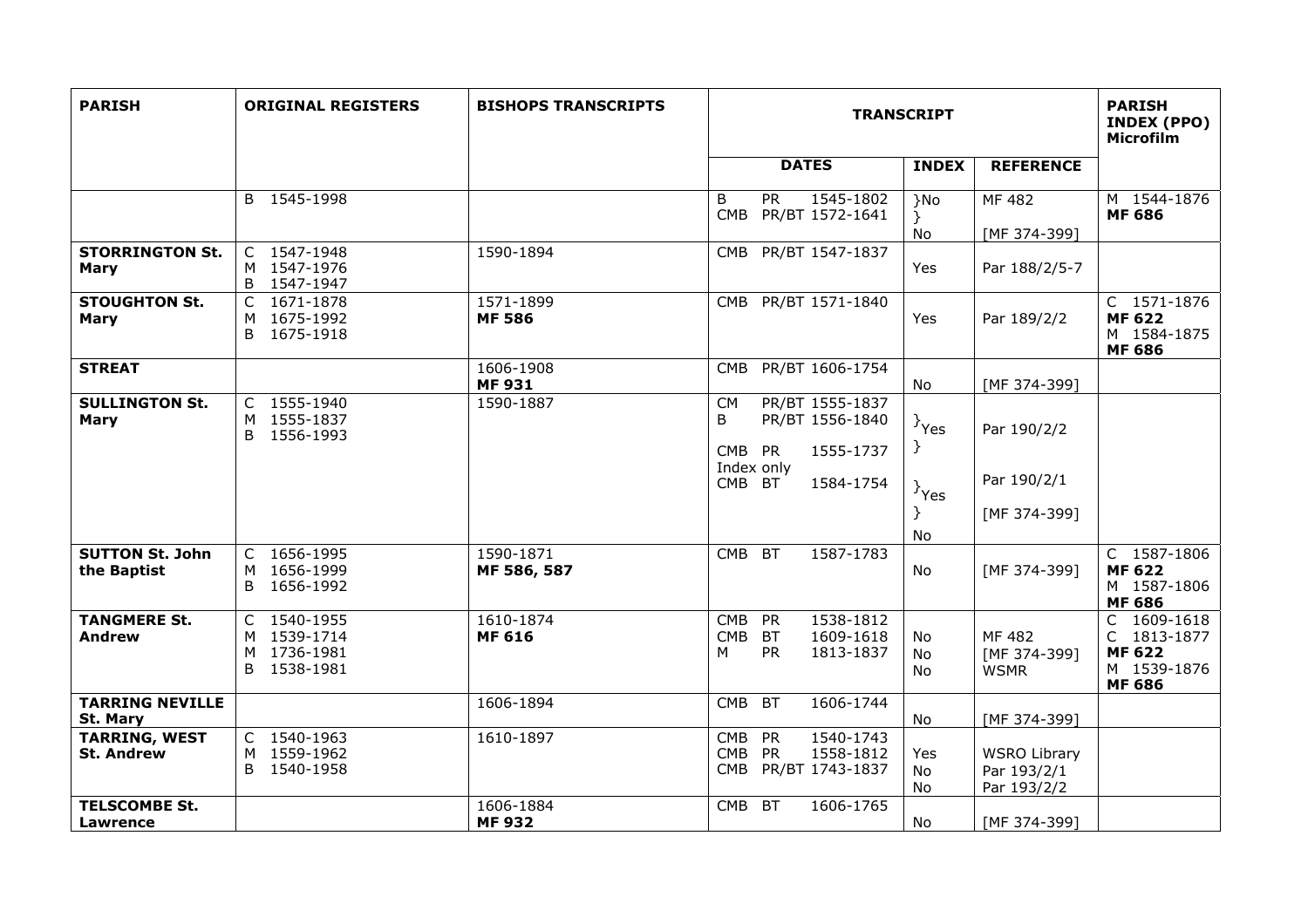| <b>PARISH</b>                                                              | <b>ORIGINAL REGISTERS</b>                                   | <b>BISHOPS TRANSCRIPTS</b> | <b>TRANSCRIPT</b>                                                   |                                 |                                          | <b>PARISH</b><br>INDEX (PPO)<br><b>Microfilm</b>             |
|----------------------------------------------------------------------------|-------------------------------------------------------------|----------------------------|---------------------------------------------------------------------|---------------------------------|------------------------------------------|--------------------------------------------------------------|
|                                                                            |                                                             |                            | <b>DATES</b>                                                        | <b>INDEX</b>                    | <b>REFERENCE</b>                         |                                                              |
| <b>TERWICK St. Peter</b>                                                   | C 1571-1999<br>M 1576-1993<br>B 1589-1992                   | 1571-1880<br><b>MF 587</b> | <b>BT</b><br>1572-1755<br>CMB                                       | <b>No</b>                       | [MF 374-399]                             | C 1571-1877<br><b>MF 623</b><br>M 1571-1876<br><b>MF 686</b> |
| <b>THAKEHAM St.</b><br>Mary                                                | C 1571-1949<br>M 1558-1990<br>B 1563-1943                   | 1590-1849<br><b>MF587</b>  | <b>CMB</b><br><b>BT</b><br>1584-1663                                | <b>No</b>                       | [MF 374-399]                             | C 1571-1876<br><b>MF 623</b><br>M 1559-1875<br><b>MF 686</b> |
| THORNEY, WEST<br><b>St. Nicholas</b>                                       | 1570-1985<br>$\mathsf{C}$<br>M 1570-1999<br>B<br>1570-1986  | 1592-1885<br><b>MF587</b>  | <b>PR</b><br>1570-1840<br>M<br>Index only<br>CMB BT<br>1584-1618    | $\{Y_{\text{res}}\}$<br>No      | <b>WSMR</b><br>[MF 374-399]              | C 1570-1890<br><b>MF 623</b><br>M 1571-1876<br><b>MF 686</b> |
| <b>TICEHURST St.</b><br><b>Mary</b>                                        |                                                             | 1593-1894                  |                                                                     |                                 |                                          |                                                              |
| <b>TIDEBROOK St.</b><br><b>John the Baptist</b>                            |                                                             | 1856-1891                  |                                                                     |                                 |                                          |                                                              |
| <b>TILLINGTON All</b><br><b>Hallows</b>                                    | C 1572-1914<br>M 1572-1938<br>1572-1922<br>B                | 1571-1902<br>MF 875, 876   | C<br><b>PR</b><br>1572-1950<br><b>CMB</b><br><b>BT</b><br>1571-1588 | Yes<br>No                       | MF 1239<br>[MF 374-399]                  |                                                              |
| <b>TORTINGTON St.</b><br><b>Mary Magdelene</b>                             | C 1560-1974<br>M 1562-1676<br>M 1700-1944<br>1560-1987<br>B | 1593-1887<br><b>MF 588</b> | <b>BT</b><br>1571-1754<br><b>CMB</b>                                | No.                             | [MF 374-399]                             | C 1560-1877<br><b>MF 623</b><br>M 1560-1877<br><b>MF 686</b> |
| <b>TREYFORD cum</b><br><b>DIDLING</b>                                      | 1728-1912<br>C<br>M 1734-1950<br>B 1729-1992                | 1573-1910<br><b>MF588</b>  | PR/BT 1573-1840<br><b>CMB</b>                                       | No                              | [MF 374-399]                             | C 1573-1876<br><b>MF 623</b><br>M 1573-1876<br><b>MF 686</b> |
| <b>TROTTON St.</b><br><b>George (Partly</b><br>with Tuxlith up to<br>1860) | 1660-1881<br>C<br>1665-1993<br>B 1664-1970                  | 1571-1899<br>MF 588, 589   | PR/BT 1571-1812<br><b>CMB</b><br>PR/BT 1594-1840<br>M<br>Index only | No<br>$\rightarrow$ Yes<br>$\}$ | [MF 374-399]<br><b>WSMR</b>              | C 1571-1881<br><b>MF 623</b><br>M 1571-1876<br><b>MF 686</b> |
| <b>TUXLITH (see also</b><br><b>Milland and</b><br>Trotton)                 |                                                             |                            | PR/BT 1581-1721<br><b>CMB</b><br>CMB PR<br>1581-1879                | No<br>Yes                       | [MF 374-399]<br><b>WSRO Lib</b><br>13316 |                                                              |
| <b>TWINEHAM St.</b>                                                        | C 1716-1878                                                 | 1606-1893                  | PR/BT 1606-1840<br>CMB                                              |                                 |                                          |                                                              |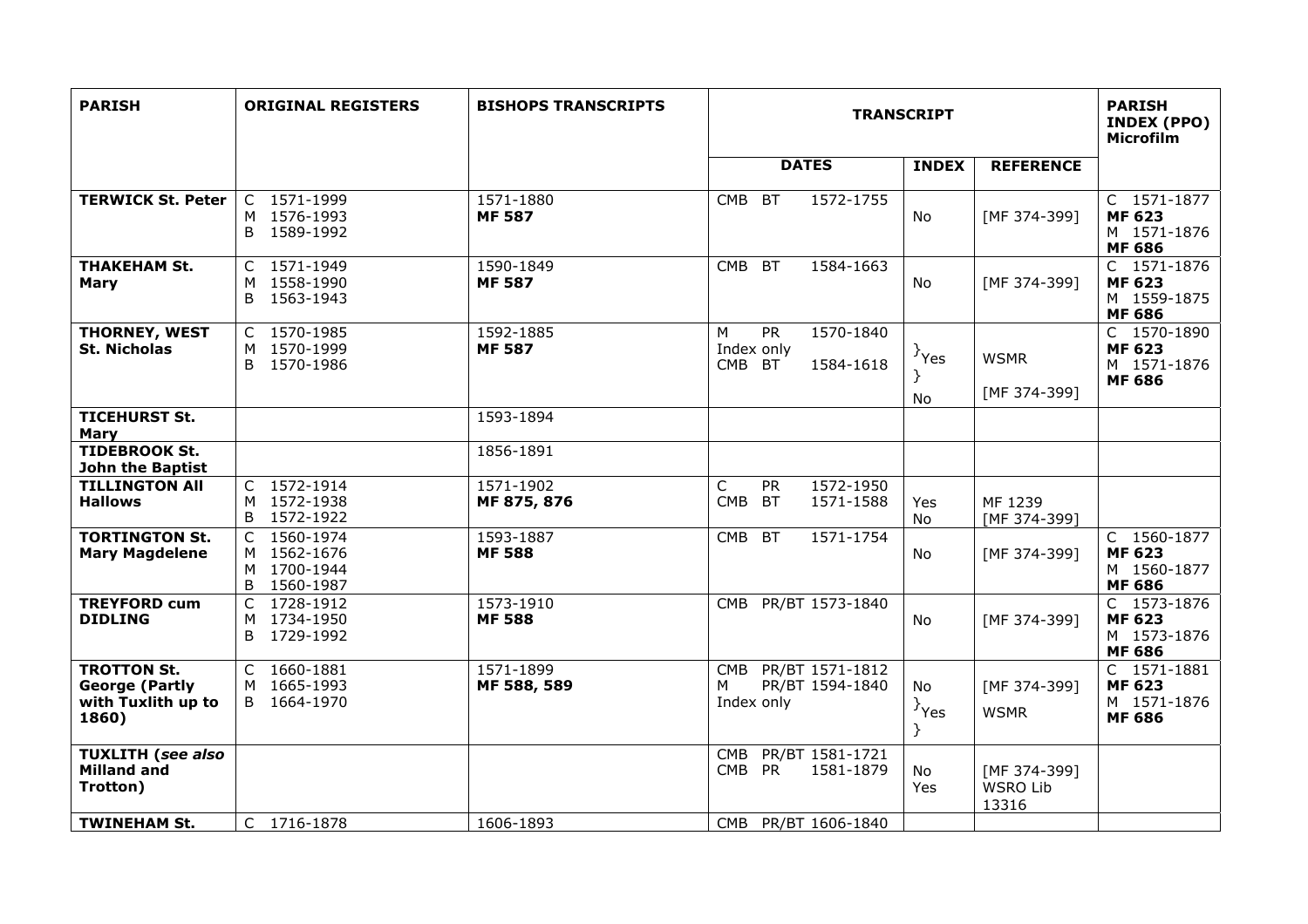| <b>PARISH</b>                                  | <b>ORIGINAL REGISTERS</b>                    | <b>BISHOPS TRANSCRIPTS</b> | <b>TRANSCRIPT</b>                                                                                                                                  |                                                    |                                                        | <b>PARISH</b><br>INDEX (PPO)<br><b>Microfilm</b>                       |
|------------------------------------------------|----------------------------------------------|----------------------------|----------------------------------------------------------------------------------------------------------------------------------------------------|----------------------------------------------------|--------------------------------------------------------|------------------------------------------------------------------------|
|                                                |                                              |                            | <b>DATES</b>                                                                                                                                       | <b>INDEX</b>                                       | <b>REFERENCE</b>                                       |                                                                        |
| Peter                                          | M 1716-1999<br>B<br>1716-1998                | <b>MF 932</b>              |                                                                                                                                                    | Yes                                                | Par 495/2/5                                            |                                                                        |
| <b>UCKFIELD Holy</b><br><b>Cross</b>           |                                              | 1664-1883                  |                                                                                                                                                    |                                                    |                                                        |                                                                        |
| <b>UDIMORE St. Mary</b>                        |                                              | 1600-1893                  |                                                                                                                                                    |                                                    |                                                        |                                                                        |
| <b>UPWALTHAM St.</b><br><b>Mary the Virgin</b> | C 1790-1999<br>M 1762-1997<br>B 1790-1997    | 1592-1855<br><b>MF 589</b> | CMB BT<br>1592-1790                                                                                                                                | No.                                                | [MF 374-399]                                           | C 1554<br>C 1592-1886<br><b>MF 623</b><br>M 1554-1887<br><b>MF 686</b> |
| <b>WADHURST St.</b><br>Peter and St. Paul      |                                              | 1666-1877                  |                                                                                                                                                    |                                                    |                                                        |                                                                        |
| <b>WALBERTON St.</b><br><b>Mary</b>            | C 1556-1972<br>M 1559-1966<br>B 1558-1952    | 1572-1912<br><b>MF 589</b> | <b>CMB</b><br>PR<br>1556-1760<br><b>PR</b><br>1556-1753<br>M<br>Index only<br>CMB PR/BT 1572-1639<br>PR/BT 1761-1850<br>CB<br>PR/BT 1754-1850<br>M | Yes<br>$\}$ Yes<br>}<br>No<br>$\{Y_{\text{res}}\}$ | MF 483<br><b>WSMR</b><br>[MF 374-399]<br>Par 202/2/2,3 | C 1556-1876<br><b>MF 623</b><br>M 1558-1876<br><b>MF 686</b>           |
| <b>WALDRON All</b><br><b>Saints</b>            |                                              | 1605-1893                  | PR/BT 1564-1812<br><b>CMB</b>                                                                                                                      | No                                                 | [MF 374-399]                                           |                                                                        |
| <b>WARBLETON St.</b><br><b>Mary</b>            |                                              | 1598-1896<br>MF 932, 933   | CMB BT<br>1611-1761                                                                                                                                | No                                                 | [MF 374-399]                                           |                                                                        |
| <b>WARBLINGTON</b><br><b>Hants</b>             |                                              |                            | $\overline{PR}$<br>M<br>1644-1930<br>Sussex entries                                                                                                | No                                                 | [MF 374-399]                                           |                                                                        |
| <b>WARMINGHURST</b><br><b>Holy Sepulchre</b>   | C 1714-1967<br>M 1714-1977<br>B 1714-1978    | 1571-1883<br><b>MF 590</b> | CMB PR/BT 1560-1754                                                                                                                                | No                                                 | [MF 374-399]                                           | C 1571-1877<br><b>MF 623</b><br>M 1571-1876<br><b>MF 686</b>           |
| <b>WARNHAM St.</b><br><b>Margaret</b>          | C 1559-1950<br>M 1559-1960<br>1559-1955<br>B | 1571-1910<br><b>MF 876</b> | <b>PR</b><br>1558-1840<br><b>CMB</b><br>CMB PR<br>1841-1960                                                                                        | Yes<br>Yes                                         | Par 203/2/2<br>Par 203/2/3                             |                                                                        |
| <b>WARNINGCAMP</b><br>(see also<br>Lyminster)  | $1572 - 1717$<br>C<br>B.<br>1572-1640        | 1571-1640<br><b>MF 589</b> | CMB BT<br>1571-1640                                                                                                                                | No                                                 | [MF 374-399]                                           | C 1572-1717<br><b>MF 623</b><br>M 1571-1717<br><b>MF 686</b>           |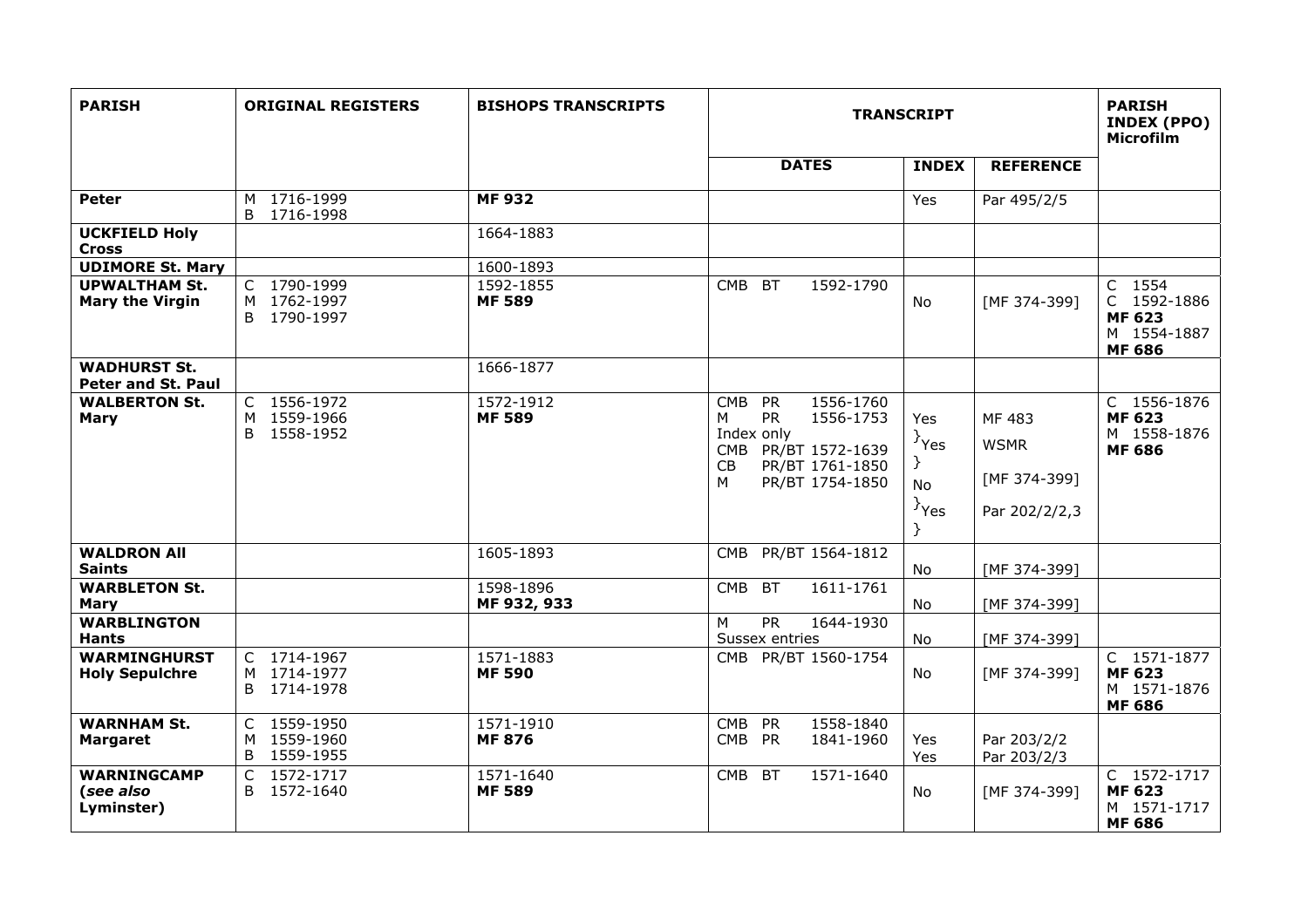| <b>PARISH</b>                                   | <b>ORIGINAL REGISTERS</b>                 | <b>BISHOPS TRANSCRIPTS</b> | <b>TRANSCRIPT</b>                                                                                                 |                       |                             | <b>PARISH</b><br>INDEX (PPO)<br><b>Microfilm</b>             |
|-------------------------------------------------|-------------------------------------------|----------------------------|-------------------------------------------------------------------------------------------------------------------|-----------------------|-----------------------------|--------------------------------------------------------------|
|                                                 |                                           |                            | <b>DATES</b>                                                                                                      | <b>INDEX</b>          | <b>REFERENCE</b>            |                                                              |
| <b>WARTLING St.</b><br><b>Mary Magdelene</b>    |                                           | 1606-1894<br>MF 933, 934   | PR/BT 1606-1794<br><b>CMB</b><br>1825-1894<br>B<br>ВT                                                             | No<br><b>No</b>       | [MF 374-399]<br>MP 1855     |                                                              |
| <b>WASHINGTON St.</b><br><b>Mary</b>            | C 1559-1983<br>M 1559-1990<br>B 1559-1993 | 1590-1898                  | 1758-1799<br>C<br><b>PR</b><br>M<br><b>PR</b><br>1754-1837<br>B<br><b>PR</b><br>1758-1801<br>PR/BT 1558-1753<br>M | ł.<br>}No<br>Yes      | Par 205/2/1<br>Par 205/2/2  |                                                              |
| <b>WESTBOURNE St.</b><br>John the Baptist       | C 1550-1998<br>M 1550-1987<br>B 1550-1942 | 1572-1904<br>MF 590, 591   | 1550-1770<br>CB<br><b>PR</b><br>1550-1753<br><b>PR</b><br>м<br><b>PR</b><br>1550-1837<br>M                        | $\{N_0\}$<br>}-       | MF 483                      | C 1550-1880<br><b>MF 528</b><br>M 1550-1880<br><b>MF 681</b> |
|                                                 |                                           |                            | Index only                                                                                                        | <sup>}</sup> Yes<br>Y | Par 206/2/3                 |                                                              |
| <b>WESTFIELD St.</b><br><b>John the Baptist</b> |                                           | 1608-1883                  | CMB PR/BT 1549-1726                                                                                               | No                    | [MF 374-399]                |                                                              |
| <b>WESTHAM St.</b><br>Mary                      |                                           | 1596-1879                  |                                                                                                                   |                       |                             |                                                              |
| <b>WESTHAMPNETT</b><br>St. Peter                | C 1734-1950<br>M 1734-1996<br>B 1734-1991 | 1584-1901                  | PR/BT 1584-1880<br><b>CMB</b>                                                                                     | Yes                   | Par 207/2/1,2               |                                                              |
| <b>WESTMESTON St.</b><br><b>Martin</b>          |                                           | 1606-1908<br><b>MF 934</b> | CMB PR/BT 1606-1812                                                                                               | No                    | [MF 374-399]                |                                                              |
| <b>WHATLINGTON St.</b><br><b>Mary Magdelene</b> |                                           | 1607-1894                  |                                                                                                                   |                       |                             |                                                              |
| <b>WIGGONHOLT</b><br><b>cum GREATHAM</b>        | C 1597-1992<br>M 1620-1993<br>B 1620-1993 | 1592-1895                  | <b>PR</b><br>1583-1840<br><b>CMB</b><br><b>CMB</b><br><b>BT</b><br>1583-1754                                      | Yes<br>No             | Par 209/2/1<br>[MF 374-399] |                                                              |
| <b>WILLINGDON St.</b><br><b>Mary the Virgin</b> |                                           | 1593-1894<br>MF 934, 935   | B<br><b>PR</b><br>1841-1895<br>Index only                                                                         | $\{Y_{\text{res}}\}$  | MP 2251                     |                                                              |
| <b>WILMINGTON St.</b><br>Mary and St. Peter     |                                           | 1616-1890                  | PR/BT 1618-1790<br>CMB                                                                                            | No                    | [MF 374-399]                |                                                              |
| <b>WINCHELSEA St.</b>                           |                                           | 1606-1893                  | 1606-1724<br>CMB BT                                                                                               |                       |                             |                                                              |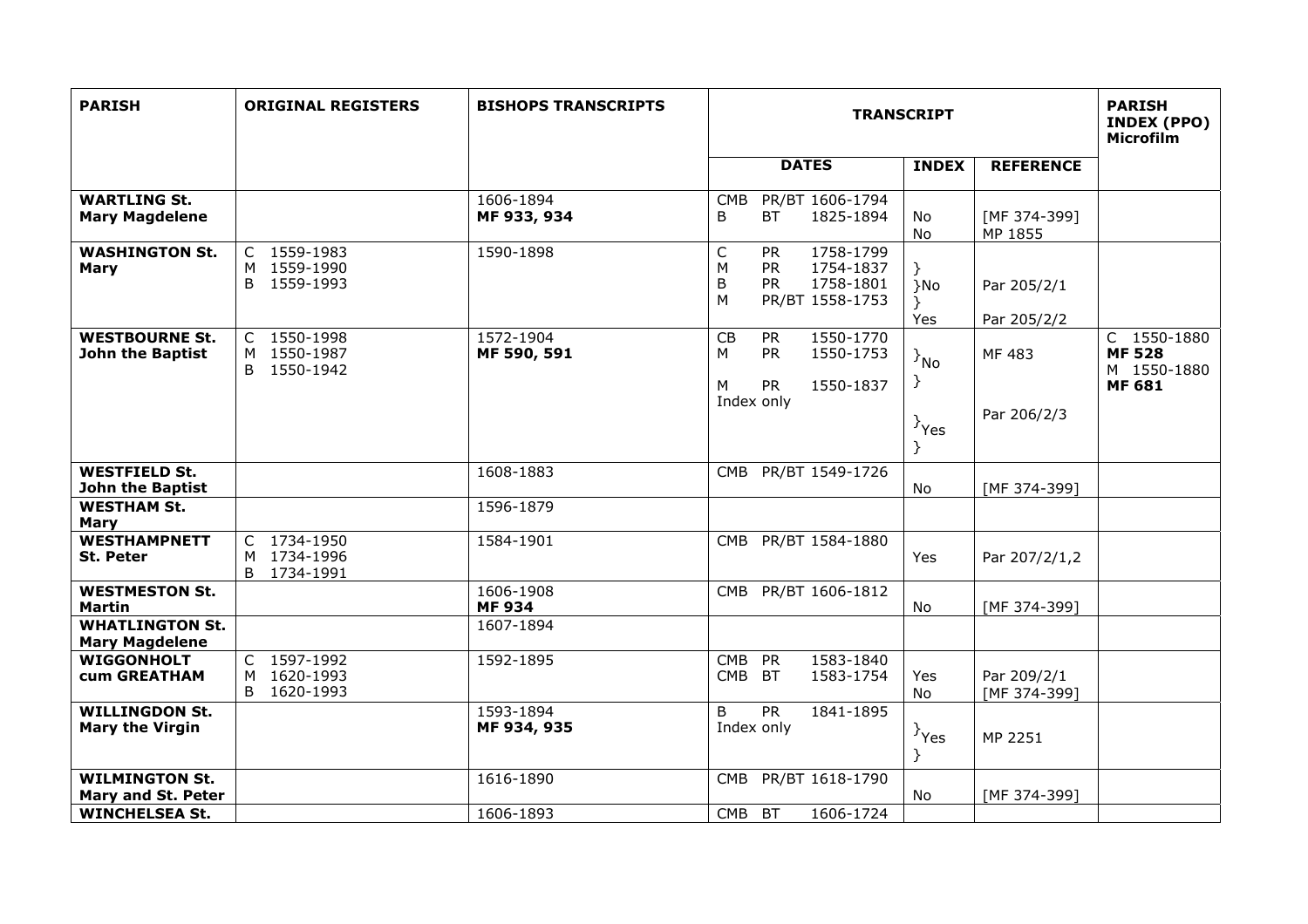| <b>PARISH</b>                                                  | <b>ORIGINAL REGISTERS</b>                    | <b>BISHOPS TRANSCRIPTS</b> | <b>TRANSCRIPT</b>                                                                                                                           |                             |                                  | <b>PARISH</b><br>INDEX (PPO)<br>Microfilm                                                  |
|----------------------------------------------------------------|----------------------------------------------|----------------------------|---------------------------------------------------------------------------------------------------------------------------------------------|-----------------------------|----------------------------------|--------------------------------------------------------------------------------------------|
|                                                                |                                              |                            | <b>DATES</b>                                                                                                                                | <b>INDEX</b>                | <b>REFERENCE</b>                 |                                                                                            |
| <b>Thomas</b>                                                  |                                              | MF 935, 936                |                                                                                                                                             | <b>No</b>                   | [MF 374-399]                     |                                                                                            |
| <b>WISBOROUGH</b><br><b>GREEN St. Peter</b><br>ad Vincula      | C 1560-1928<br>M 1560-1972<br>B 1560-1875    | 1571-1860<br>MF 591, 592   | <b>PR</b><br>1560-1670<br><b>CMB</b><br>CMB PR/BT 16th-18th<br>cents. Index only<br>CMB PR/BT 1670-1783                                     | <b>No</b><br>$\}$ Yes<br>No | MP 287<br>MF 363<br>[MF 374-399] | C 1560-1876<br><b>MF 623</b><br>M 1560-1876<br><b>MF 686</b>                               |
| <b>WISTON St. Mary</b>                                         | C 1638-1894<br>M 1671-2000<br>B 1657-1992    | 1570-1903<br>MF 592, 593   | $\mathsf C$<br>1638-1750<br><b>PR</b><br>M<br><b>PR</b><br>1671-1770<br><b>PR</b><br>B<br>1657-1679<br><b>CMB</b><br><b>BT</b><br>1570-1675 | $\}$<br>}Yes<br>$\}$<br>No  | MF 483<br>[MF 374-399]           | C 1570-1876<br><b>MF 623</b><br>M 1571<br>M 1584-1640<br>M 1671-1875<br><b>MF 686</b>      |
| <b>WITHYHAM St.</b><br><b>Michael and All</b><br><b>Angels</b> |                                              | 1606-1908<br>MF 936, 937   | CMB PR/BT 1606-1755                                                                                                                         | <b>No</b>                   | [MF 374-399]                     |                                                                                            |
| <b>WITHYHAM</b><br><b>HAMLET</b>                               |                                              | 1690-1745<br><b>MF 946</b> | PR/BT 1690-1747<br>CMB.                                                                                                                     | No                          | [MF 374-399]                     |                                                                                            |
| <b>WITHYHAM St.</b><br><b>John</b>                             |                                              | 1877-1909<br><b>MF 937</b> |                                                                                                                                             |                             |                                  |                                                                                            |
| <b>WITTERING, EAST</b><br><b>St. Anne</b>                      | C 1653-1976<br>M 1653-1971<br>B 1653-1974    | 1571-1909<br><b>MF 877</b> | PR/BT 1571-1812<br><b>CMB</b><br>М<br><b>BT</b><br>1813-1840                                                                                | No<br>No                    | [MF 374-399]<br><b>WSMR</b>      |                                                                                            |
| <b>WITTERING,</b><br><b>WEST St. Peter</b><br>and St. Paul     | C 1621-1986<br>1621-1973<br>M<br>B 1621-1981 | 1592-1909<br><b>MF 593</b> | CMB PR<br>1538-1558<br>Extracts<br>PR/BT 1583-1812<br>CMB<br>BT<br>1813-1840<br>м                                                           | }No<br>}<br>No.             | [MF 374-399]<br><b>WSMR</b>      | C 1538-1558<br>C 1583-1879<br><b>MF 623</b><br>M 1538-1558<br>M 1583-1876<br><b>MF 686</b> |
| <b>WIVELSFIELD St.</b><br>Peter and St. John                   |                                              | 1608-1892<br><b>MF 937</b> |                                                                                                                                             |                             |                                  |                                                                                            |
| WIVELSFIELD<br><b>HAMLET</b>                                   |                                              | 1667-1798                  |                                                                                                                                             |                             |                                  |                                                                                            |
| <b>WOODMANCOTE</b><br><b>St. Peter</b>                         | C 1582-1961<br>M 1582-1997<br>B 1582-1980    | 1606-1887<br>MF 608, 609   | CMB PR<br>1582-1812                                                                                                                         | Yes                         | <b>WSRO Library</b>              | C 1813-1885<br><b>MF 623</b><br>M 1582-1875<br><b>MF701</b>                                |
| <b>WOOLAVINGTON</b>                                            | 1668-1899<br>$\mathsf{C}$                    | 1571-1871                  | CMB PR/BT 1571-1937                                                                                                                         |                             |                                  | C 1571-1641                                                                                |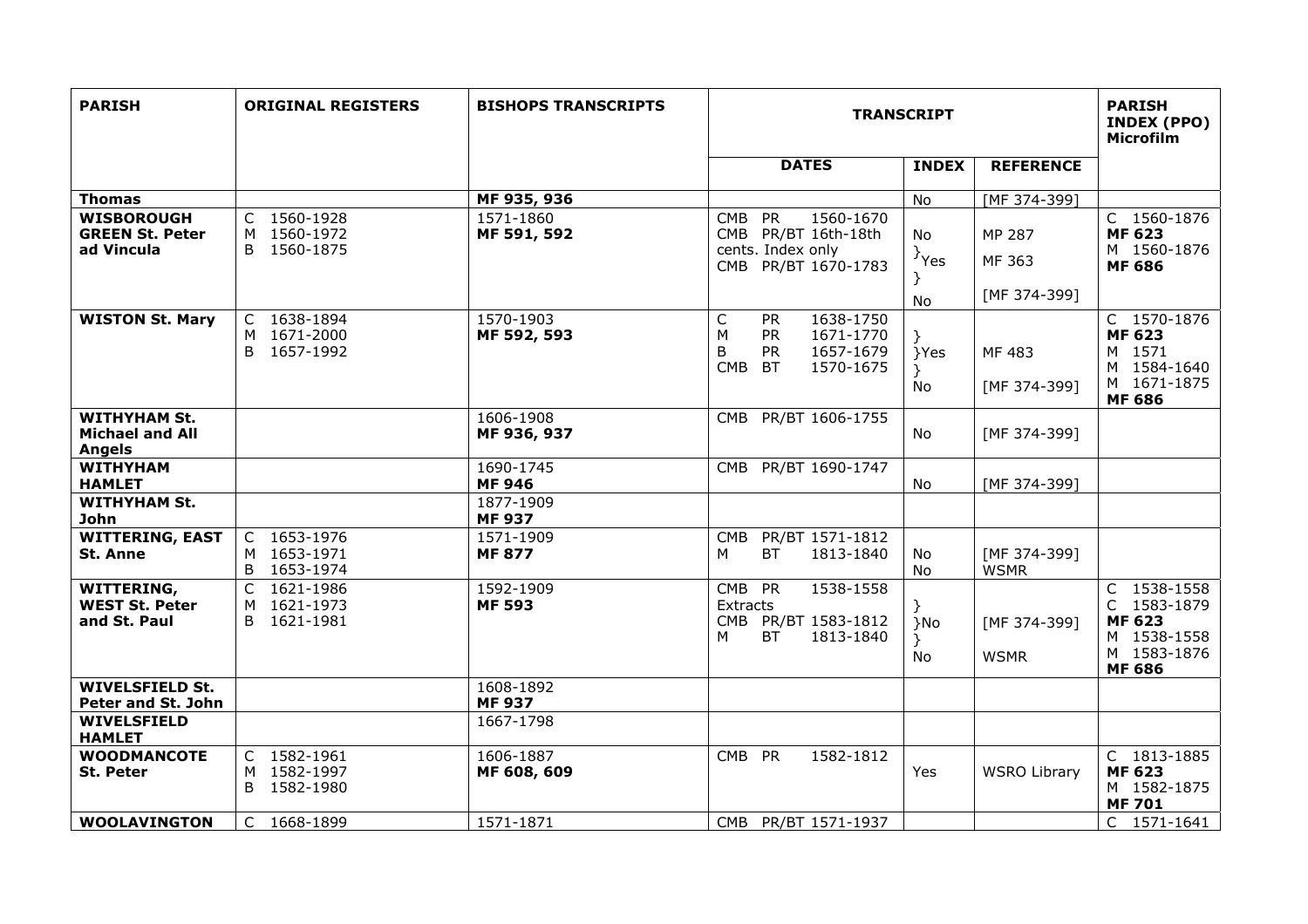| <b>PARISH</b>                           | <b>ORIGINAL REGISTERS</b>                                                                     | <b>BISHOPS TRANSCRIPTS</b> | <b>TRANSCRIPT</b>                                            |              |                                    | <b>PARISH</b><br><b>INDEX (PPO)</b><br>Microfilm                            |
|-----------------------------------------|-----------------------------------------------------------------------------------------------|----------------------------|--------------------------------------------------------------|--------------|------------------------------------|-----------------------------------------------------------------------------|
|                                         |                                                                                               |                            | <b>DATES</b>                                                 | <b>INDEX</b> | <b>REFERENCE</b>                   |                                                                             |
| <b>St. Peter</b>                        | 1668-1972<br>М<br>1668-1917<br>B.                                                             | MF 593, 594                |                                                              | <b>No</b>    | [MF 374-399]                       | C 1662-1937<br><b>MF 623</b><br>M 1571-1641<br>M 1662-1875<br><b>MF 686</b> |
| <b>WOOLBEDING All</b><br><b>Hallows</b> | C 1571-1596<br>1629-1917<br>C.<br>M 1556-1596<br>M 1629-1988<br>1548-1593<br>B<br>B 1629-1999 | 1590-1911<br><b>MF 594</b> | CMB PR/BT 1556-1763                                          | No.          | [MF 374-399]                       | C 1571-1876<br><b>MF 623</b><br>M 1556-1875<br><b>MF 686</b>                |
| <b>WORTH St.</b><br><b>Nicholas</b>     | 1558-1917<br>C<br>1558-1936<br>M<br>B 1558-1938                                               | 1606-1894<br>MF 609, 610   | CMB PR<br>1558-1840<br>CMB BT<br>1606-1798                   | Yes<br>No    | Par 516/2/7-<br>13<br>[MF 374-399] | C 1558-1876<br><b>MF 624</b><br>M 1559-1659<br>M 1670-1876<br><b>MF 687</b> |
| <b>WORTHING</b><br>Christchurch         | C 1843-1964<br>M 1855-1976                                                                    | 1855-1904                  |                                                              |              |                                    |                                                                             |
| <b>WORTHING Holy</b><br><b>Trinity</b>  | 1883-1918<br>C<br>M 1884-1948                                                                 |                            |                                                              |              |                                    |                                                                             |
| <b>WORTHING St.</b><br><b>Andrew</b>    | C 1888-1928                                                                                   |                            |                                                              |              |                                    |                                                                             |
| <b>WORTHING St.</b><br>George           | C 1868-1965<br>M 1869-1982                                                                    | 1914-1918<br><b>MF 594</b> |                                                              |              |                                    | C 1868-1876<br><b>MF 624</b><br>M 1869-1875<br><b>MF 687</b>                |
| <b>WORTHING St.</b><br><b>Matthew</b>   | C 1899-1944<br>M 1926-1959                                                                    |                            |                                                              |              |                                    |                                                                             |
| <b>WORTHING St.</b><br>Paul             | 1813-1829<br>C<br>1893-1979<br>C<br>M 1894-1947                                               |                            |                                                              |              |                                    |                                                                             |
| <b>WORTHING, WEST</b><br>St. John       | M 1940-1981                                                                                   |                            |                                                              |              |                                    |                                                                             |
| <b>YAPTON St. Mary</b>                  | C 1539-1978<br>M 1538-1982<br>1538-1959<br>B                                                  | 1572-1904<br><b>MF 594</b> | <b>CMB</b><br>PR<br>1538-1837<br><b>PR</b><br>B<br>1538-1996 | Yes<br>No    | MF 484<br>Par 225/2/8              | C 1539-1876<br><b>MF 529</b><br>M 1538-1875<br><b>MF 682</b>                |
|                                         |                                                                                               |                            |                                                              |              |                                    |                                                                             |